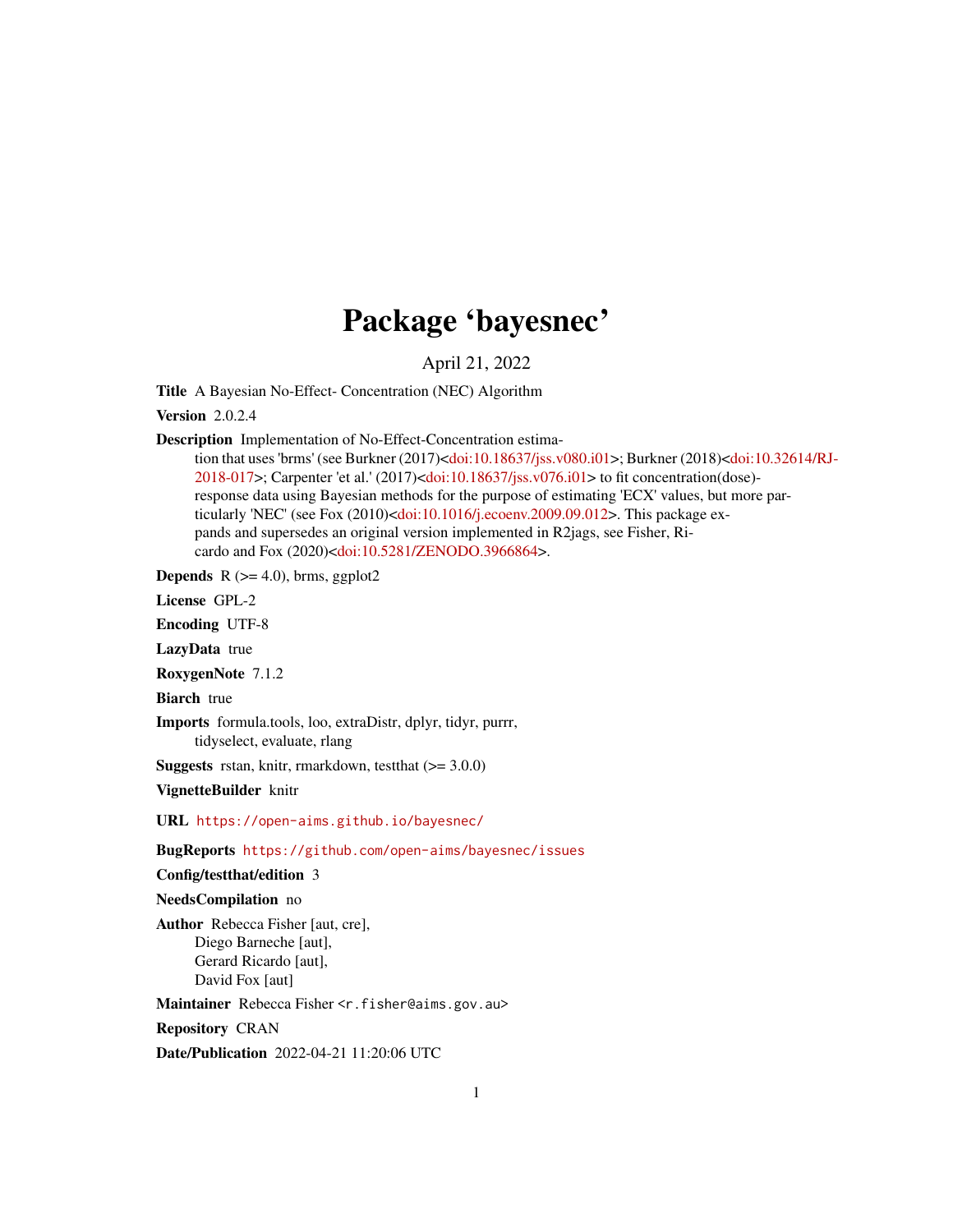# R topics documented:

|                                                                                                                                 | 3              |
|---------------------------------------------------------------------------------------------------------------------------------|----------------|
|                                                                                                                                 | $\overline{4}$ |
|                                                                                                                                 | $\overline{4}$ |
|                                                                                                                                 | 5              |
|                                                                                                                                 | $\overline{7}$ |
|                                                                                                                                 | 8              |
|                                                                                                                                 | 10             |
|                                                                                                                                 | 11             |
|                                                                                                                                 | 12             |
|                                                                                                                                 | 14             |
|                                                                                                                                 | 14             |
|                                                                                                                                 | 15             |
|                                                                                                                                 | 15             |
|                                                                                                                                 | 18             |
|                                                                                                                                 | 19             |
|                                                                                                                                 | 19             |
|                                                                                                                                 | 20             |
|                                                                                                                                 | 21             |
|                                                                                                                                 | 21             |
|                                                                                                                                 | 22             |
|                                                                                                                                 | 23             |
|                                                                                                                                 | 24             |
|                                                                                                                                 | 26             |
|                                                                                                                                 | 27             |
|                                                                                                                                 |                |
|                                                                                                                                 |                |
|                                                                                                                                 | 30             |
|                                                                                                                                 | 31             |
|                                                                                                                                 | 32             |
|                                                                                                                                 | 33             |
|                                                                                                                                 | 34             |
|                                                                                                                                 | 35             |
|                                                                                                                                 | 36             |
|                                                                                                                                 | 36             |
|                                                                                                                                 | 37             |
|                                                                                                                                 | 37             |
|                                                                                                                                 | 38             |
|                                                                                                                                 | 39             |
|                                                                                                                                 | 39             |
|                                                                                                                                 |                |
|                                                                                                                                 | 40             |
|                                                                                                                                 | 40             |
|                                                                                                                                 | 41             |
|                                                                                                                                 | 43             |
| $\text{ necessary-class} \dots \dots \dots \dots \dots \dots \dots \dots \dots \dots \dots \dots \dots \dots \dots \dots \dots$ | 44             |
|                                                                                                                                 | 44             |
|                                                                                                                                 | 45             |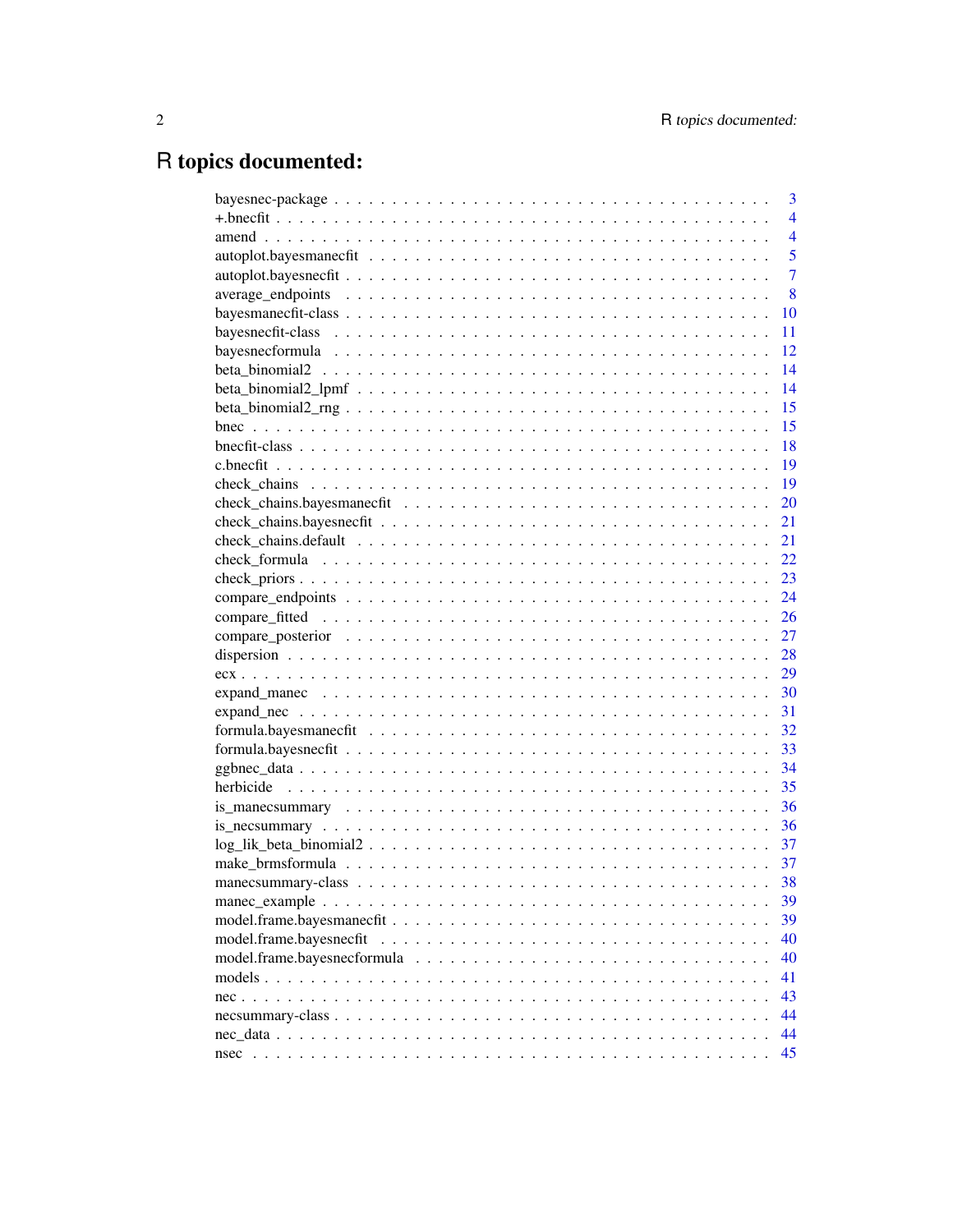<span id="page-2-0"></span>

| Index | 60 |
|-------|----|

bayesnec-package *The 'bayesnec' package.*

### <span id="page-2-1"></span>Description

A No-Effect-Concentration estimation package that uses brms (https://github.com/paul-buerkner/brms) to fit concentration (dose)-response data using Bayesian methods for the purpose of estimating both ECx values, but more particularly NEC. Please see ?bnec for more details.

### References

Bürkner P-C (2018) Advanced Bayesian Multilevel Modeling with the R Package brms. The R Journal, 10: 395-411. doi:10.32614/RJ-2018-017.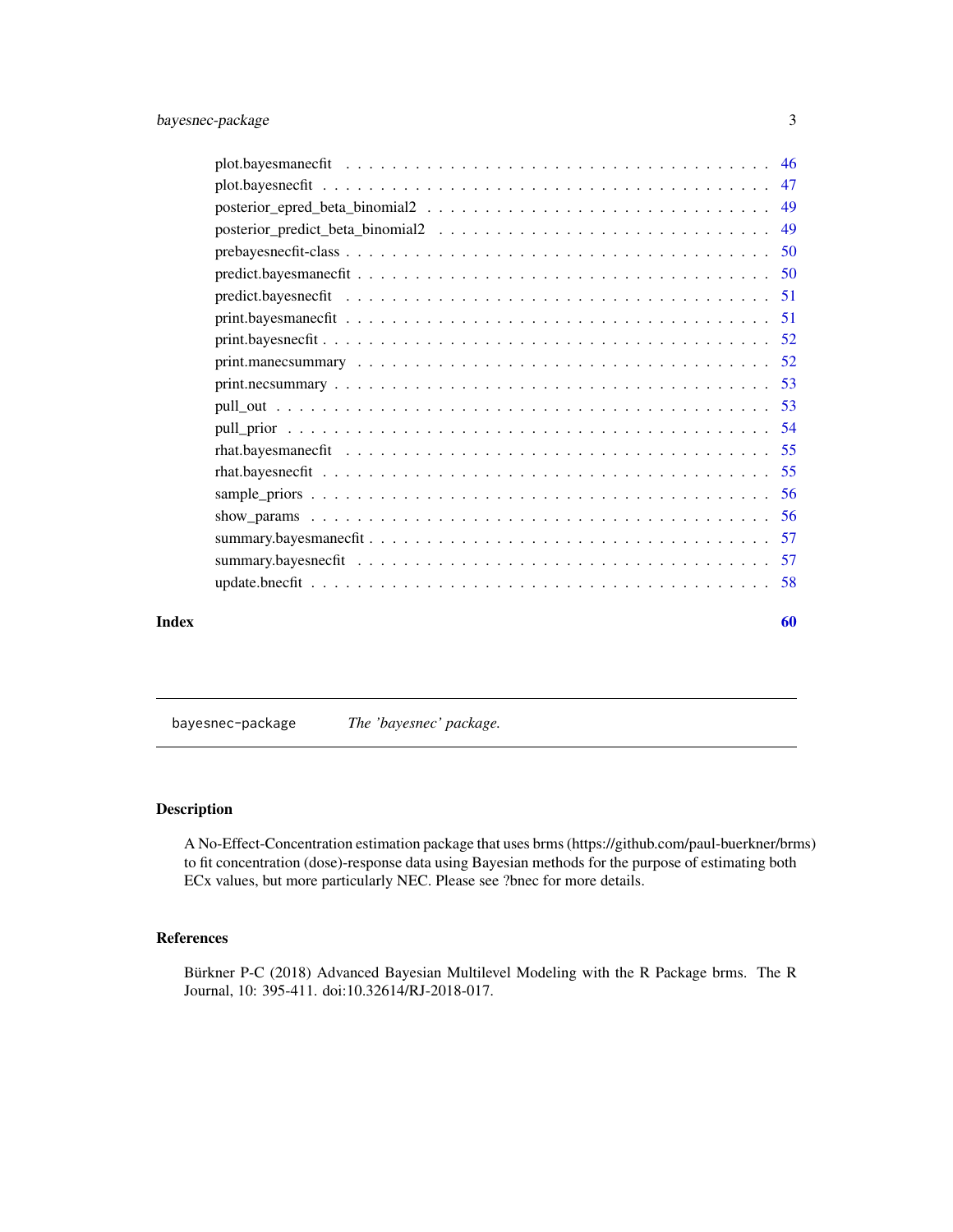<span id="page-3-0"></span>

"Add" multiple [bnecfit](#page-17-1) objects into one single [bayesmanecfit](#page-9-1) object containing Bayesian model averaging statistics.

#### Usage

## S3 method for class 'bnecfit' e1 + e2

### Arguments

| e1 | An object of class bnecfit. |
|----|-----------------------------|
| e2 | An object of class bnecfit. |

#### Value

An object of class [bayesmanecfit](#page-9-1).

<span id="page-3-1"></span>

| amend | Amends an existing bayesmanecfit object, for example, by adding or |
|-------|--------------------------------------------------------------------|
|       | removing fitted models.                                            |

### Description

Amends an existing [bayesmanecfit](#page-9-1) object, for example, by adding or removing fitted models.

### Usage

```
amend(
  object,
  drop,
  add,
  loo_controls,
  x_range = NA,
  precision = 1000,
  sig_val = 0.01,priors
\mathcal{E}
```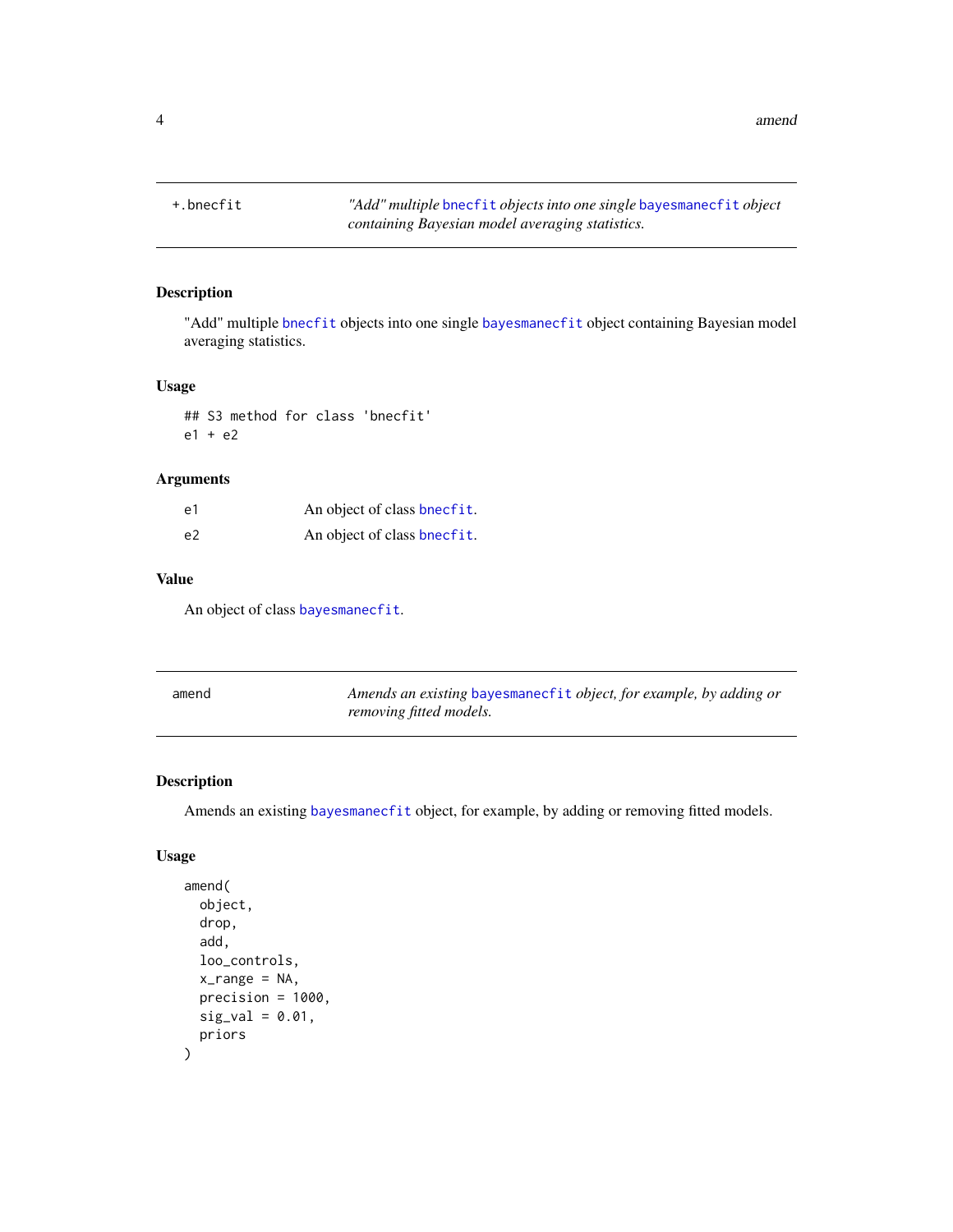### <span id="page-4-0"></span>Arguments

| object       | An object of class bayesmane cfit, as returned by bnec.                                                                                                                                                                                                                                                                                                                                                                                                                                                                                                   |
|--------------|-----------------------------------------------------------------------------------------------------------------------------------------------------------------------------------------------------------------------------------------------------------------------------------------------------------------------------------------------------------------------------------------------------------------------------------------------------------------------------------------------------------------------------------------------------------|
| drop         | A character vector containing the names of model types you which to drop for<br>the modified fit.                                                                                                                                                                                                                                                                                                                                                                                                                                                         |
| add          | A character vector containing the names of model types to add to the modified<br>fit.                                                                                                                                                                                                                                                                                                                                                                                                                                                                     |
| loo_controls | A named list of two elements ("fitting" and/or "weights"), each being a named<br>list containing the desired arguments to be passed on to loo (via "fitting") or<br>to loo_model_weights (via "weights"). If "fitting" is provided with argument<br>pointwise = TRUE (due to memory issues) and family = "beta_binomial2",<br>the bnec will fail because that is a custom family. If "weights" is not provided<br>by the user, bnec will set the default method argument in loo_model_weights<br>to "pseudobma". See ?loo_model_weights for further info. |
| x_range      | A range of predictor values over which to consider extracting ECx.                                                                                                                                                                                                                                                                                                                                                                                                                                                                                        |
| precision    | The length of the predictor vector used for posterior predictions, and over which<br>to extract ECx values. Large values will be slower but more precise.                                                                                                                                                                                                                                                                                                                                                                                                 |
| sig_val      | Probability value to use as the lower quantile to test significance of the predicted<br>posterior values against the lowest observed concentration (assumed to be the<br>control), to estimate NEC as an interpolated NOEC value from smooth ECx<br>curves.                                                                                                                                                                                                                                                                                               |
| priors       | An object of class brmsprior which specifies user-desired prior distributions of<br>model parameters. If missing, amend will figure out a baseline prior for each<br>parameter. It can also be specified as a named list where each name needs to<br>correspond to the same string as model. See details.                                                                                                                                                                                                                                                 |

### Value

All successfully fitted [bayesmanecfit](#page-9-1) model fits.

### Examples

```
library(bayesnec)
data(manec_example)
exmp <- amend(manec_example, drop = "nec4param")
```
<span id="page-4-1"></span>autoplot.bayesmanecfit

*autoplot.bayesmanecfit*

### Description

[bayesnec](#page-2-1) standard ggplot2 plotting method.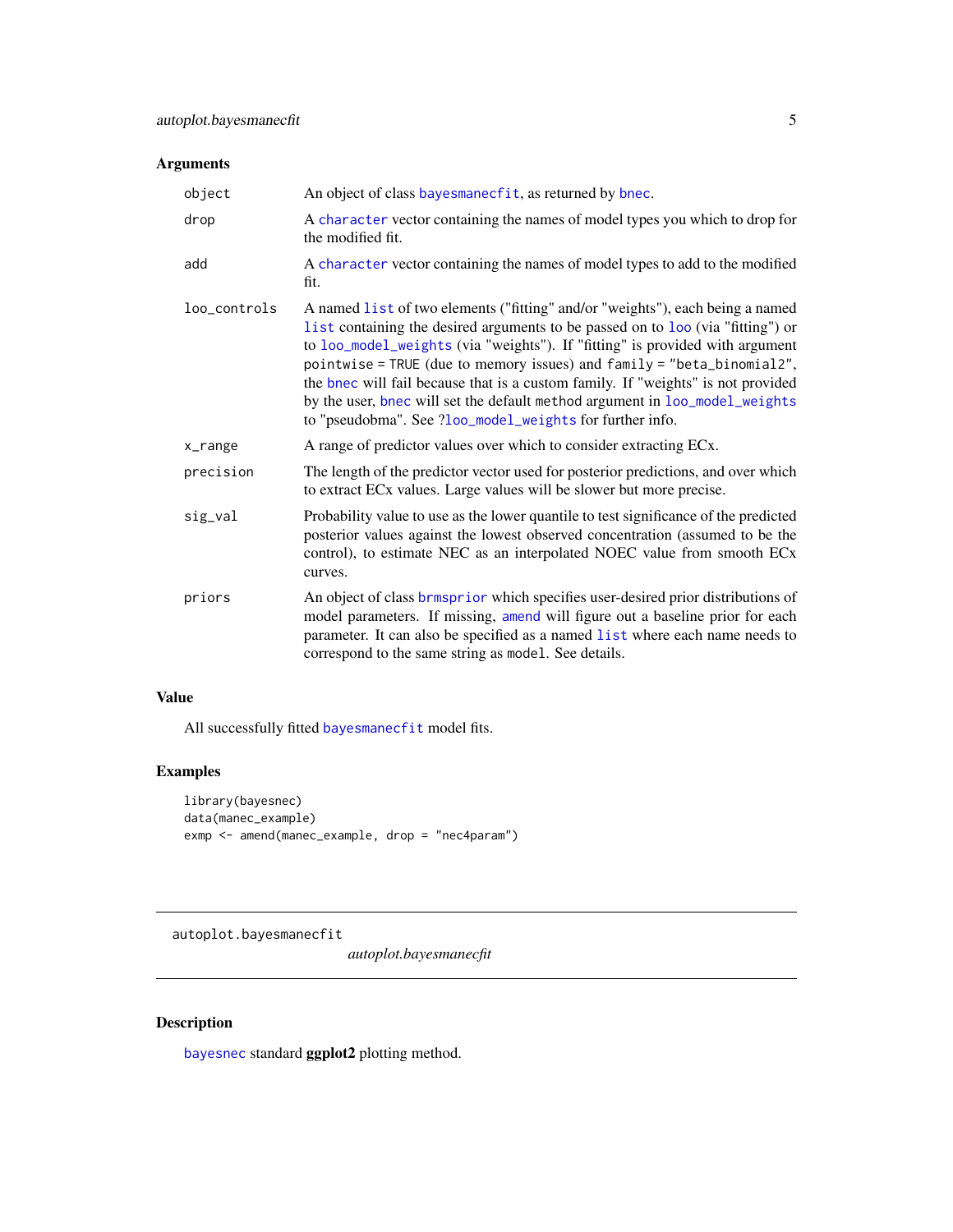### Usage

```
## S3 method for class 'bayesmanecfit'
autoplot(
 object,
 ...,
 nec = TRUE,exc = FALSE,force_x = FALSE,xform = NA,
 all_models = FALSE,
 plot = TRUE,
 ask = TRUE,newpage = TRUE,
 multi_facet = TRUE
)
```
### Arguments

| object      | An object of class bayesmanecfit as returned by function bnec.                                                                                                                                                      |
|-------------|---------------------------------------------------------------------------------------------------------------------------------------------------------------------------------------------------------------------|
| $\cdots$    | Additional arguments to be passed to ggbnec_data.                                                                                                                                                                   |
| nec         | Should NEC values be added to the plot? Defaults to TRUE.                                                                                                                                                           |
| ecx         | Should EC <sub>x</sub> values be added to the plot? Defaults to FALSE.                                                                                                                                              |
| $force_x$   | A logical value indicating if the argument xform should be forced on the pre-<br>dictor values. This is useful when the user transforms the predictor beforehand<br>(e.g. when using a non-standard base function). |
| xform       | A function to apply to the returned estimated concentration values.                                                                                                                                                 |
| all_models  | Should all individual models be plotted separately $\setminus$ (defaults to FALSE) or should<br>model averaged predictions be plotted instead?                                                                      |
| plot        | Should output ggplot output be plotted? Only relevant if all = TRUE and multi_facet<br>$=$ FALSE.                                                                                                                   |
| ask         | Indicates if the user is prompted before a new page is plotted. Only relevant if<br>$plot = TRUE$ and $multi_f$ acet = $FALSE.$                                                                                     |
| newpage     | Indicates if the first set of plots should be plotted to a new page. Only relevant<br>if $plot = TRUE$ and $multi_f$ acet = $FALSE$ .                                                                               |
| multi_facet | Should all plots be plotted in one single panel via facets? Defaults to TRUE.                                                                                                                                       |
|             |                                                                                                                                                                                                                     |

### Value

A [ggplot](#page-0-0) object.

### See Also

Other autoplot methods: [autoplot.bayesnecfit\(](#page-6-1))

<span id="page-5-0"></span>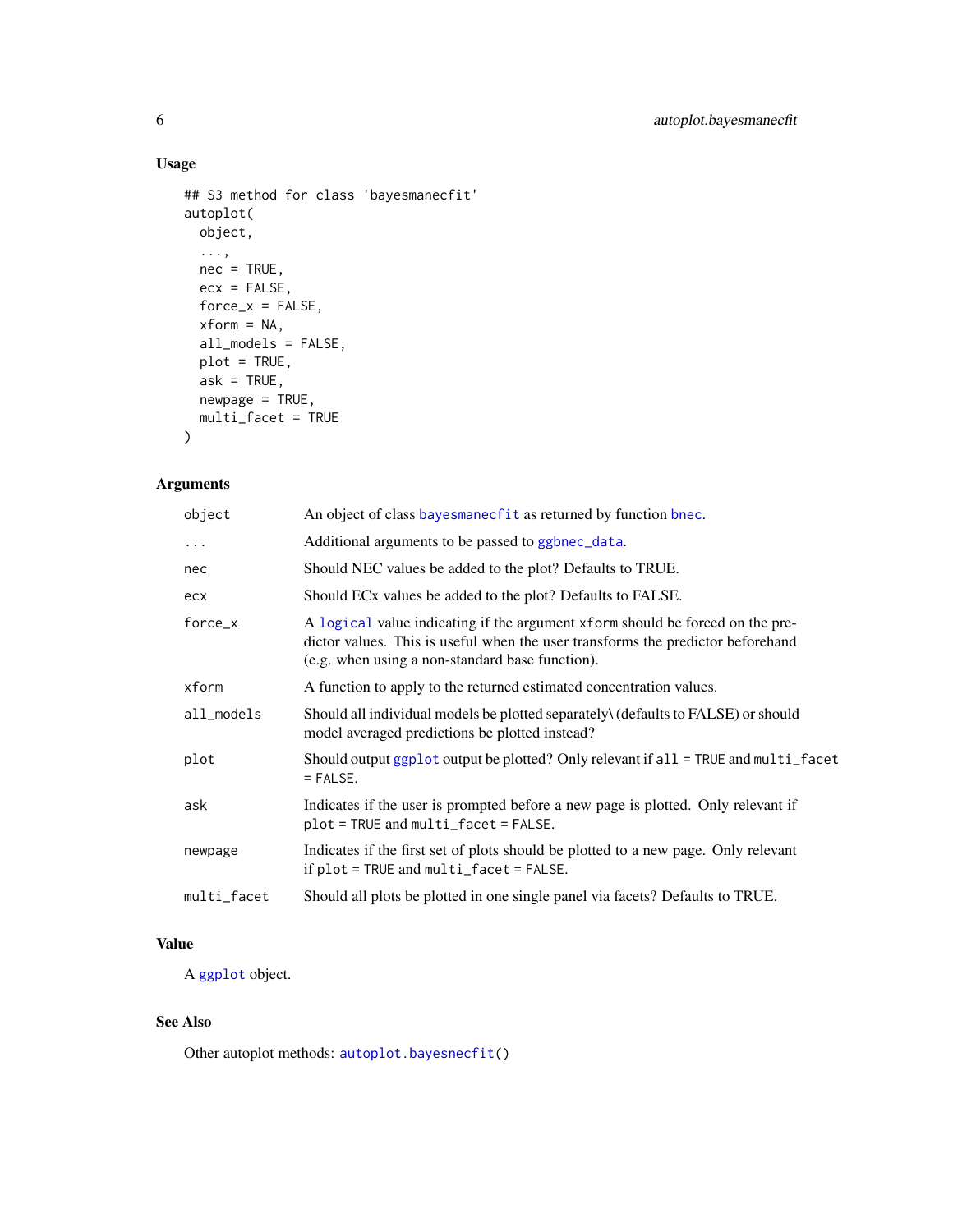### <span id="page-6-0"></span>autoplot.bayesnecfit 7

### Examples

```
library(brms)
library(bayesnec)
options(mc.cores = 2)
data(nec_data)
necs <- bnec(y ~ crf(x, c("nec3param", "nec4param")), data = nec_data,
             iter = 2e2, family = Beta(link = "identity"))
nec3param <- pull_out(necs, "nec3param")
autoplot(nec3param)
autoplot(nec3param, nec = FALSE)
autoplot(nec3param, ecx = TRUE, ecx_val = 50)
# plot model averaged predictions
autoplot(necs)
# plot all panels together
autoplot(necs, ecx = TRUE, ecx_val = 50, all_models = TRUE)
# plots multiple models, one at a time, with interactive prompt
autoplot(necs, ecx = TRUE, ecx_val = 50, all_model = TRUE,multi_facet = FALSE)
```
<span id="page-6-1"></span>autoplot.bayesnecfit *autoplot.bayesnecfit*

### Description

[bayesnec](#page-2-1) standard ggplot2 plotting method.

#### Usage

```
## S3 method for class 'bayesnecfit'
autoplot(object, ..., nec = TRUE, ecc = FALSE, force_x = FALSE, xform = NA)
```
### Arguments

| object     | An object of class bayes necessity as returned by function bnec.                                                                                                                                                    |  |
|------------|---------------------------------------------------------------------------------------------------------------------------------------------------------------------------------------------------------------------|--|
| $\ddots$ . | Additional arguments to be passed to ggbnec_data.                                                                                                                                                                   |  |
| nec        | Should NEC values be added to the plot? Defaults to TRUE.                                                                                                                                                           |  |
| ecx        | Should EC <sub>x</sub> values be added to the plot? Defaults to FALSE.                                                                                                                                              |  |
| force_x    | A logical value indicating if the argument xform should be forced on the pre-<br>dictor values. This is useful when the user transforms the predictor beforehand<br>(e.g. when using a non-standard base function). |  |
| xform      | A function to apply to the returned estimated concentration values.                                                                                                                                                 |  |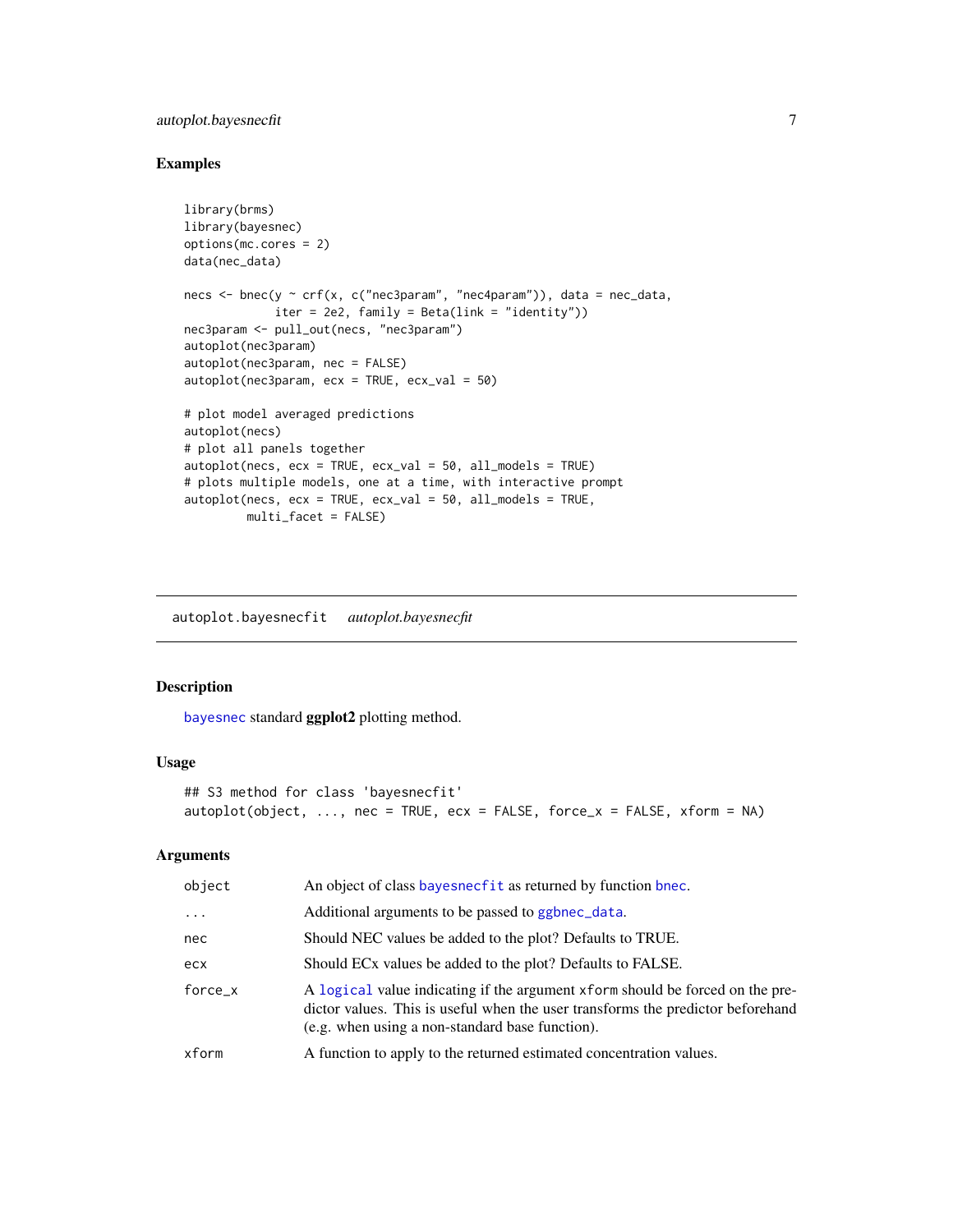#### <span id="page-7-0"></span>Value

A [ggplot](#page-0-0) object.

#### See Also

Other autoplot methods: [autoplot.bayesmanecfit\(](#page-4-1))

#### Examples

```
library(brms)
library(bayesnec)
options(mc.cores = 2)
data(nec_data)
necs \le bnec(y \sim crf(x, c("nec3param", "nec4param")), data = nec_data,
             iter = 2e2, family = Beta(link = "identity"))
nec3param <- pull_out(necs, "nec3param")
autoplot(nec3param)
autoplot(nec3param, nec = FALSE)
autoplot(nec3param, ecx = TRUE, ecx_val = 50)
# plot model averaged predictions
autoplot(necs)
# plot all panels together
autoplot(necs, ecx = TRUE, ecx_val = 50, all_models = TRUE)
# plots multiple models, one at a time, with interactive prompt
autoplot(necs, ecx = TRUE, ecx_val = 50, all_models = TRUE,
         multi_facet = FALSE)
```
average\_endpoints *average\_endpoints*

#### Description

Extracts posterior predicted endpoint values from a list of class [bayesnecfit](#page-10-1) or [bayesmanecfit](#page-9-1) model fits and calculates a geometric mean.

#### Usage

```
average_endpoints(
  x,
  endpoint = "nec",ex\_val = 10,
 posterior = FALSE,
  type = "absolute",
  hormesis_def = "control",
  sig_val = 0.01,
```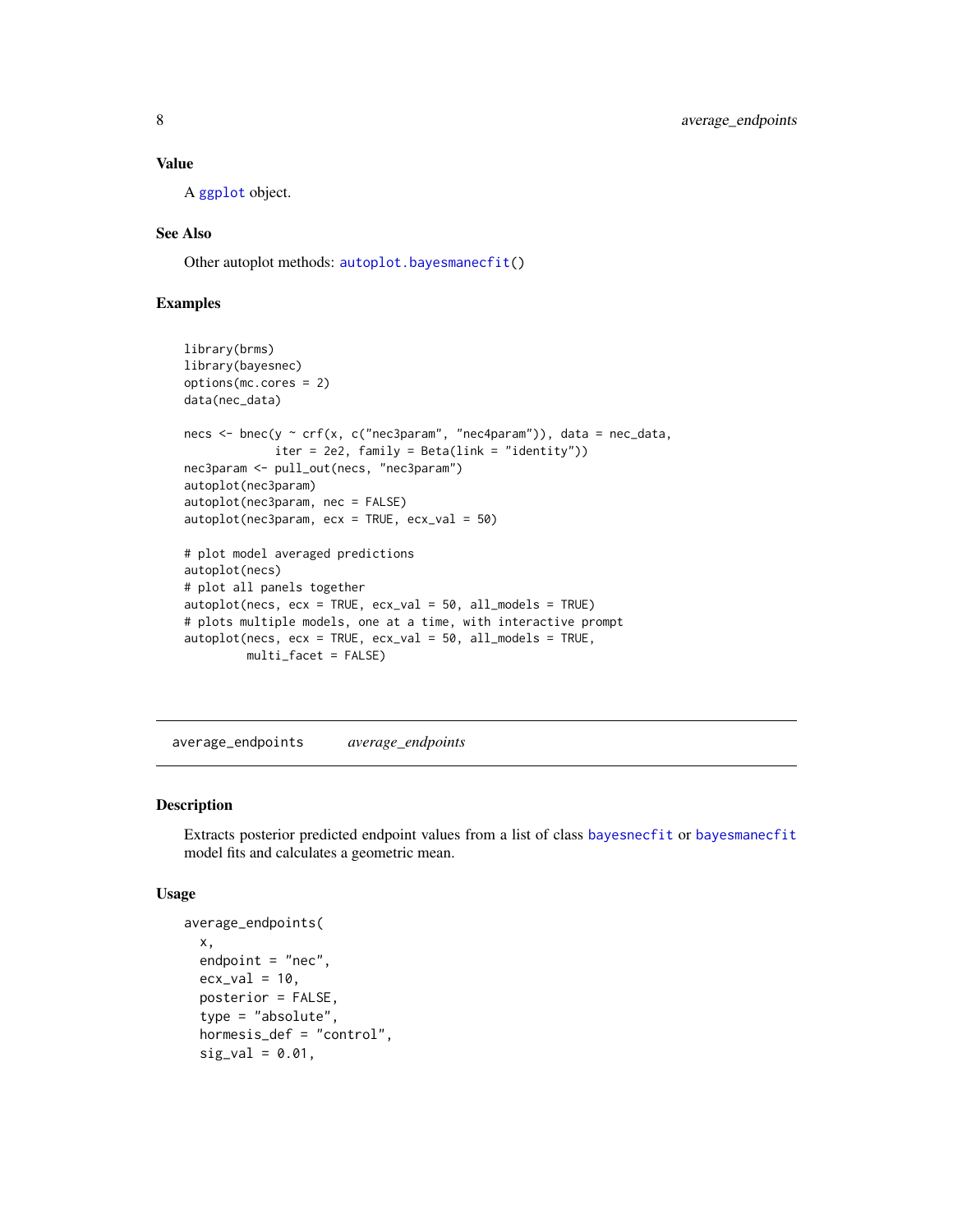```
precision = 1000,
 x_range = NA,
 xform = NA,
 prob_vals = c(0.5, 0.025, 0.975)
)
```
### Arguments

| X.           | A named list of objects of class bayes necfit or bayes manner fit returned by<br>bnec.                                                                                                                                                                       |
|--------------|--------------------------------------------------------------------------------------------------------------------------------------------------------------------------------------------------------------------------------------------------------------|
| endpoint     | The type of endpoint to use in the mean. Takes values "nec", "ecx" or "nsec".                                                                                                                                                                                |
| ecx_val      | The desired percentage effect value. This must be a value between 1 and 99 (for<br>$type = "relative"$ and "absolute"), defaults to 10.                                                                                                                      |
| posterior    | A logical value indicating if the full posterior sample of calculated ECx values<br>should be returned instead of just the median and 95 credible intervals.                                                                                                 |
| type         | A character vector, taking values of "relative", "absolute" (the default) or "di-<br>rect". See Details.                                                                                                                                                     |
| hormesis_def | A character vector, taking values of "max" or "control". See Details.                                                                                                                                                                                        |
| sig_val      | Probability value to use as the lower quantile to test significance of the predicted<br>posterior values. against the lowest observed concentration (assumed to be the<br>control), to estimate NEC as an interpolated NOEC value from smooth ECx<br>curves. |
| precision    | The number of unique x values over which to find ECx - large values will make<br>the EC <sub>x</sub> estimate more precise.                                                                                                                                  |
| x_range      | A range of x values over which to consider extracting ECx.                                                                                                                                                                                                   |
| xform        | A function to apply to the returned estimated concentration values.                                                                                                                                                                                          |
| prob_vals    | A vector indicating the probability values over which to return the estimated<br>ECx value. Defaults to 0.5 (median) and 0.025 and 0.975 (95 percent credible<br>intervals).                                                                                 |

#### Details

The geometric mean of values are simply the mean calculated on a log scale and back transformed through [exp](#page-0-0), although we have added the capacity to accommodate zero values. Note that the function assumes that x has been modelled on the natural scale. Often C-R models are more stable on a log transformed or sqrt scaling. If the input [bayesnecfit](#page-10-1) or [bayesmanecfit](#page-9-1) model fits are already based on a re-scaling of the x (concentration) axis, it is important to pass an appropriate xform argument to ensure these are back transformed before the the geometric mean calculation is applied.

#### Value

The geometric mean of the endpoints estimate values of the [bayesnecfit](#page-10-1) or [bayesmanecfit](#page-9-1) model fits contained in x. See Details.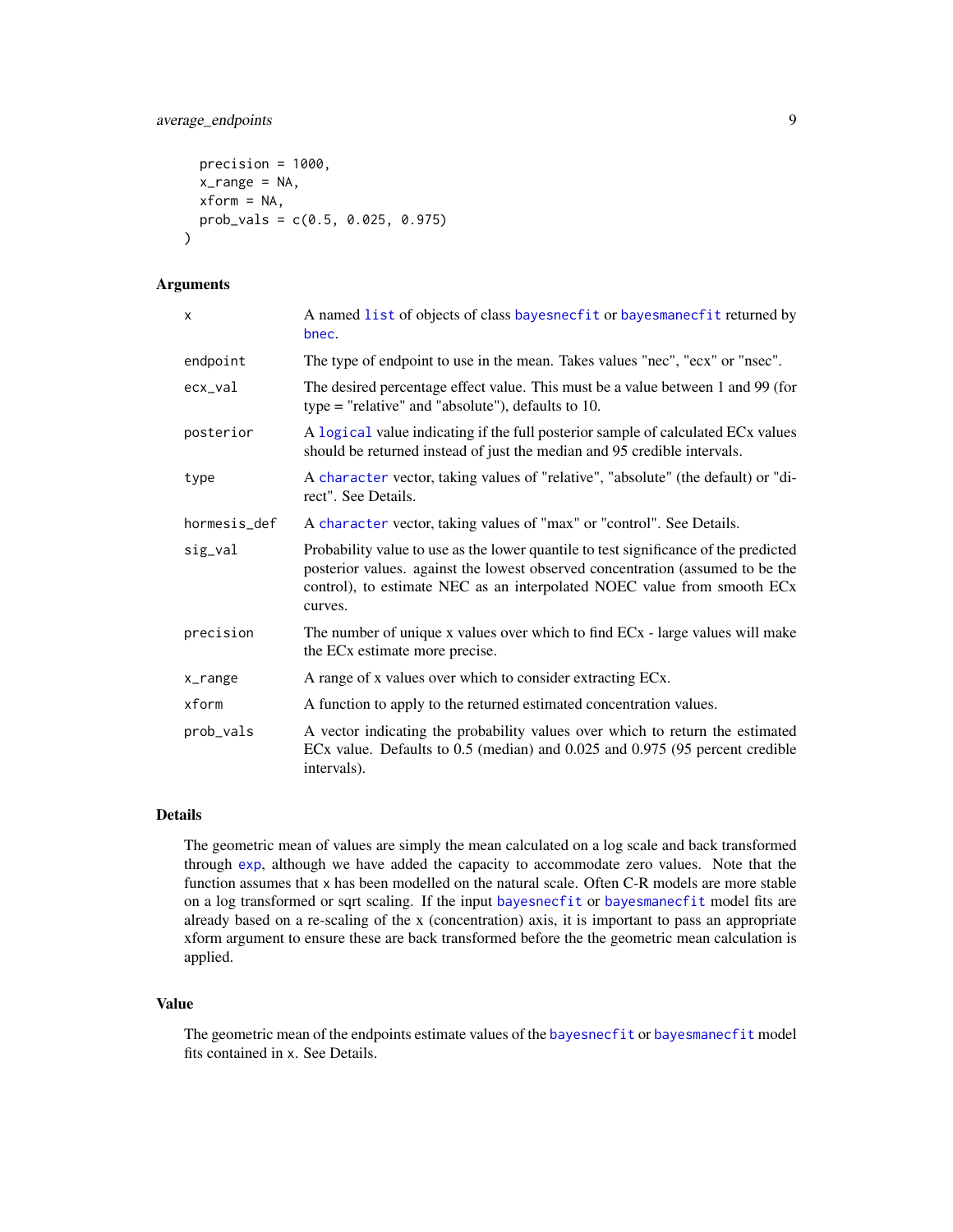#### See Also

[bnec](#page-14-1)

#### Examples

```
## Not run:
library(brms)
library(bayesnec)
data(manec_example)
data(nec4param)
ecx4param <- pull_out(manec_example, model = "ecx4param")
average_endpoints(list("nec" = ecx4param, "ecx" = nec4param), ecx_val = 50)
## End(Not run)
```
bayesmanecfit-class *Class* bayesmanecfit *of models fitted with the* brms *package*

#### <span id="page-9-1"></span>Description

Multiple models fitted with the [bayesnec](#page-2-1) package are represented as a bayesmanecfit object, which contains the original [brmsfit](#page-0-0) fitted objects, names of non-linear models that were fitted, model averaging WAIC stats, sample size, mean posterior NEC values, mean model averaged predictions on the data scale, model averaged residuals, full posterior distribution of predicated values, and summary statistics of NEC statistics.

#### Details

See methods(class = "bayesmanecfit") for an overview of available methods.

#### **Slots**

mod\_fits A [list](#page-0-0) of fitted model outputs of class prebayesnecfit for each of the fitted models. success\_models A [character](#page-0-0) vector indicating the name of the successfully fitted models.

mod\_stats A [data.frame](#page-0-0) of model fit statistics.

sample\_size The size of the posterior sample. information on the priors used in the model.

w\_nec\_posterior The model-weighted posterior estimate of the NEC.

w\_predicted\_y The model-weighted predicted values for the observed data.

w\_residuals Model-weighted residual values (i.e. observed - w\_predicted\_y).

- w\_pred\_vals A [list](#page-0-0) containing model-weighted posterior predicted values based on the supplied precision and x\_range.
- w\_nec The summary stats (median and 95% credibility intervals) of w\_nec\_posterior.

#### See Also

[bayesnec](#page-2-1), [bnec](#page-14-1), [bayesnecfit](#page-10-1)

<span id="page-9-0"></span>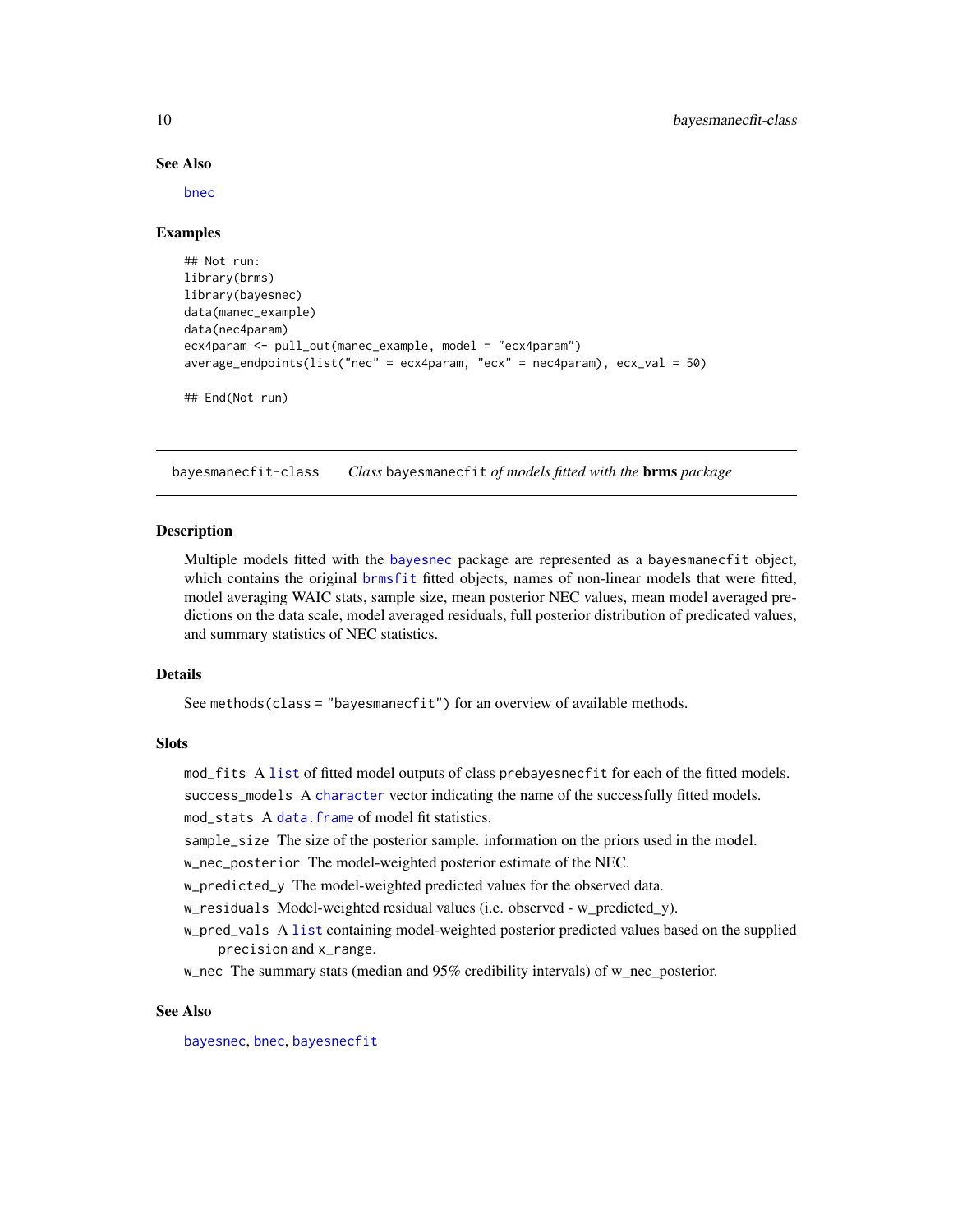<span id="page-10-0"></span>bayesnecfit-class *Class* bayesnecfit *of models fitted with the* brms *package*

### <span id="page-10-1"></span>Description

Models fitted with the [bayesnec](#page-2-1) package are represented as a bayesnecfit object, which contain the original [brmsfit](#page-0-0) fitted object, list of initialisation values used, the validated [bayesnecformula](#page-11-1), name of non-linear model that was fitted, posterior predictions, posterior parameter estimates and a series of other statistics.

#### Details

See methods(class = "bayesnecfit") for an overview of available methods.

#### **Slots**

fit The fitted Bayesian model of class [brmsfit](#page-0-0).

model A [character](#page-0-0) string indicating the name of the fitted model.

inits A [list](#page-0-0) containing the initialisation values for to fit the model.

bayesnecformula An object of class [bayesnecformula](#page-11-1) and [formula](#page-0-0).

pred\_vals A [list](#page-0-0) containing a [data.frame](#page-0-0) of summary posterior predicted values and a vector containing based on the supplied precision and x\_range.

top The estimate for parameter "top" in the fitted model.

beta The estimate for parameter "beta" in the fitted model.

nec The estimated NEC.

f The estimate for parameter "f" in the fitted model, NA if absent for the fitted model type.

bot The estimate for parameter "bot" in the fitted model, NA if absent for the fitted model type.

d The estimate for parameter "d" in the fitted model, NA if absent for the fitted model type.

slope The estimate for parameter "slope" in the fitted model, NA if absent for the fitted model type.

ec50 The estimate for parameter "ec50" in the fitted model, NA if absent for the fitted model type. dispersion An estimate of dispersion.

predicted\_y The predicted values for the observed data.

residuals Residual values of the observed data from the fitted model.

nec\_posterior A full posterior estimate of the NEC.

#### See Also

[bayesnec](#page-2-1), [bnec](#page-14-1), [bayesmanecfit](#page-9-1), [bayesnecformula](#page-11-1)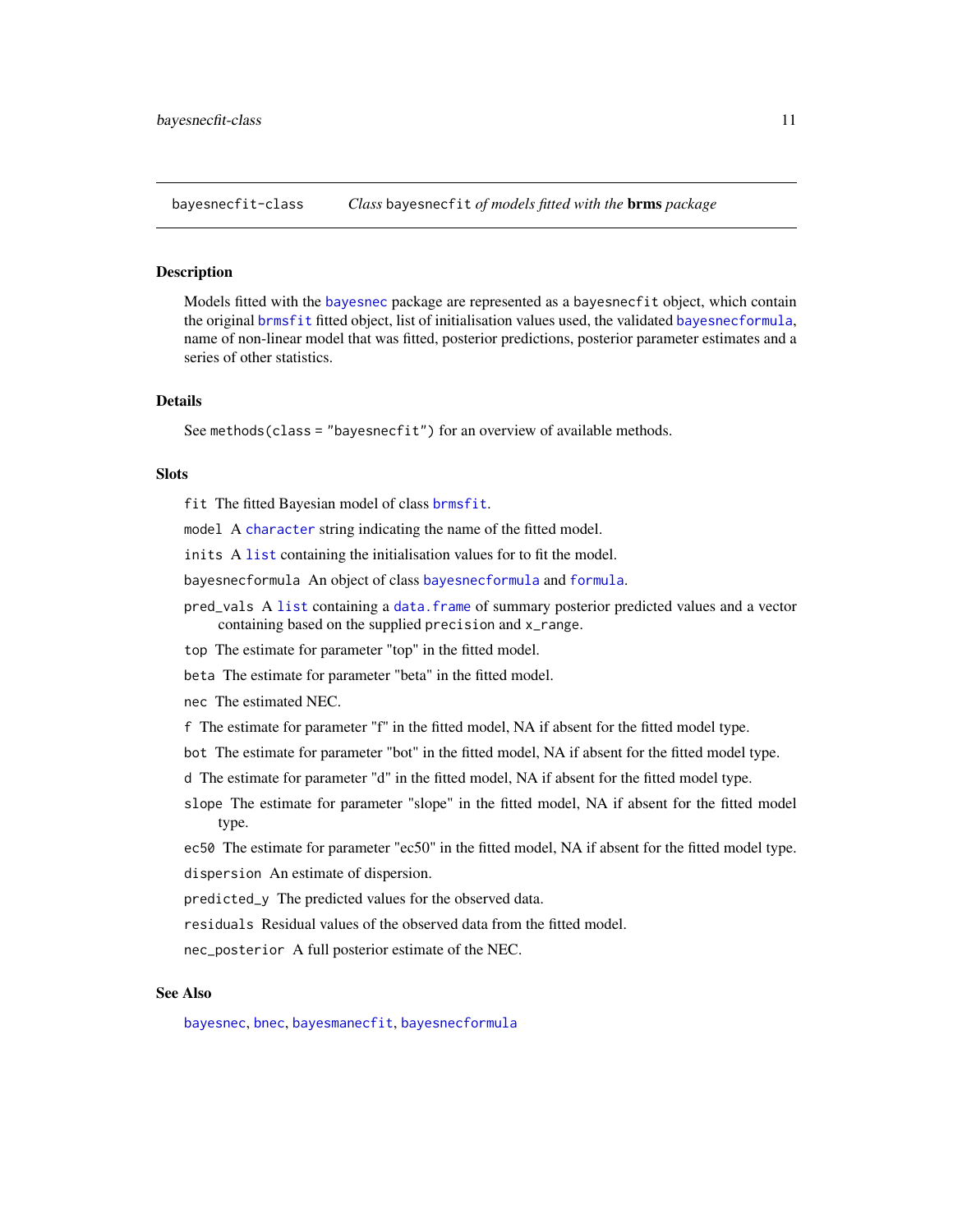<span id="page-11-1"></span><span id="page-11-0"></span>

Set up a model formula for use in the [bayesnec](#page-2-1) package allowing to define linear and non-linear (potentially multilevel) concentration-response models.

#### Usage

bayesnecformula(formula, ...)

#### Arguments

| formula  | Either a character string defining an R formula or an actual formula object. |
|----------|------------------------------------------------------------------------------|
|          | See details.                                                                 |
| $\cdots$ | Unused.                                                                      |

#### Details

See methods(class = "bayesnecformula") for an overview of available methods.

#### General formula syntax

The formula argument accepts formulas of the following syntax:

response | aterms  $\sim$  crf(x, model) + glterms

#### The population-level term: crf

[bayesnec](#page-2-1) uses a special internal term called crf which sets the concentration-response equation to be evaluated based on some x predictor. The equation itself is defined by the argument "model": a [character](#page-0-0) vector containing a specific model, a concatenation of specific models, or a single string defining a particular group of models (or group of equations, see [models](#page-40-1)). Internally this argument is substituted by an actual [brmsformula](#page-0-0) which is then passed onto [brm](#page-0-0) for model fitting.

#### Group-level terms: glterms

The user has three options to define group-level effects in a [bayesnecformula](#page-11-1): 1) a general "offset" group-level effect defined by the term ogl (as in e.g. ogl(group\_variable)). This adds an additional population-level parameter ogl to the model defined by crf, analogously to what an intercept-only group-level effect would be in a classic linear model. 2) a group-level effect applied to all parameters in a model at once. This is done by the special term pgl, (as in e.g. pgl(group\_variable)) which comes in handy so the user does not need to know the internal syntax and name of each parameter in the model. 3) a more classic approach where the user can specify which specific parameters — NB: that requires prior knowledge on the model structure and parameter names — to vary according to a grouping variable (as in e.g. (bot | group\_variable)). [bayesnecformula](#page-11-1) will ignore this term should the parameter not exist in the specified model or model suite. For example, the parameter bot exists in model "nec4param" but not in "nec3param", so if the user specifies model = "nec" in crf, the term (bot  $|$  group\_variable) will be dropped in models where that parameter does not exist.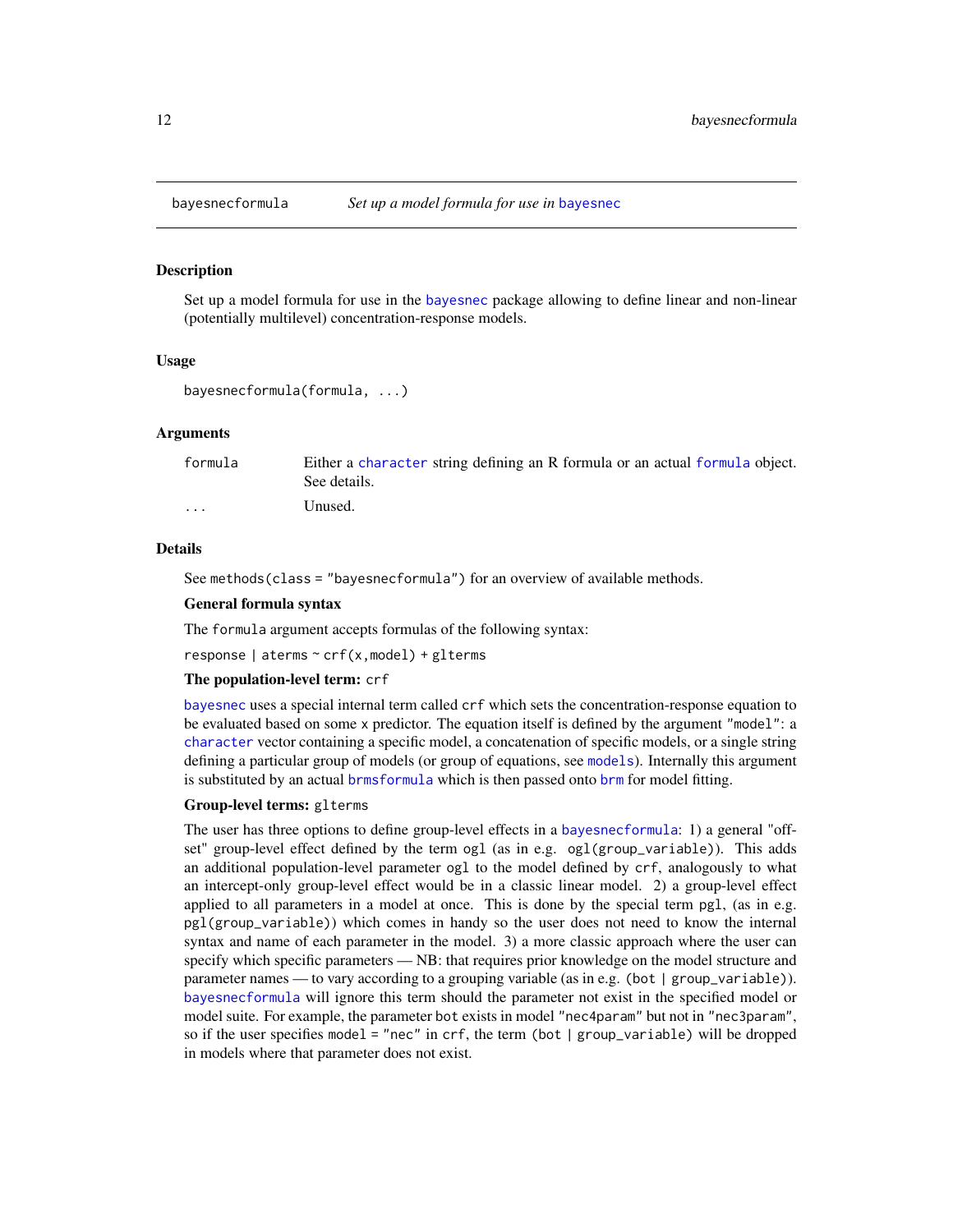#### <span id="page-12-0"></span>Further brms terms (largely untested)

Currently [bayesnecformula](#page-11-1) is quite agnostic about additional terms that are valid for a [brmsformula](#page-0-0). These are aterms and pterms (see [?brmsformula](#page-0-0)). The only capability that [bayesnecformula](#page-11-1) does not allow is the addition of pterms outside of the term crf. Although pterms can be passed to predictor x within crf, we strongly discourage the user because those functionalities have not been tested yet. If this is extremely important to your research, please raise an issue on GitHub and we will consider. Currently, the only two aterms that have validated behaviour are:

1. trials() which is essential in binomially-distributed data, e.g. y | trials(trials\_variable), and 2) weights, e.g.  $y \mid weights(weights\_variable), following \text{ brms} formula syntax.$ Please note that brms does not implement design weights as in other standard base function. From their help page, **brms** "takes the weights literally, which means that an observation with weight 2 receives 2 times more weight than an observation with weight 1. It also means that using a weight of 2 is equivalent to adding the corresponding observation twice to the data frame." Other aterms might be added, though we cannot attest to their functionality within [bayesnec](#page-2-1), i.e. checks will be done outside via [brm](#page-0-0).

 $NB:$  aterms other than  $trials()$  and weights() are currently omitted from model. frame output. If you need other aterms as part of that output please raise an issue on our GitHub page.

Validation of formula Please note that the function only checks for the input nature of the formula argument and adds a new class. This function **does not** perform any validation on the model nor checks on its adequacy to work with other functions in the package. For that please refer to the function [check\\_formula](#page-21-1) which requires the dataset associated with the formula.

#### Value

An object of class [bayesnecformula](#page-11-1) and [formula](#page-0-0).

#### See Also

[check\\_formula](#page-21-1), [model.frame](#page-0-0), [models](#page-40-1), [show\\_params](#page-55-1), [make\\_brmsformula](#page-36-1)

#### Examples

```
library(bayesnec)
```

```
bayesnecformula(y \sim \text{crf}(x, \text{ "nec3param"))}# or use shot alias bnf
bayesnecformula(y \sim crf(x, "nec3param")) == bnf(y \sim crf(x, "nec3param"))
bnf(y \mid trials(tr) \sim crf(sqrt(x), 'nec3param'))bnf(y \mid trials(tr) \sim crf(x, "nec3param") + ogl(group_1) + pgl(group_2))\text{bnf}(y \mid \text{trials}(tr) \sim \text{crf}(x, \text{ "nec3param")} + (\text{nec} + \text{top} \mid \text{group\_1}))
```

```
# complex transformations are not advisable because
# they are passed directly to Stan via brms
# and are likely to fail -- transform your variable beforehand!
try(bnf(y \mid trials(tr) \sim crf(scale(x, scale = TRUE), "nec3param"))
```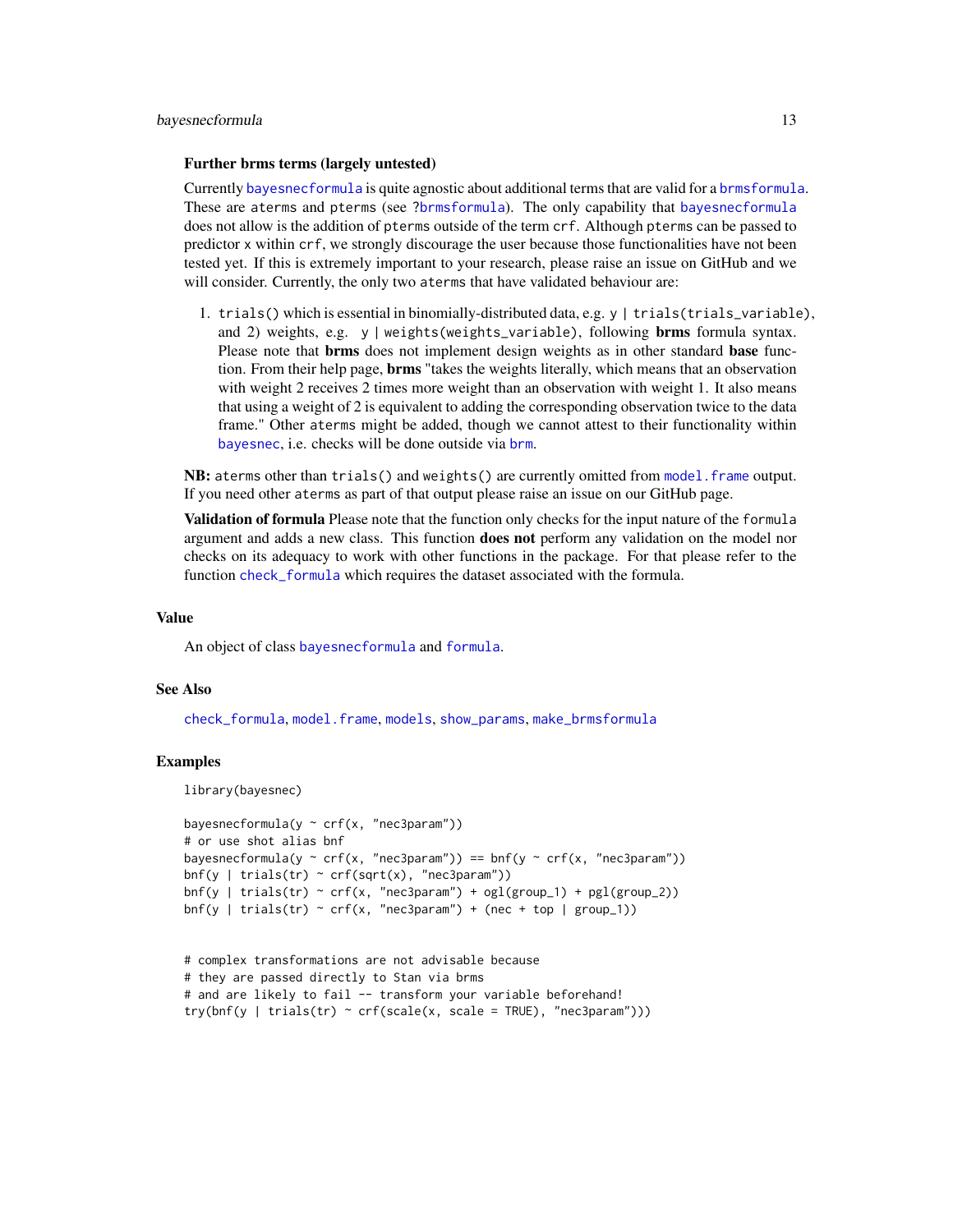<span id="page-13-0"></span>beta\_binomial2 *Custom beta-binomial family*

### Description

Custom beta-binomial family

#### Format

An object of class [customfamily](#page-0-0)

beta\_binomial2\_lpmf *beta\_binomial2\_lpmf*

### Description

Beta-binomial wrapper LPMF

### Usage

beta\_binomial2\_lpmf(y, mu, phi, trials)

### Arguments

| <sub>V</sub> | vector of observation successes. |
|--------------|----------------------------------|
| mu           | posterior mu.                    |
| phi          | posterior phi.                   |
| trials       | vector of observation trials.    |

### Value

A [numeric](#page-0-0) value or vector containing the probability density of the beta binomial distribution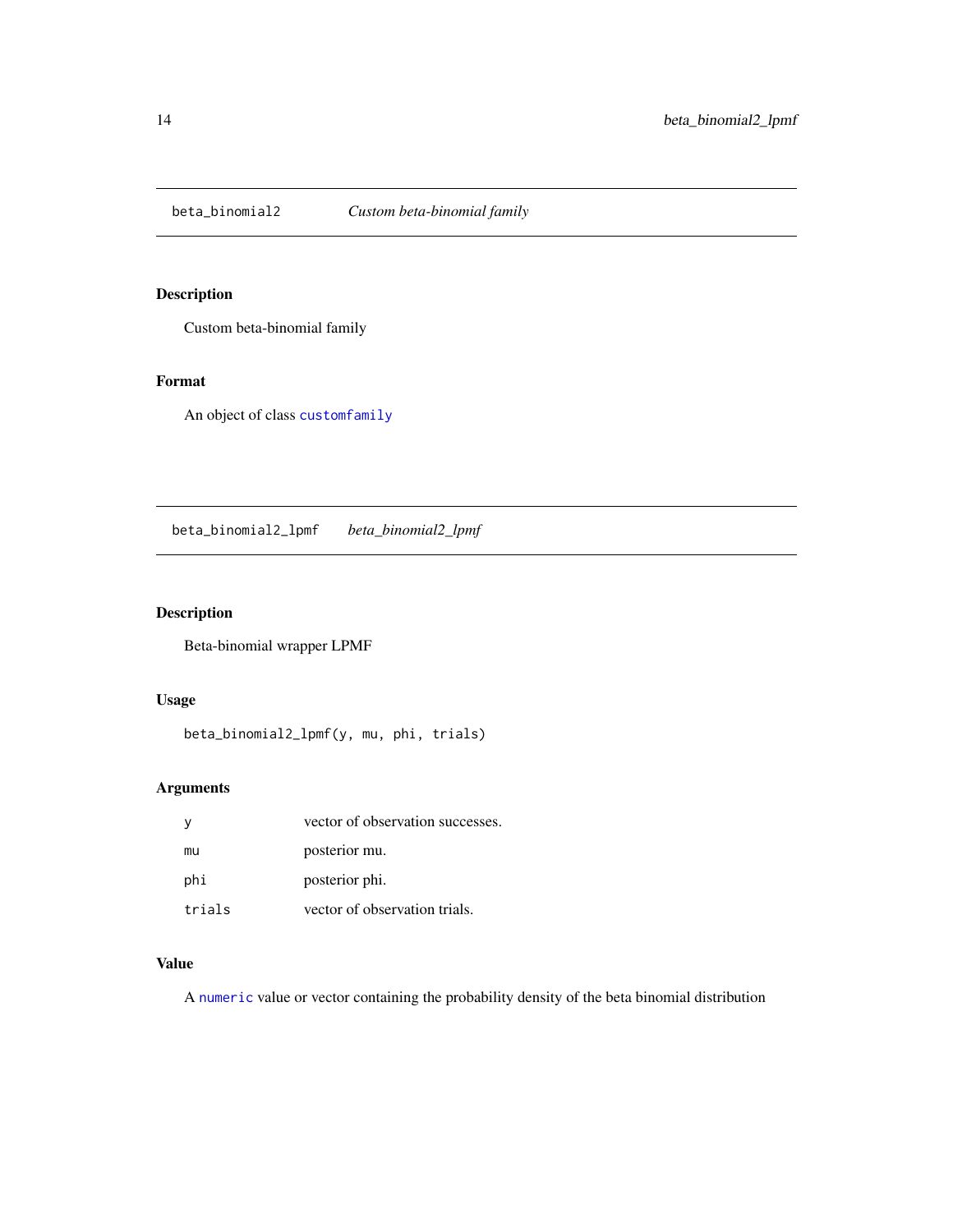<span id="page-14-0"></span>beta\_binomial2\_rng *beta\_binomial2\_rng*

#### Description

Beta-binomial wrapper RNG

### Usage

beta\_binomial2\_rng(mu, phi, trials)

#### Arguments

| mu     | posterior mu.                 |
|--------|-------------------------------|
| phi    | posterior phi.                |
| trials | vector of observation trials. |

### Value

A [numeric](#page-0-0) value or vector containing random values of the beta binomial distribution

<span id="page-14-1"></span>bnec *bnec*

### Description

Fits a variety of NEC models using Bayesian analysis and provides a model averaged predictions based on WAIC model weights

### Usage

```
bnec(
  formula,
  data,
  x_range = NA,
 precision = 1000,
  sig_val = 0.01,loo_controls,
  x_var = NULL,y_{\text{v}}var = NULL,
  trials_var = NULL,
 model = NULL,random = NULL,
  random_vars = NULL,
  ...
)
```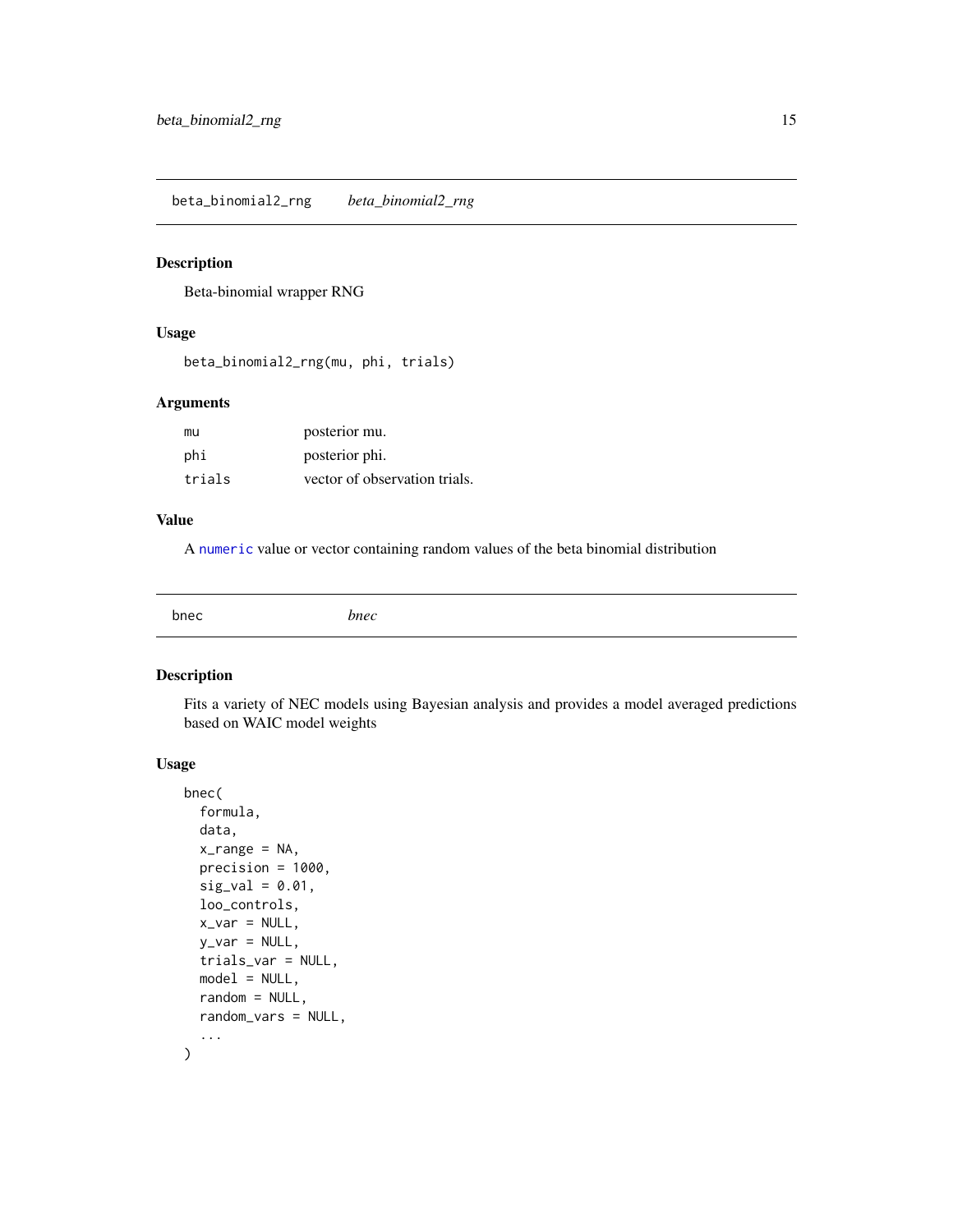#### <span id="page-15-0"></span>Arguments

| formula      | Either a character string defining an R formula or an actual formula object.<br>See bayesnecformula and check_formula.                                                                                                                                                                                                                                                                                                                                                                                                                                    |
|--------------|-----------------------------------------------------------------------------------------------------------------------------------------------------------------------------------------------------------------------------------------------------------------------------------------------------------------------------------------------------------------------------------------------------------------------------------------------------------------------------------------------------------------------------------------------------------|
| data         | A data. frame containing the data to use with the formula.                                                                                                                                                                                                                                                                                                                                                                                                                                                                                                |
| x_range      | A range of predictor values over which to consider extracting ECx.                                                                                                                                                                                                                                                                                                                                                                                                                                                                                        |
| precision    | The length of the predictor vector used for posterior predictions, and over which<br>to extract ECx values. Large values will be slower but more precise.                                                                                                                                                                                                                                                                                                                                                                                                 |
| sig_val      | Probability value to use as the lower quantile to test significance of the predicted<br>posterior values against the lowest observed concentration (assumed to be the<br>control), to estimate NEC as an interpolated NOEC value from smooth ECx<br>curves.                                                                                                                                                                                                                                                                                               |
| loo_controls | A named list of two elements ("fitting" and/or "weights"), each being a named<br>list containing the desired arguments to be passed on to loo (via "fitting") or<br>to loo_model_weights (via "weights"). If "fitting" is provided with argument<br>pointwise = TRUE (due to memory issues) and family = "beta_binomial2",<br>the bnec will fail because that is a custom family. If "weights" is not provided<br>by the user, bnec will set the default method argument in loo_model_weights<br>to "pseudobma". See ?loo_model_weights for further info. |
| x_var        | Removed in version 2.0. Use formula instead. Used to be a character indicat-<br>ing the column heading containing the predictor (concentration) variable.                                                                                                                                                                                                                                                                                                                                                                                                 |
| y_var        | Removed in version 2.0. Use formula instead. Used to be a character indicat-<br>ing the column heading containing the response variable.                                                                                                                                                                                                                                                                                                                                                                                                                  |
| trials_var   | Removed in version 2.0. Use formula instead. Used to be a character indicat-<br>ing the column heading for the number of "trials" for binomial or beta_binomial2<br>response data, as it appears in "data" (if data is supplied).                                                                                                                                                                                                                                                                                                                         |
| model        | Removed in version 2.0. Use formula instead. Used to be a character vector<br>indicating the model(s) to fit. See Details for more information.                                                                                                                                                                                                                                                                                                                                                                                                           |
| random       | Removed in version 2.0. Use formula instead. Used to be a named list con-<br>taining the random model formula to apply to model parameters.                                                                                                                                                                                                                                                                                                                                                                                                               |
| random_vars  | Removed in version 2.0. Use formula instead. Used to be a character vector<br>containing the names of the columns containing the variables used in the random<br>model formula.                                                                                                                                                                                                                                                                                                                                                                           |
| $\cdots$     | Further arguments to brm.                                                                                                                                                                                                                                                                                                                                                                                                                                                                                                                                 |

#### Details

#### **Overview**

[bnec](#page-14-1) serves as a wrapper for (currently) 23 (mostly) non-linear equations that are classically applied to concentration(dose)-response problems. The primary goal of these equations is to provide the user with estimates of No-Effect-Concentration (*NEC*), No-Significant-Effect-Concentration (*NSEC*), and Effect-Concentration (of specified percentage 'x', *ECx*) thresholds. These in turn are fitted through the [brm](#page-0-0) function from package brms and therefore further arguments to [brm](#page-0-0) are allowed. In the absence of those arguments, [bnec](#page-14-1) makes its best attempt to calculate distribution family, priors and initialisation values for the user based on the characteristics of the data. Moreover, in the absence of user-specified values, [bnec](#page-14-1) sets the number of iterations to 1e4 and warmup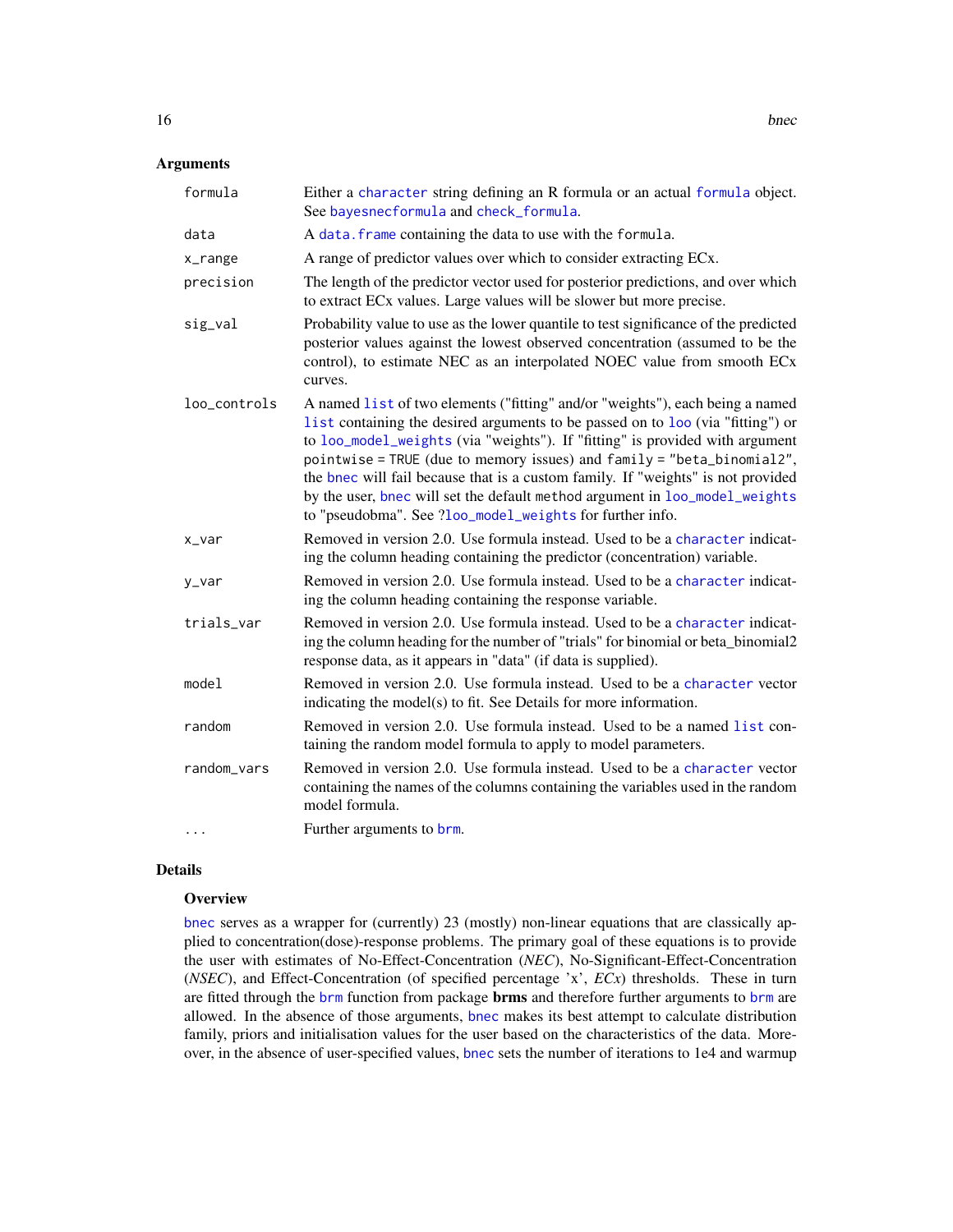<span id="page-16-0"></span>period to floor (iterations / 5)  $*$  4. The chosen models can be extended by the addition of **brms** special "aterms" as well as group-level effects. See [?bayesnecformula](#page-11-1) for details.

#### The available models/equations/formulas

The available equations (or models) can be found via the [models](#page-40-1) function. Since version 2.0, [bnec](#page-14-1) requires a specific formula structure which is fully explained in the help file of [bayesnecformula](#page-11-1). This formula incorporates the information regarding the chosen model(s). If one single model is specified, [bnec](#page-14-1) will return an object of class [bayesnecfit](#page-10-1); otherwise if model is either a concatenation of multiple models and/or a string indicating a family of models, [bnec](#page-14-1) will return an object of class [bayesmanecfit](#page-9-1), providing they were successfully fitted. The major difference being that the output of the latter includes Bayesian model averaging statistics. These classes come with multiple associated methods such as [plot](#page-0-0), [autoplot](#page-0-0), [summary](#page-0-0), [print](#page-0-0), [model.frame](#page-0-0) and [formula](#page-0-0).

model may also be one of "all", meaning all of the available models will be fit; "ecx" meaning only models excluding a specific NEC step parameter will be fit; "nec" meaning only models with a specific NEC step parameter will be fit; "bot\_free" meaning only models without a "bot" parameter (without a bottom plateau) will be fit; "zero\_bounded" are models that are bounded to be zero; or "decline" excludes all hormesis models, i.e., only allows a strict decline in response across the whole predictor range. Notice that if one of these group strings is provided together with a user-specified named list for the [brm](#page-0-0)'s argument prior, the list names need to contain the actual model names, and not the group string , e.g. if model = "ecx" and prior = my\_priors then names(my\_priors) must contain models("ecx"). To check available models and associated parameters for each group, use the function [models](#page-40-1) or to check the parameters of a specific model use the function [show\\_params](#page-55-1).

All models provide an estimate for NEC. For model types with "nec" as a prefix, NEC is directly estimated as parameter "nec" in the model. Models with "ecx" as a prefix are continuous curve models, typically used for extracting ECx values from concentration response data. In this instance the NEC value is defined as the concentration at which there is a user supplied (see argument sig\_val) percentage certainty (based on the Bayesian posterior estimate) that the response falls below the estimated value of the upper asymptote (top) of the response (i.e. the response value is significantly lower than that expected in the case of no exposure). The default value for sig\_val is 0.01, which corresponds to an alpha value of 0.01 for a one-sided test of significance.

#### Further argument to [brm](#page-0-0)

If not supplied via the [brm](#page-0-0) argument family, the appropriate distribution will be guessed based on the characteristics of the input data. Guesses include: "bernoulli" / bernoulli / bernoulli(), "Beta" / Beta / Beta(), "binomial" / binomial / binomial(), "beta\_binomial2" / beta\_binomial2, "Gamma" / Gamma / Gamma(), "gaussian" / gaussian / gaussian(), "negbinomial" / negbinomial / negbinomial(), or "poisson" / poisson / poisson(). Note, however, that "negbinomial" and "betabinomimal2" require knowledge on whether the data is over-dispersed. As explained below in the Return section, the user can extract the dispersion parameter from a [bnec](#page-14-1) call, and if they so wish, can refit the model using the "negbinomial" family.

Other families can be considered as required, please raise an [issue](https://github.com/open-AIMS/bayesnec/issues) on the GitHub development site if your required family is not currently available.

As a default, [bnec](#page-14-1) sets the [brm](#page-0-0) argument sample\_prior to "yes" in order to sample draws from the priors in addition to the posterior distributions. Among others, these samples can be used to calculate Bayes factors for point hypotheses via [hypothesis](#page-0-0).

Model averaging is achieved through a weighted sample of each fitted models posterior predictions, with weights derived using functions [loo](#page-0-0) and [loo\\_model\\_weights](#page-0-0) from **brms**. Argument to both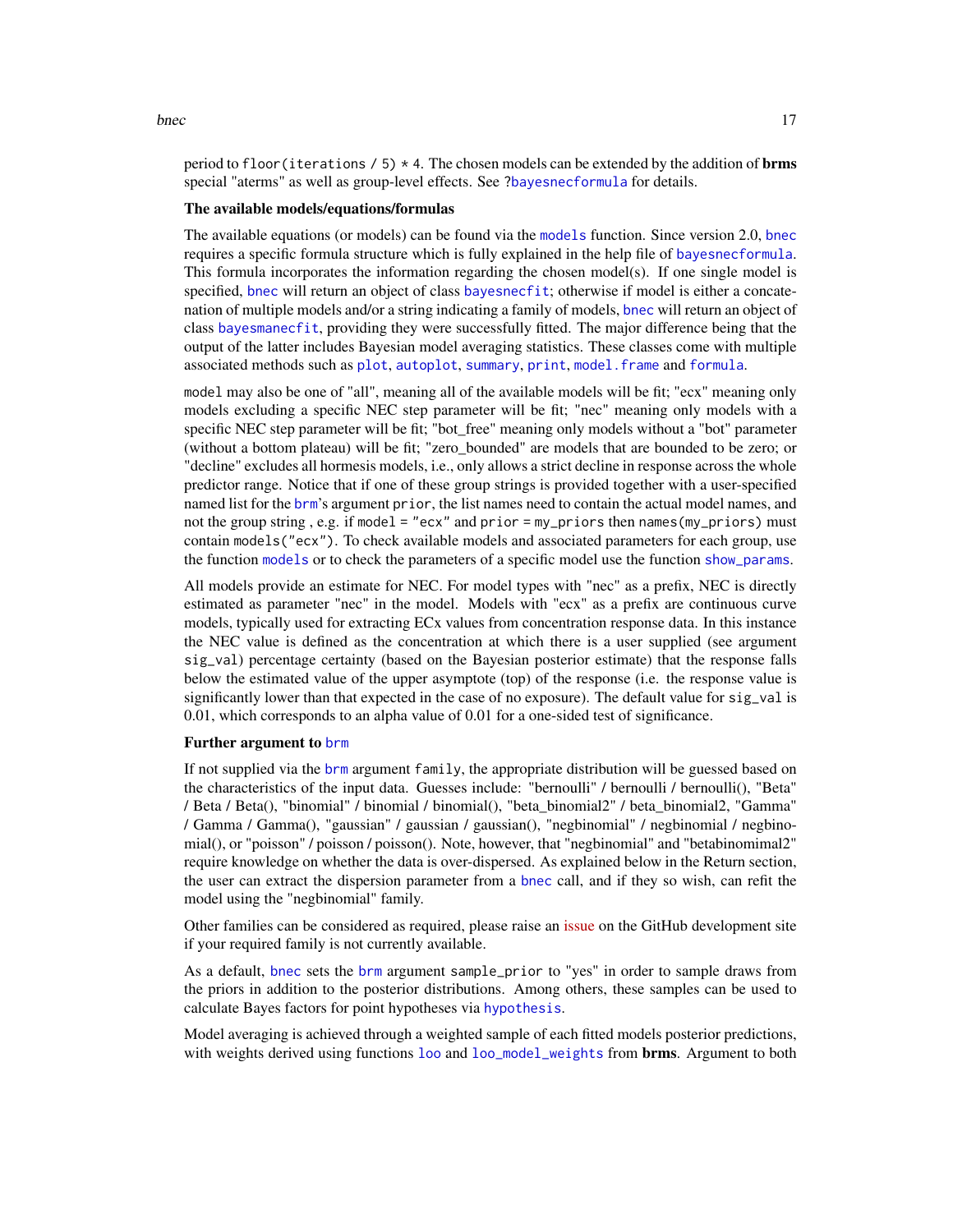these functions can be passed via the loo\_controls argument. Individual model fits can be pulled out for examination using function [pull\\_out](#page-52-1).

#### Additional technical notes

As some concentration-response data will use zero concentration which can cause numerical estimation issues, a small offset is added (1 / 10th of the next lowest value) to zero values of concentration where  $x$ <sub>-var</sub> are distributed on a continuous scale from 0 to infinity, or are bounded to 0, or 1.

#### NAs are thrown away

Stan's default behaviour is to fail when the input data contains NAs. For that reason **brms** excludes any NAs from input data prior to fitting, and does not allow them back in as is the case with e.g. stats::lm and na.action = exclude. So we advise that you exclude any NAs in your data prior to fitting because if you so wish that should facilitate merging predictions back onto your original dataset.

#### Value

If argument model is a single string, then an object of class [bayesnecfit](#page-10-1); if many strings or a set, an object of class [bayesmanecfit](#page-9-1).

#### See Also

[bayesnecformula](#page-11-1), [check\\_formula](#page-21-1), [models](#page-40-1), [show\\_params](#page-55-1)

#### Examples

```
## Not run:
library(bayesnec)
data(nec_data)
# A single model
exp_a \leq b \cdot \text{prec}(y \leq \text{crf}(x, \text{model} = "nec4param"), data = nec_data, chains = 2)# Two models model
exmp_b <- bnec(y ~ crf(x, model = c("nec4param", "ecx4param")),
                 data = nec_data, chains = 2)## End(Not run)
```
bnecfit-class *Class* bnecfit *of models fitted with function* [bnec](#page-14-1)

#### <span id="page-17-1"></span>**Description**

This is a wrapper class which will be attached to both [bayesnecfit](#page-10-1) and [bayesmanecfit](#page-9-1) classes. Useful for methods which might need to take either class as an input simultaneously.

#### Details

See methods(class = "bnecfit") for an overview of available methods.

<span id="page-17-0"></span>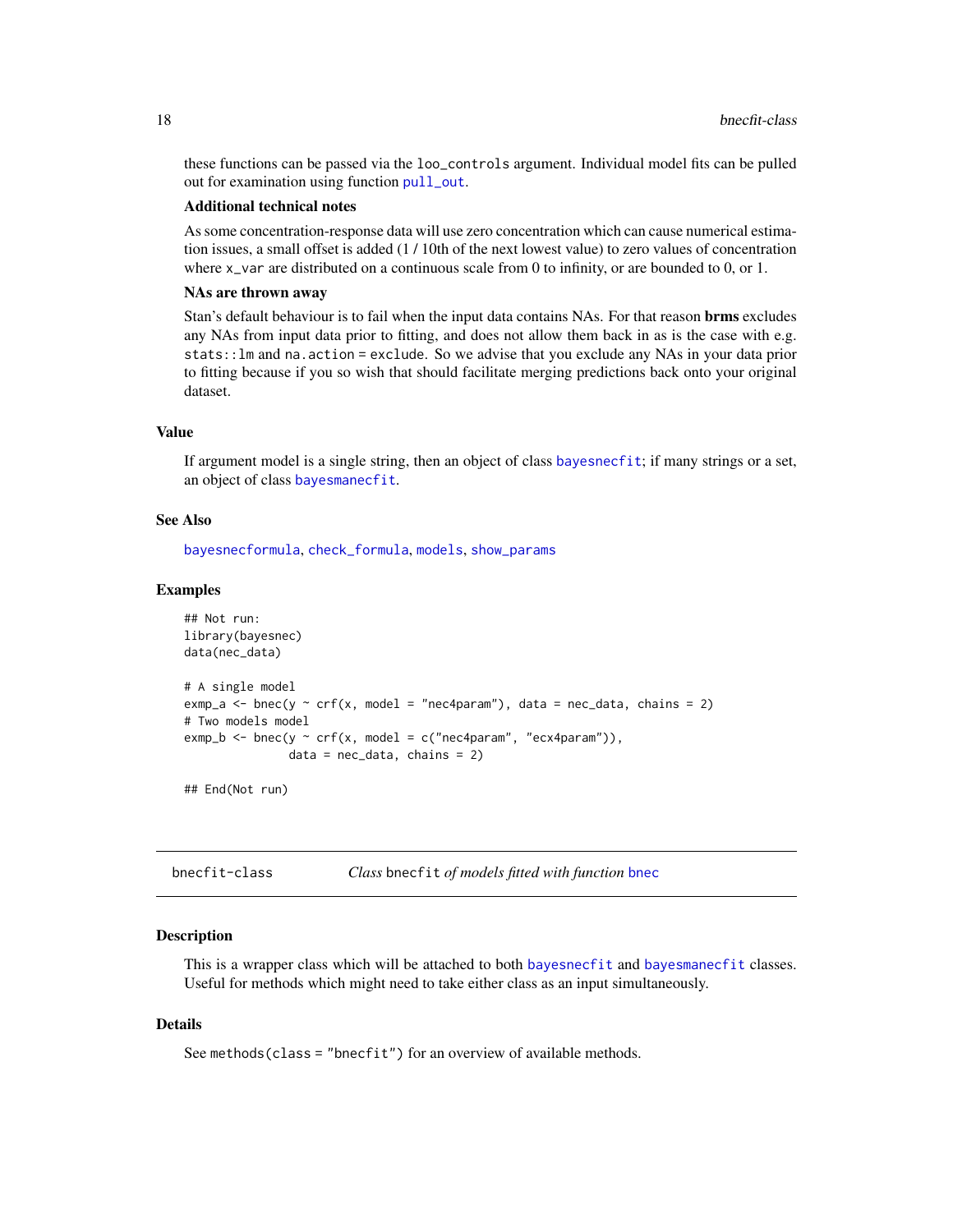#### <span id="page-18-0"></span>c.bnecfit  $\qquad \qquad$  19

### See Also

[bayesnec](#page-2-1), [bnec](#page-14-1), [bayesnecfit](#page-10-1), [bayesmanecfit](#page-9-1)

| c.bnecfit | Concatenate multiple bnecfit objects into one single bayesmanecfit |
|-----------|--------------------------------------------------------------------|
|           | object containing Bayesian model averaging statistics.             |

### Description

Concatenate multiple [bnecfit](#page-17-1) objects into one single [bayesmanecfit](#page-9-1) object containing Bayesian model averaging statistics.

#### Usage

## S3 method for class 'bnecfit'  $c(x, \ldots)$ 

### Arguments

| $\boldsymbol{\mathsf{x}}$ | An object of class bnecfit.          |
|---------------------------|--------------------------------------|
| $\cdots$                  | Additional objects of class bnecfit. |

#### Value

An object of class [bayesmanecfit](#page-9-1).

check\_chains *check\_chains*

### Description

Plots HMC chains for a [bayesnecfit](#page-10-1) or [bayesmanecfit](#page-9-1) model fit as returned by [bnec](#page-14-1).

#### Usage

```
check_chains(x, ...)
```
### Arguments

|   | An object of class bayes necessity or bayes manner fit as returned by bnec. |
|---|-----------------------------------------------------------------------------|
| . | arguments used when class is bayesmanecfit.                                 |

#### Value

No return value, generates a plot or writes a pdf to file.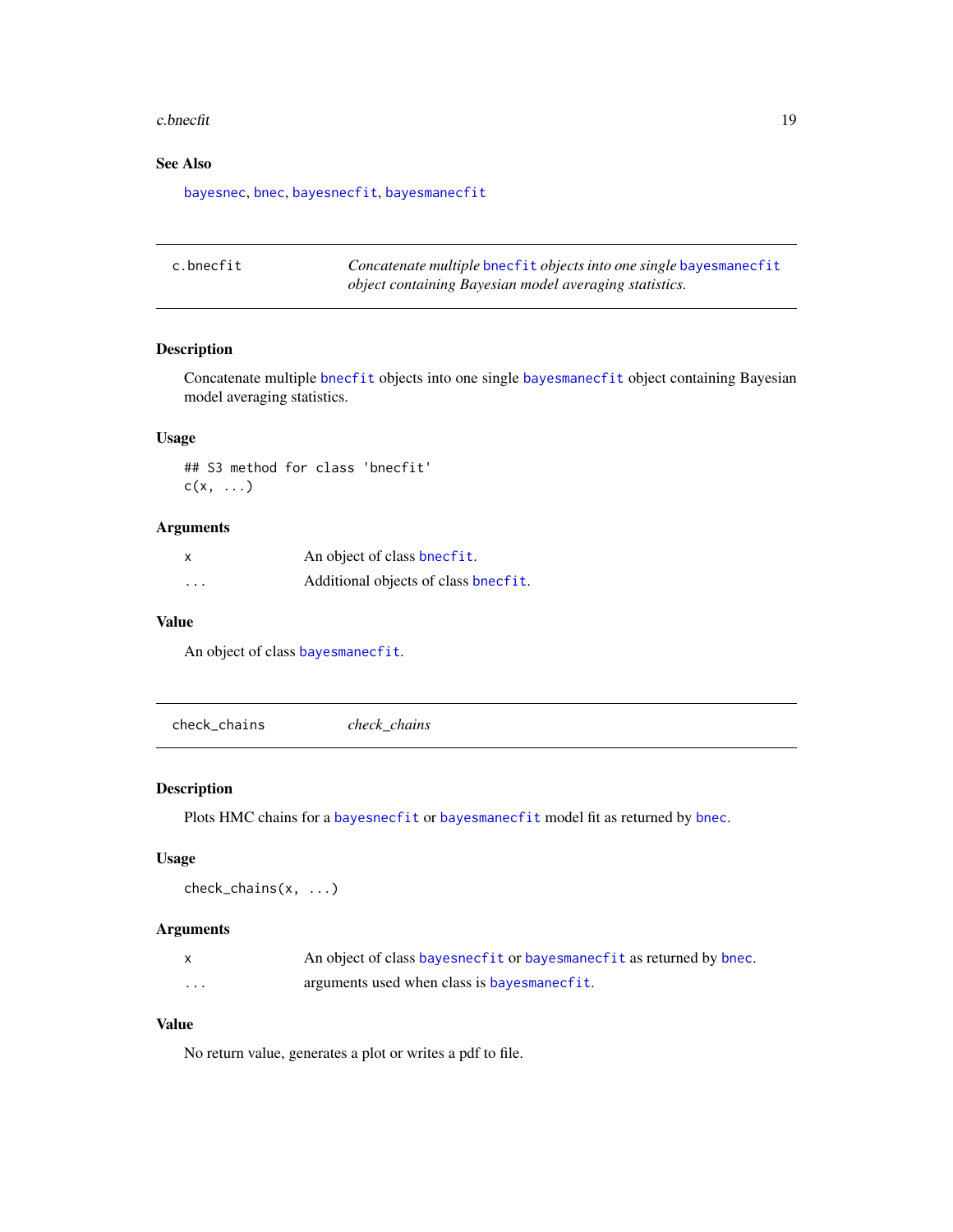### Examples

```
library(bayesnec)
data(manec_example)
```
# print to device check\_chains(manec\_example)

check\_chains.bayesmanecfit

*check\_chains.bayesmanecfit*

### Description

Plots HMC chains for a [bayesnecfit](#page-10-1) model fit as returned by [bnec](#page-14-1).

#### Usage

```
## S3 method for class 'bayesmanecfit'
check_{chains}(x, ..., filename = NA)
```
#### Arguments

| X        | An object of class bayes neef it or bayes manner fit as returned by bnec.                                                                                                           |
|----------|-------------------------------------------------------------------------------------------------------------------------------------------------------------------------------------|
| $\cdots$ | arguments used when class is bayes manned cfit.                                                                                                                                     |
| filename | An optional character vector to be used as a pdf filename in the case of a<br>bayes manner of it. Any non empty character string will indicate the user wants to<br>save the plots. |

#### Value

No return value, generates a plot or writes a pdf to file.

### Examples

```
library(bayesnec)
data(manec_example)
```
# print to device check\_chains(manec\_example)

<span id="page-19-0"></span>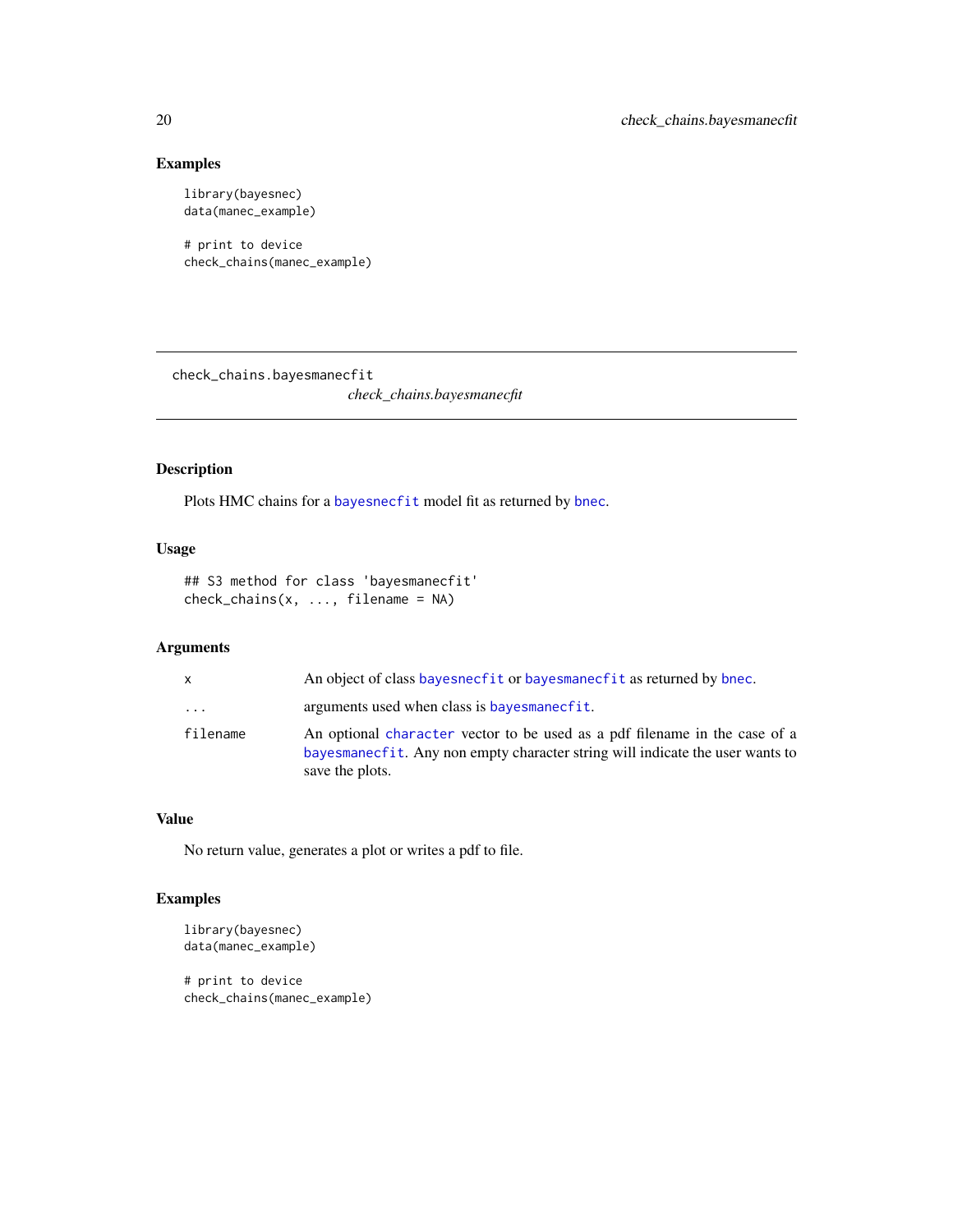<span id="page-20-0"></span>check\_chains.bayesnecfit

*check\_chains.bayesnecfit*

### Description

Plots HMC chains for a [bayesnecfit](#page-10-1) model fit as returned by [bnec](#page-14-1).

### Usage

```
## S3 method for class 'bayesnecfit'
check_chains(x, ...)
```
### Arguments

|   | An object of class bayes necessity or bayes manner fit as returned by bnec. |
|---|-----------------------------------------------------------------------------|
| . | arguments used when class is bayes manufit.                                 |

#### Value

No return value, generates a plot or writes a pdf to file.

#### Examples

```
library(bayesnec)
data(manec_example)
```
# print to device check\_chains(manec\_example)

check\_chains.default *check\_chains.default*

#### Description

Plots HMC chains for a [bayesnecfit](#page-10-1) or [bayesmanecfit](#page-9-1) model fit as returned by [bnec](#page-14-1).

#### Usage

```
## Default S3 method:
check_chains(x, ...)
```
### Arguments

|   | An object of class bayes necessity or bayes manner fit as returned by bnec. |
|---|-----------------------------------------------------------------------------|
| . | arguments used when class is bayes manned cfit.                             |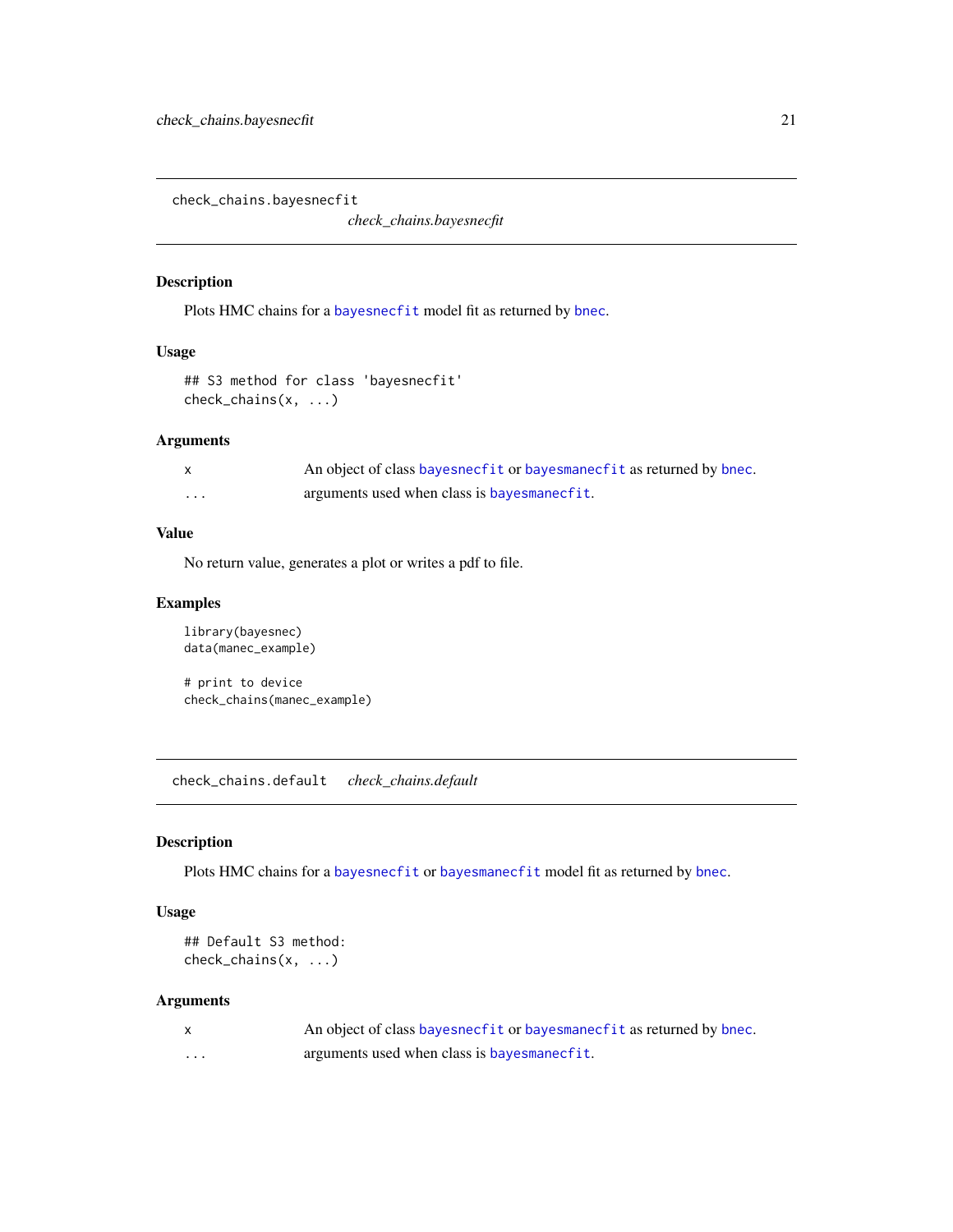No return value, generates a plot or writes a pdf to file.

#### Examples

```
library(bayesnec)
data(manec_example)
```
# print to device check\_chains(manec\_example)

<span id="page-21-1"></span>check\_formula *Check if input model formula is appropriate to use with* [bayesnec](#page-2-1)

#### Description

Perform a series of checks to ensure that the input formula is valid for usage within [bayesnec](#page-2-1).

#### Usage

check\_formula(formula, data, run\_par\_checks = FALSE)

### Arguments

| formula | An object of class bayes nectormula as returned by function bayes nectormula.                                                                                                                                  |
|---------|----------------------------------------------------------------------------------------------------------------------------------------------------------------------------------------------------------------|
| data    | A data, frame containing the variables specified in formula.                                                                                                                                                   |
|         | run par checks See details. A logical defining whether random terms for specific parameters<br>should be checked against the underlying concentration-response model defined<br>in formula. Defaults to FALSE. |

#### Details

This function allows the user to make sure that the input formula will allow for a successful model fit with the function [bnec](#page-14-1). Should all checks pass, the function returns the original formula. Otherwise it will fail and requires that the user fixes it until they're able to use it with [bnec](#page-14-1).

The argument run\_par\_checks is irrelevant for most usages of this package because it only applies if three conditions are met: 1) the user has specified a group-level effect; 2) the group-level effects is parameter specific (e.g. (par | group\_variable) rather than pgl/ogl(group\_variable)); and 3) The user is keen to learn if the specified parameter is found in the specified model (via argument model in the crf term – see details in ?bayesnecformula).

NB: aterms other than trials() and weights() are currently omitted from model. frame output. If you need other aterms as part of that output please raise an issue on our GitHub page. See details about aterms in ?bayesnecformula.

<span id="page-21-0"></span>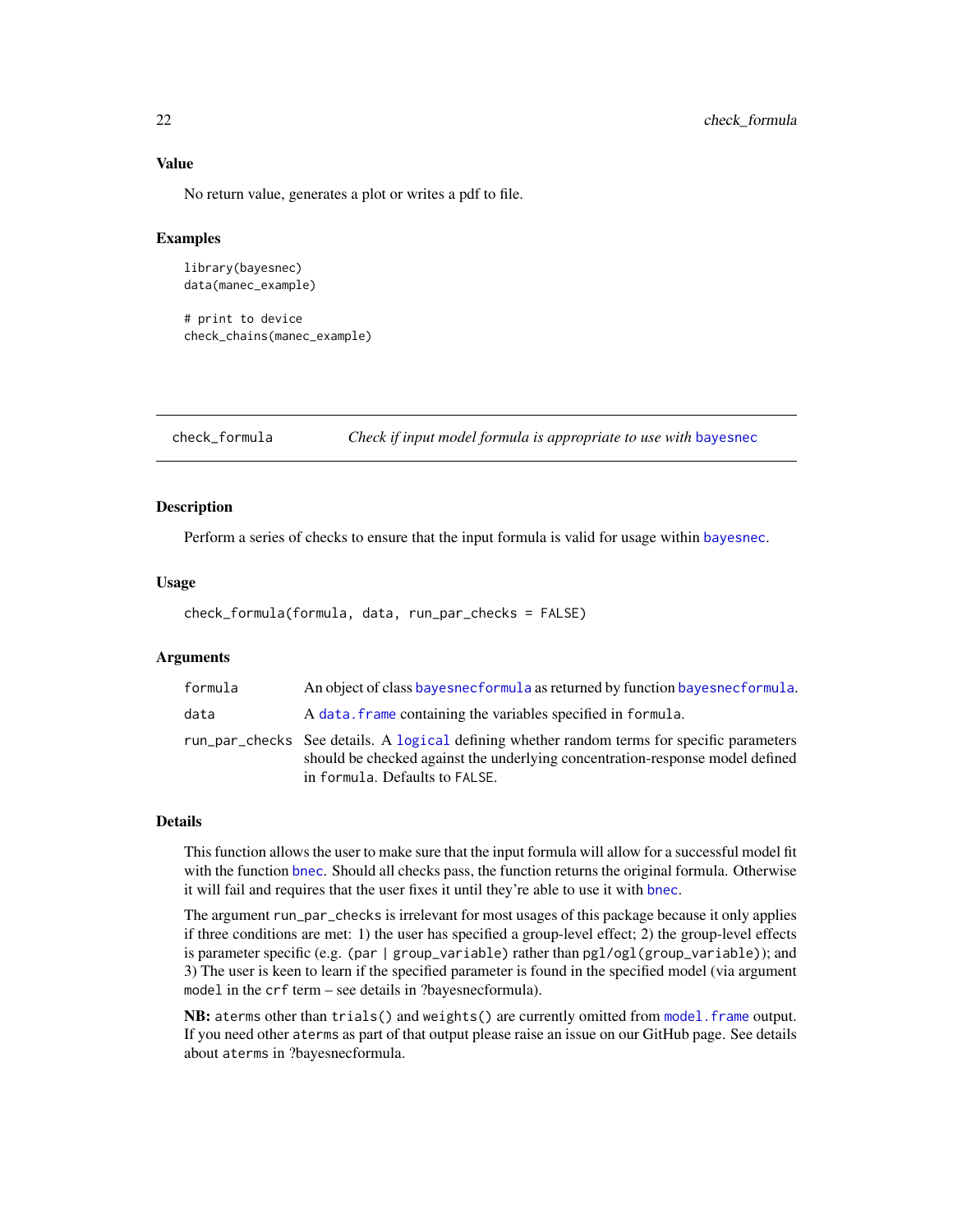### <span id="page-22-0"></span>check\_priors 23

### Value

A validated object of class [bayesnecformula](#page-11-1) and [formula](#page-0-0).

#### See Also

[bnec](#page-14-1), [bayesnecformula](#page-11-1)

#### Examples

```
library(bayesnec)
nec3param <- function(beta, nec, top, x) {
  top * exp(-exp(beta) * (x - nec) *
    ifelse(x - nec < 0, 0, 1))}
data <- data.frame(x = seq(1, 20, length.out = 10), tr = 100, wght = c(1, 2),
                   group_1 = sample(c("a", "b"), 10, replace = TRUE),group_2 = sample(c("c", "d"), 10, replace = TRUE))data$y <- nec3param(beta = -0.2, nec = 4, top = 100, data$x)
# returns error
# > f_1 <- y ~ crf(x, "nec3param") + z
# regular formula not allowed, wrap it with function bnf
# > check_formula(f_1, data)
# population-level covariates are not allowed
# > check_formula(bnf(f_1), data)
# expect a series of messages for because not all
# nec models have the "bot" parameter
f_2 \leftarrow y | trials(tr) ~ crf(x, "nec") + (nec + bot | group_1)
check_formula(bnf(f_2), data, run_par_checks = TRUE)
# runs fine
f_3 \leftarrow "y | trials(tr) ~ crf(sqrt(x), \"nec3param\")"
check_formula(bnf(f_3), data)
f_4 \leftarrow y | trials(tr) ~ crf(x, "nec3param") + ogl(group_1) + pgl(group_2)
inherits(check_formula(bnf(f_4), data), "bayesnecformula")
```
check\_priors *Plots the prior and posterior parameter probability densities from an object of class* [bayesnecfit](#page-10-1) *or* [bayesmanecfit](#page-9-1)*.*

#### Description

Plots the prior and posterior parameter probability densities from an object of class [bayesnecfit](#page-10-1) or [bayesmanecfit](#page-9-1).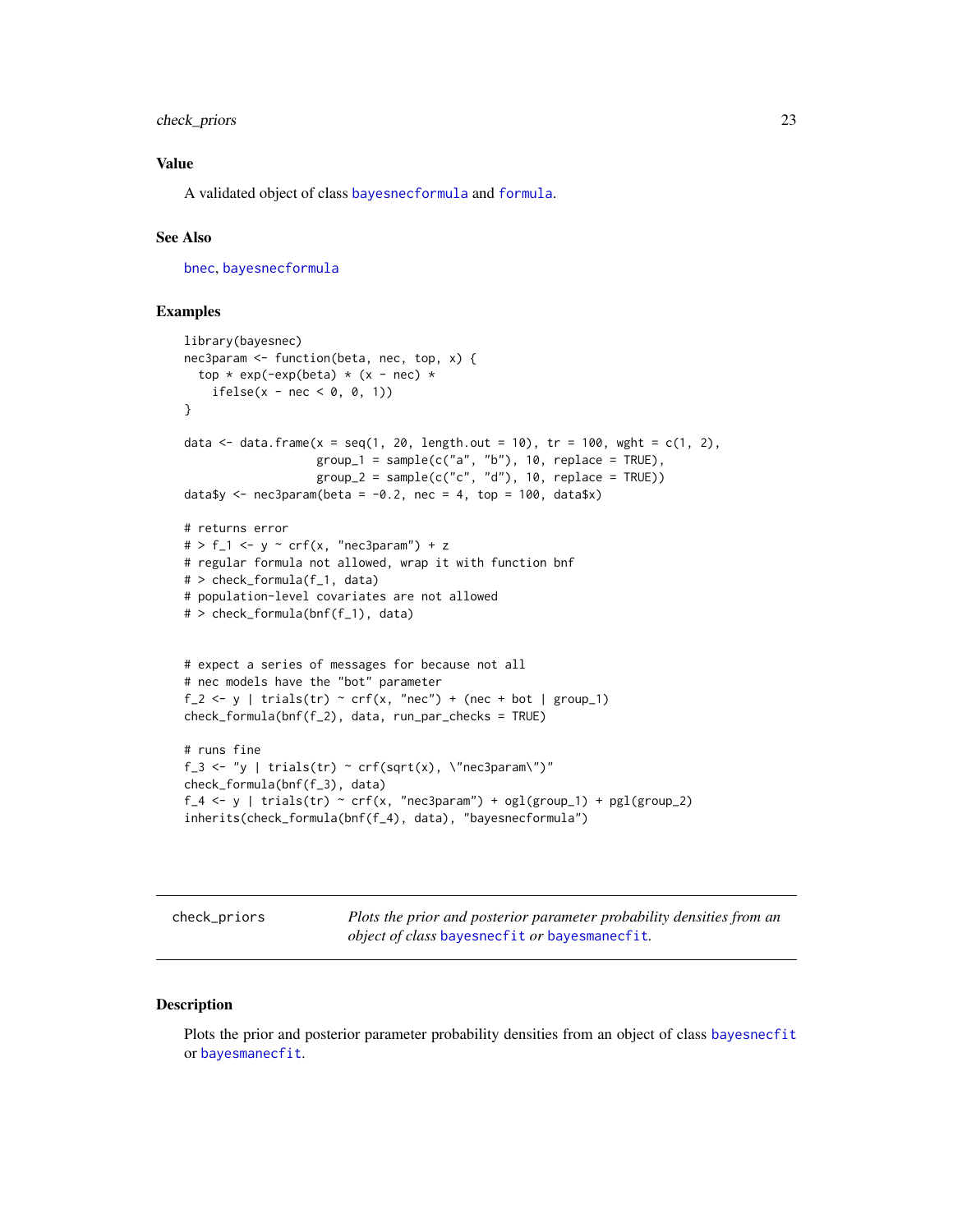### <span id="page-23-0"></span>Usage

```
check_priors(object, filename = NA)
```
### Arguments

| obiect   | An object of class bayes neef it or bayes manner fit returned by bnec.                                                                                                         |
|----------|--------------------------------------------------------------------------------------------------------------------------------------------------------------------------------|
| filename | An optional character vector to be used as a pdf filename in the case of a<br>bayesmanecfit. Any non empty character string will indicate the user wants to<br>save the plots. |

### Value

A plot of the prior and posterior parameter probability densities.

#### See Also

[bnec](#page-14-1)

### Examples

```
library(bayesnec)
data(manec_example)
check_priors(manec_example)
```
compare\_endpoints *compare\_endpoints*

### Description

Extracts posterior predicted values from a list of class [bayesnecfit](#page-10-1) or [bayesmanecfit](#page-9-1) model fits and compares these via bootstrap re sampling.

### Usage

```
compare_endpoints(
  x,
  comparison = "nec",
  ex\_val = 10,
  type = "absolute",
 hormesis_def = "control",
  sig_val = 0.01,precision,
  x_range = NA
\mathcal{E}
```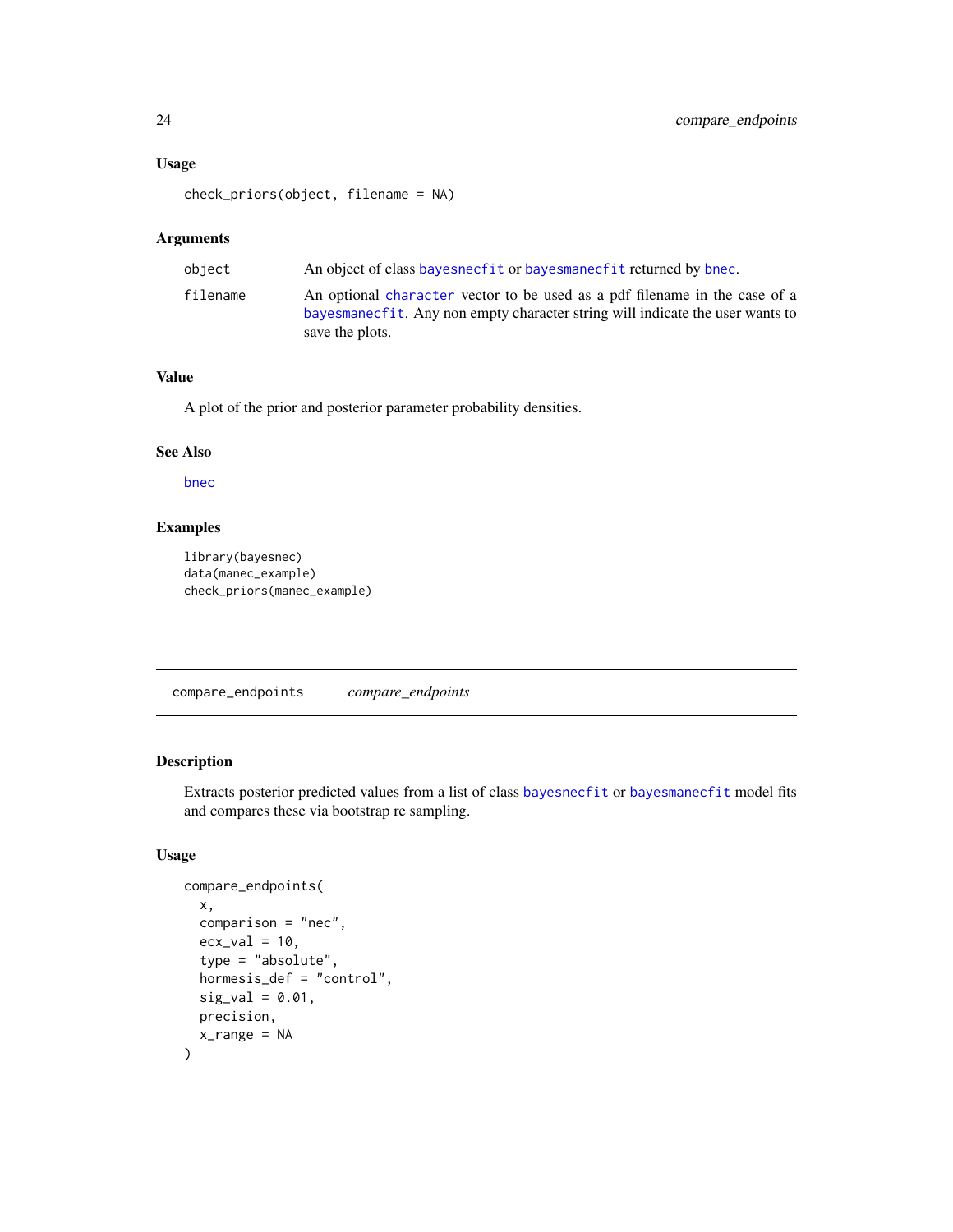### <span id="page-24-0"></span>Arguments

| $\mathsf{x}$ | A named list of objects of class bayes neef it or bayes manned it returned by<br>bnec.                                                                                                                                                                                   |
|--------------|--------------------------------------------------------------------------------------------------------------------------------------------------------------------------------------------------------------------------------------------------------------------------|
| comparison   | The posterior predictions to compare, takes values of "nec", "nsec", "ecx" or<br>"fitted".                                                                                                                                                                               |
| $ecx_val$    | The desired percentage effect value. This must be a value between 1 and 99 (for<br>$type = "relative"$ and "absolute"), defaults to 10.                                                                                                                                  |
| type         | A character vector, taking values of "relative", "absolute" (the default) or "di-<br>rect". See Details.                                                                                                                                                                 |
| hormesis_def | A character vector, taking values of "max" or "control". See Details.                                                                                                                                                                                                    |
| sig_val      | Probability value to use as the lower quantile to test significance of the predicted<br>posterior values. against the lowest observed concentration (assumed to be the<br>control), to estimate NEC as an interpolated NOEC value from smooth EC <sub>x</sub><br>curves. |
| precision    | The number of unique x values over which to find ECx - large values will make<br>the EC <sub>x</sub> estimate more precise.                                                                                                                                              |
| x_range      | A range of x values over which to consider extracting ECx.                                                                                                                                                                                                               |

### Value

A named [list](#page-0-0) containing bootstrapped differences in posterior predictions of the [bayesnecfit](#page-10-1) or [bayesmanecfit](#page-9-1) model fits contained in x. See Details.

### See Also

[bnec](#page-14-1)

### Examples

```
## Not run:
library(bayesnec)
data(manec_example)
nec4param <- pull_out(manec_example, model = "nec4param")
ecx4param <- pull_out(manec_example, model = "ecx4param")
compare_endpoints(list("nec" = ecx4param, "ecx" = nec4param), ecx_val = 50)
```
## End(Not run)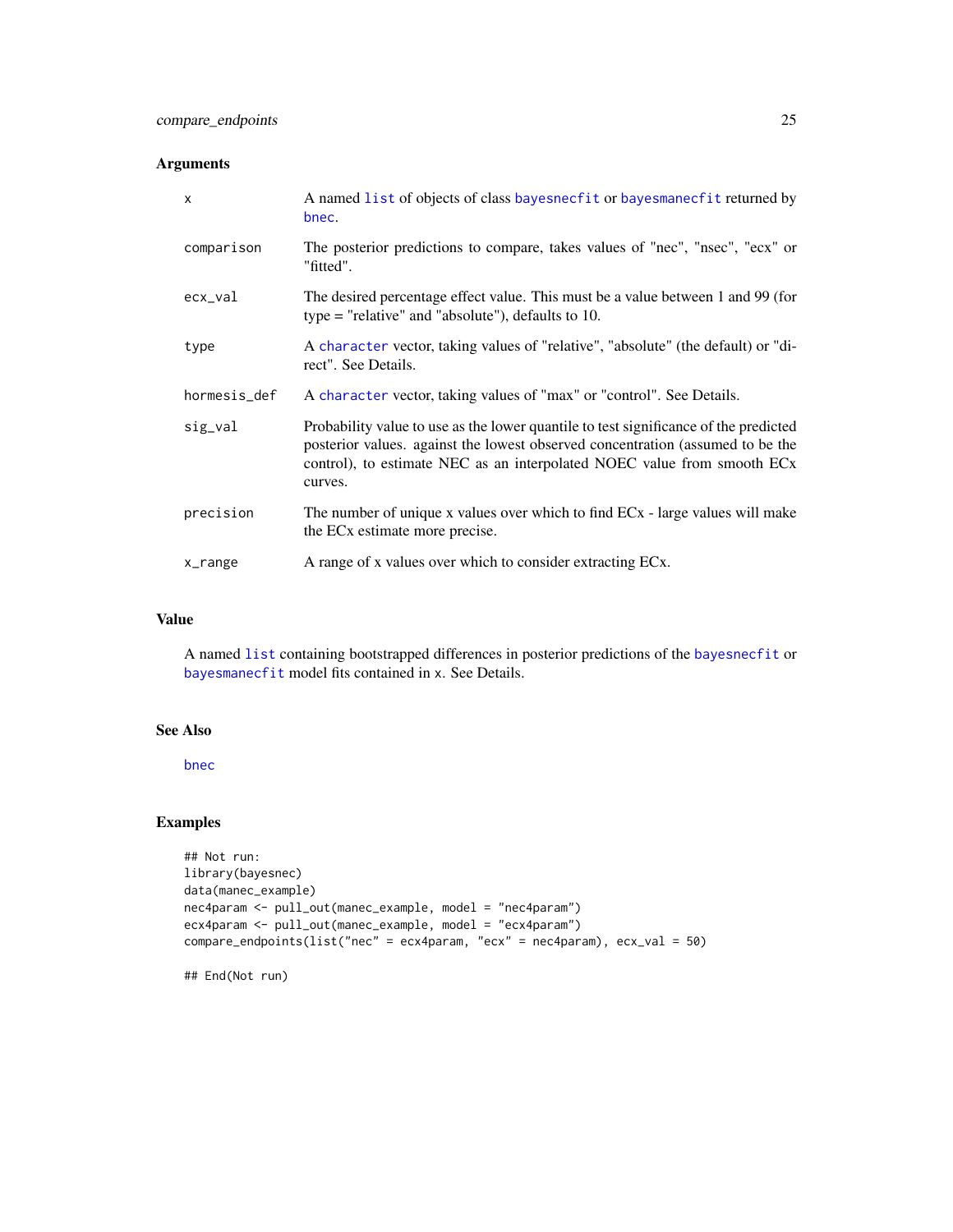<span id="page-25-0"></span>compare\_fitted *compare\_fitted*

### Description

Extracts posterior predicted values from a list of class [bayesnecfit](#page-10-1) or [bayesmanecfit](#page-9-1) model fits and compares these across a vector of fitted values.

#### Usage

```
compare_fitted(x, precision = 50, x_range = NA)
```
#### Arguments

| $\mathsf{X}$ | A named list of objects of class bayes neef it or bayes manned it returned by<br>bnec.                                      |
|--------------|-----------------------------------------------------------------------------------------------------------------------------|
| precision    | The number of unique x values over which to find ECx - large values will make<br>the EC <sub>x</sub> estimate more precise. |
| x_range      | A range of x values over which to consider extracting EC <sub>x</sub> .                                                     |

#### Value

A named [list](#page-0-0) containing bootstrapped differences in posterior predictions of the [bayesnecfit](#page-10-1) or [bayesmanecfit](#page-9-1) model fits contained in x. See Details.

#### See Also

[bnec](#page-14-1)

### Examples

```
## Not run:
library(bayesnec)
data(manec_example)
nec4param <- pull_out(manec_example, model = "nec4param")
ecx4param <- pull_out(manec_example, model = "ecx4param")
compare_fitted(list("nec" = ecx4param, "ecx" = nec4param))
```
## End(Not run)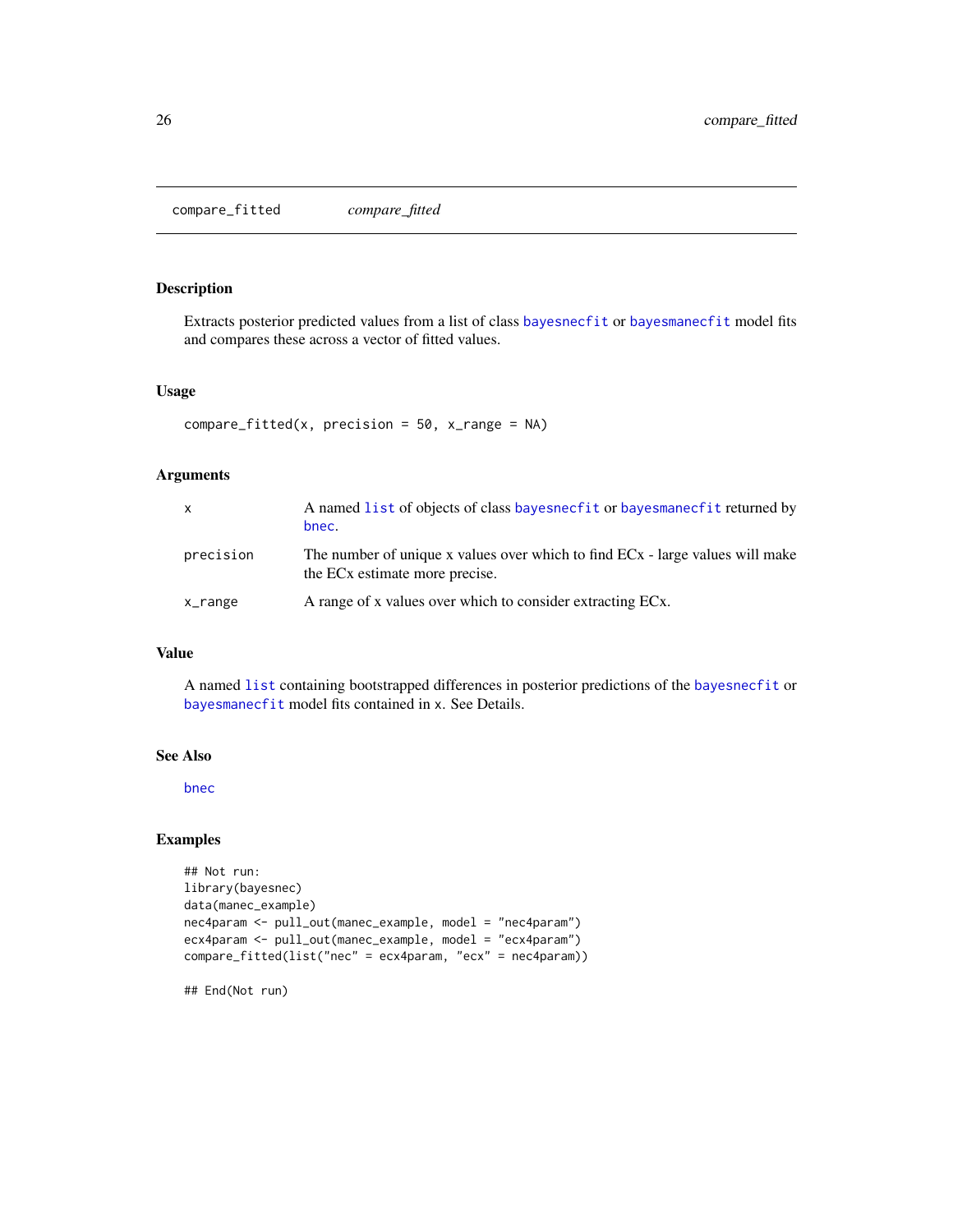<span id="page-26-0"></span>Extracts posterior predicted values from a list of class [bayesnecfit](#page-10-1) or [bayesmanecfit](#page-9-1) model fits and compares these via bootstrap re sampling.

#### Usage

```
compare_posterior(
  x,
  comparison = "nec",
 ecx_val = 10,
  type = "absolute",
  hormesis_def = "control",
  sig_val = 0.01,precision,
  x_range = NA
)
```
### Arguments

| $\mathsf{x}$ | A named list of objects of class bayes necfit or bayes manner fit returned by<br>bnec.                                                                                                                                                                       |
|--------------|--------------------------------------------------------------------------------------------------------------------------------------------------------------------------------------------------------------------------------------------------------------|
| comparison   | The posterior predictions to compare, takes values of "nec", "nsec", "ecx" or<br>"fitted".                                                                                                                                                                   |
| $ecx_val$    | The desired percentage effect value. This must be a value between 1 and 99 (for<br>$type = "relative"$ and "absolute"), defaults to 10.                                                                                                                      |
| type         | A character vector, taking values of "relative", "absolute" (the default) or "di-<br>rect". See Details.                                                                                                                                                     |
| hormesis_def | A character vector, taking values of "max" or "control". See Details.                                                                                                                                                                                        |
| sig_val      | Probability value to use as the lower quantile to test significance of the predicted<br>posterior values. against the lowest observed concentration (assumed to be the<br>control), to estimate NEC as an interpolated NOEC value from smooth ECx<br>curves. |
| precision    | The number of unique x values over which to find ECx - large values will make<br>the EC <sub>x</sub> estimate more precise.                                                                                                                                  |
| x_range      | A range of x values over which to consider extracting EC <sub>x</sub> .                                                                                                                                                                                      |

#### Value

A named [list](#page-0-0) containing bootstrapped differences in posterior predictions of the [bayesnecfit](#page-10-1) or [bayesnecfit](#page-10-1) model fits contained in x. See Details.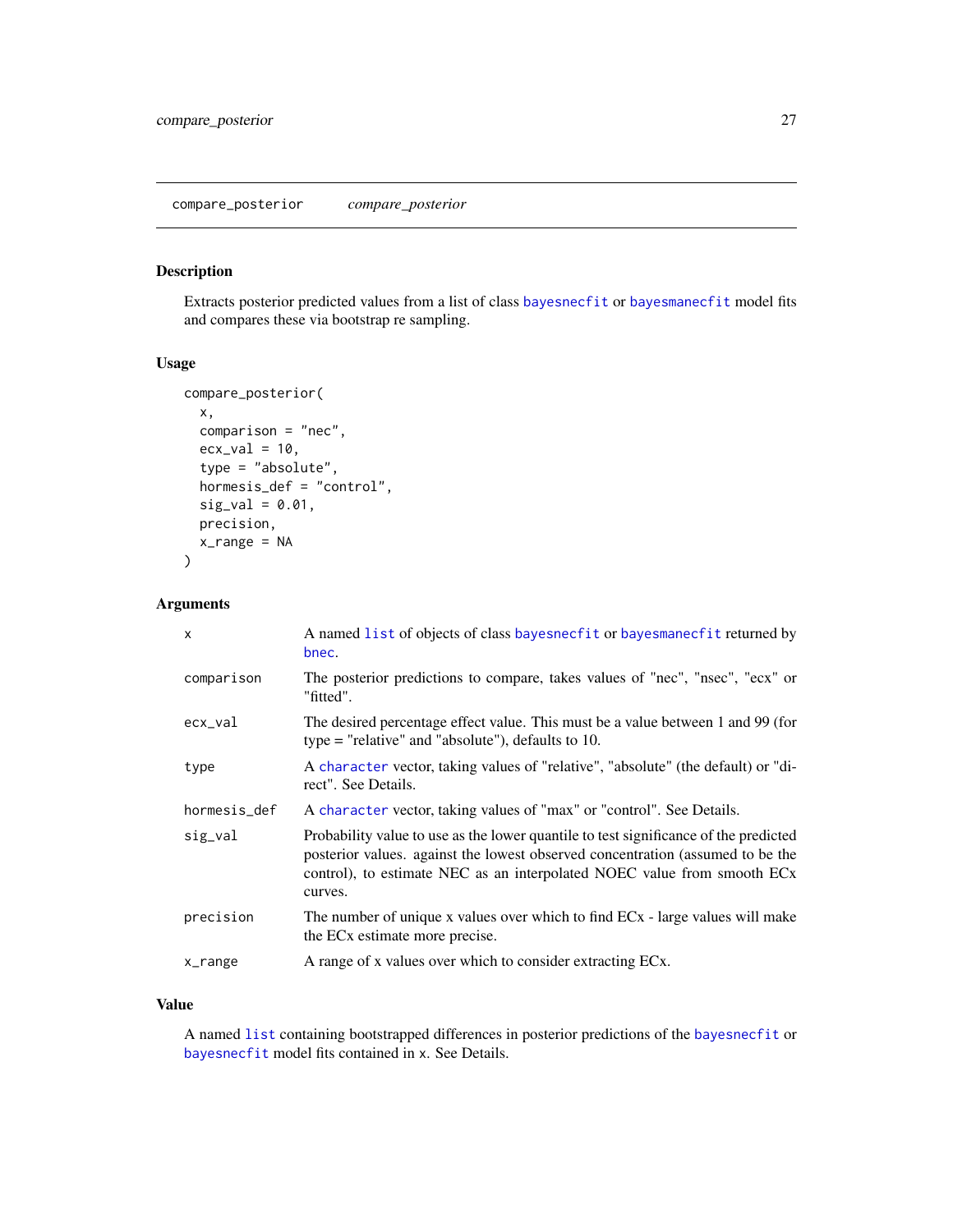#### See Also

[bnec](#page-14-1)

### Examples

```
## Not run:
library(bayesnec)
data(manec_example)
nec4param <- pull_out(manec_example, model = "nec4param")
ecx4param <- pull_out(manec_example, model = "ecx4param")
compare_posterior(list("nec" = ecx4param, "ecx" = nec4param), ecx_val = 50)
```
## End(Not run)

dispersion *Posterior dispersion*

#### Description

Calculates posterior dispersion metric

#### Usage

```
dispersion(model, summary = FALSE, seed = 10)
```
#### Arguments

| model   | An object of class bayes necfit whose distribution family is either poisson or<br>binomial. |
|---------|---------------------------------------------------------------------------------------------|
| summary | Logical. Should summary stats be returned instead of full vector? Defaults to<br>FALSE.     |
| seed    | Change seed for reproducible purposes.                                                      |

#### Details

This function calculates a dispersion metric which takes the ratio between the observed relative to simulated Pearson residuals sums of squares.

### Value

A [numeric](#page-0-0) vector. If summary is FALSE, an n-long vector containing the dispersion metric, where n is the number of post warm-up posterior draws from the [brmsfit](#page-0-0) object. If TRUE, then a [data.frame](#page-0-0) containing the summary stats (mean, median, 95% highest density intervals) of the dispersion metric.

<span id="page-27-0"></span>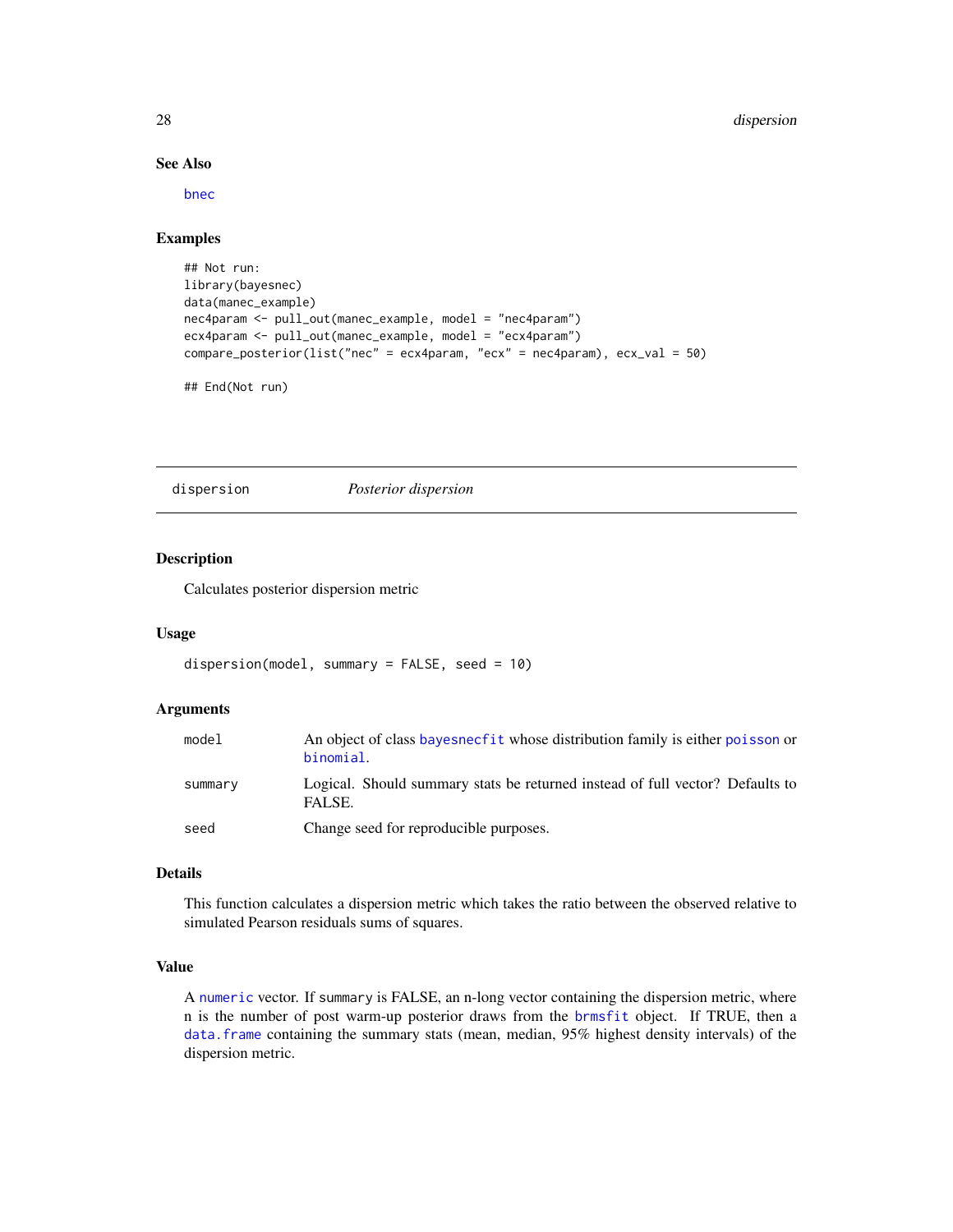#### References

Zuur, A. F., Hilbe, J. M., & Ieno, E. N. (2013). A Beginner's Guide to GLM and GLMM with R: A Frequentist and Bayesian Perspective for Ecologists. Highland Statistics Limited.

#### Examples

```
library(bayesnec)
data(nec_data)
nec_data$y <- as.integer(round(nec_data$y * 100))
nec4param \leq bnec(y \sim crf(x, "nec4param"), data = nec_data, chains = 2)
dispersion(nec4param, summary = TRUE)
```
<span id="page-28-1"></span>ecx *Extracts the predicted ECx value as desired from an object of class* [bayesnecfit](#page-10-1) *or* [bayesnecfit](#page-10-1)*.*

### Description

Extracts the predicted ECx value as desired from an object of class [bayesnecfit](#page-10-1) or [bayesnecfit](#page-10-1).

#### Usage

```
ecx(
  object,
  ex\_val = 10,
 precision = 1000,
 posterior = FALSE,
  type = "absolute",
  hormesis_def = "control",
  x_range = NA,
  xform = NA,
  prob_vals = c(0.5, 0.025, 0.975)
)
```
### Arguments

| object    | An object of class bayes necfit or bayes mannecfit returned by bnec.                                                                                                     |
|-----------|--------------------------------------------------------------------------------------------------------------------------------------------------------------------------|
| $ecx_val$ | The desired percentage effect value. This must be a value between 1 and 99 (for<br>type $=$ "relative" and "absolute"), defaults to 10.                                  |
| precision | The number of unique x values over which to find ECx - large values will make<br>the EC <sub>x</sub> estimate more precise.                                              |
| posterior | A logical value indicating if the full posterior sample of calculated EC <sub>x</sub> values<br>should be returned instead of just the median and 95 credible intervals. |
| type      | A character vector, taking values of "relative", "absolute" (the default) or "di-<br>rect". See Details.                                                                 |

<span id="page-28-0"></span> $e$ cx 29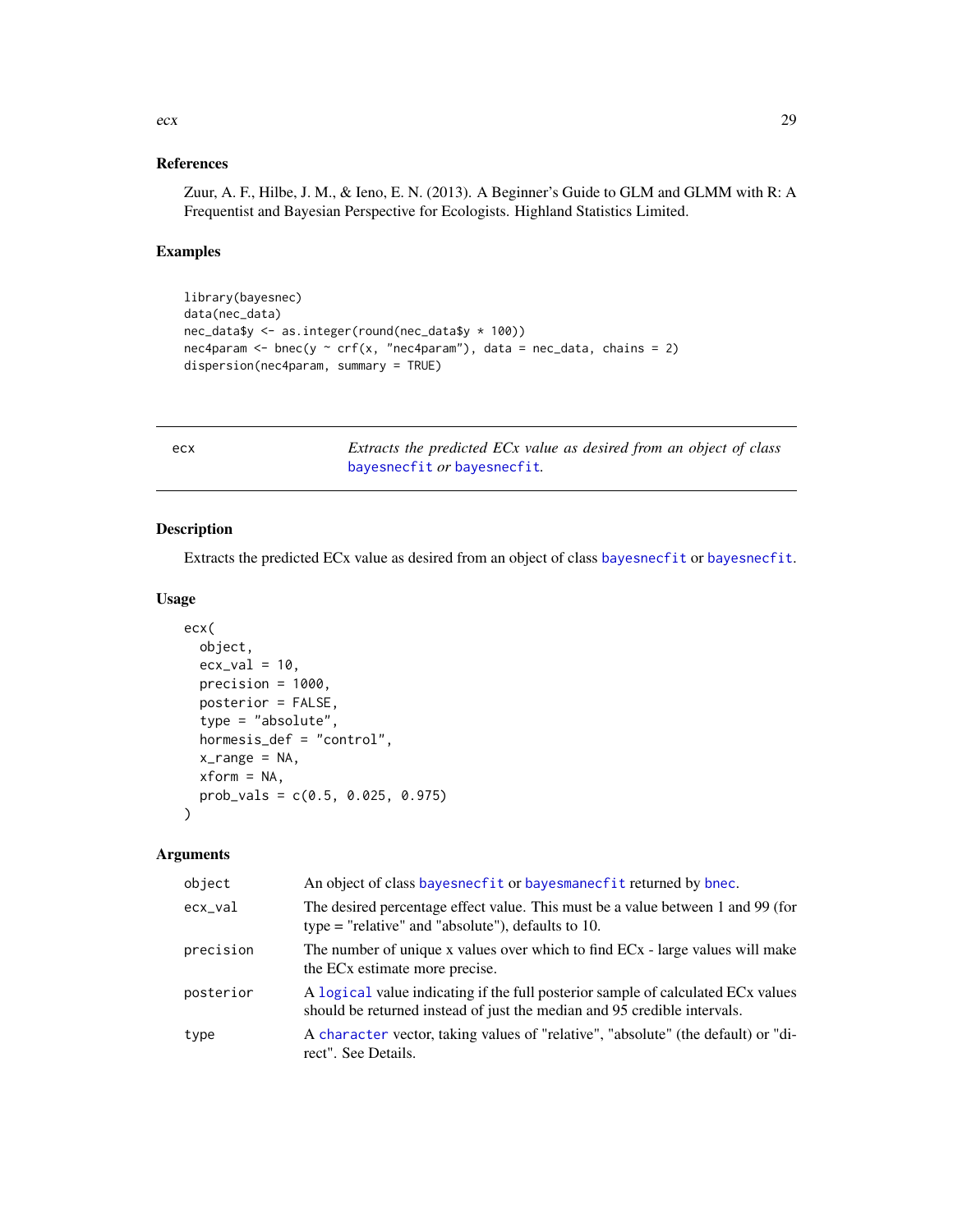<span id="page-29-0"></span>

| hormesis_def | A character vector, taking values of "max" or "control". See Details.                                                                                                        |
|--------------|------------------------------------------------------------------------------------------------------------------------------------------------------------------------------|
| x_range      | A range of x values over which to consider extracting EC <sub>x</sub> .                                                                                                      |
| xform        | A function to apply to the returned estimated concentration values.                                                                                                          |
| prob_vals    | A vector indicating the probability values over which to return the estimated<br>ECx value. Defaults to 0.5 (median) and 0.025 and 0.975 (95 percent credible<br>intervals). |

#### Details

type "relative" is calculated as the percentage decrease from the maximum predicted value of the response (top) to the minimum predicted value of the response. Type "absolute" (the default) is calculated as the percentage decrease from the maximum value of the response (top) to 0 (or bot for a 4 parameter model fit). Type "direct" provides a direct estimate of the x value for a given y. Note that for the current version, ECx for an "nechorme" (NEC Hormesis) model is estimated at a percent decline from the control. For hormesis\_def, if "max", then ECx values are calculated as a decline from the maximum estimates (i.e. the peak at NEC); if "control", then ECx values are calculated relative to the control, which is assumed to be the lowest observed concentration.

#### Value

A vector containing the estimated ECx value, including upper and lower 95% credible interval bounds.

#### See Also

[bnec](#page-14-1)

#### Examples

```
library(brms)
library(bayesnec)
data(manec_example)
ecx(manec_example, ecx_val = 50)
ecx(manec_example)
```
<span id="page-29-1"></span>expand\_manec *Extracts a range of statistics from a list of* [prebayesnecfit](#page-49-1) *objects.*

#### Description

Extracts a range of statistics from a list of [prebayesnecfit](#page-49-1) objects.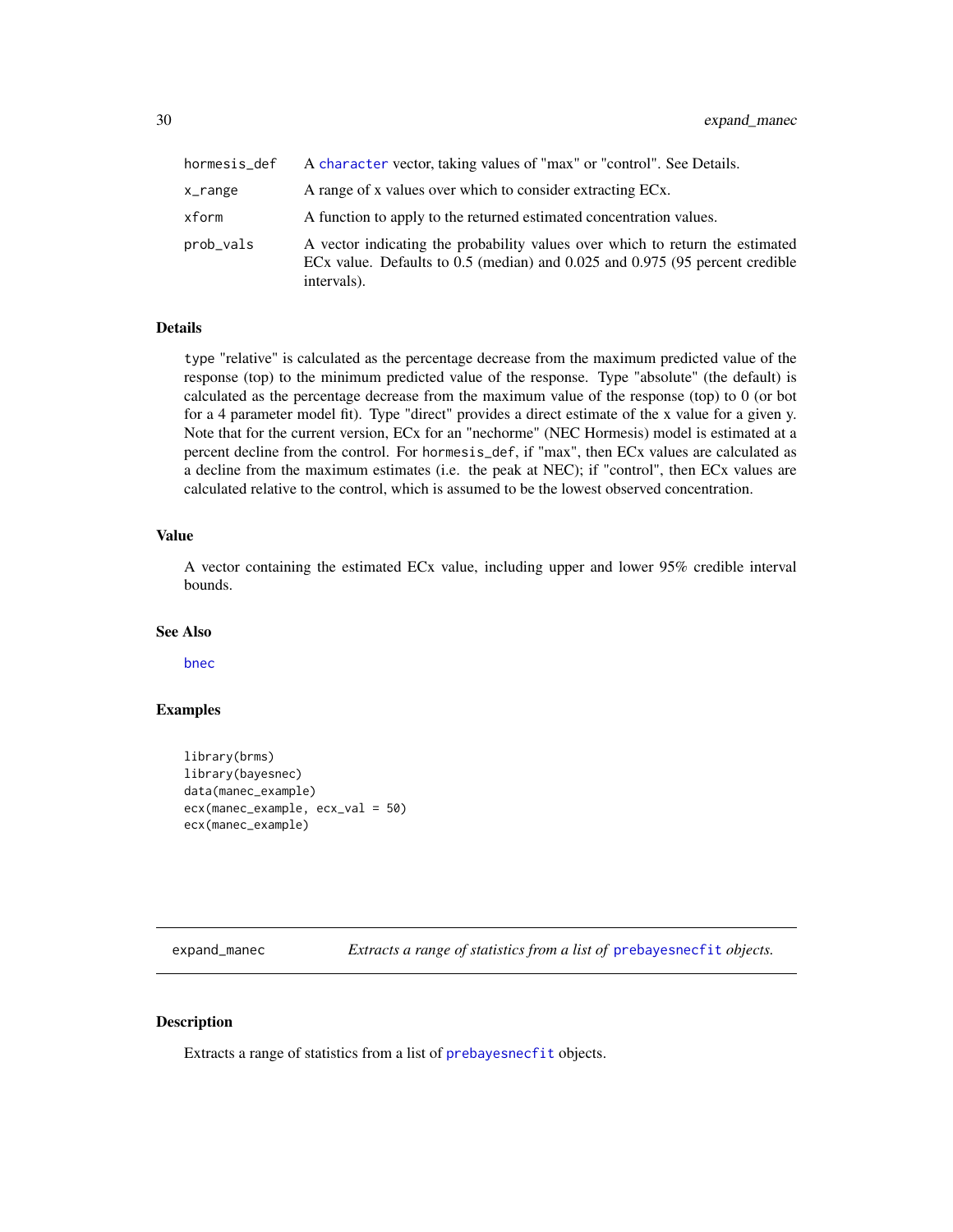<span id="page-30-0"></span>expand\_nec 31

### Usage

```
expand_manec(
 object,
 formula,
 x_range = NA,
 precision = 1000,
 sig_val = 0.01,loo_controls
)
```
### Arguments

| object       | A list of objects of class prebayes necfit.                                                                                                                                                                                                                                                                                                                                                                                                                                                                                                               |
|--------------|-----------------------------------------------------------------------------------------------------------------------------------------------------------------------------------------------------------------------------------------------------------------------------------------------------------------------------------------------------------------------------------------------------------------------------------------------------------------------------------------------------------------------------------------------------------|
| formula      | Either a character string defining an R formula or an actual formula object.<br>See bayesnecformula and check_formula. It could also be a list of formulas<br>if multiple objects are passed to object.                                                                                                                                                                                                                                                                                                                                                   |
| x_range      | A range of predictor values over which to consider extracting ECx.                                                                                                                                                                                                                                                                                                                                                                                                                                                                                        |
| precision    | The length of the predictor vector used for posterior predictions, and over which<br>to extract EC <sub>x</sub> values. Large values will be slower but more precise.                                                                                                                                                                                                                                                                                                                                                                                     |
| sig_val      | Probability value to use as the lower quantile to test significance of the predicted<br>posterior values against the lowest observed concentration (assumed to be the<br>control), to estimate NEC as an interpolated NOEC value from smooth ECx<br>curves.                                                                                                                                                                                                                                                                                               |
| loo_controls | A named list of two elements ("fitting" and/or "weights"), each being a named<br>list containing the desired arguments to be passed on to loo (via "fitting") or<br>to loo_model_weights (via "weights"). If "fitting" is provided with argument<br>pointwise = TRUE (due to memory issues) and family = "beta_binomial2",<br>the bnec will fail because that is a custom family. If "weights" is not provided<br>by the user, bnec will set the default method argument in loo_model_weights<br>to "pseudobma". See ?loo_model_weights for further info. |

### Value

A [list](#page-0-0) of model statistical output derived from the input model list.

<span id="page-30-1"></span>expand\_nec *Extracts a range of statistics from a* [prebayesnecfit](#page-49-1) *object.*

### Description

Extracts a range of statistics from a [prebayesnecfit](#page-49-1) object.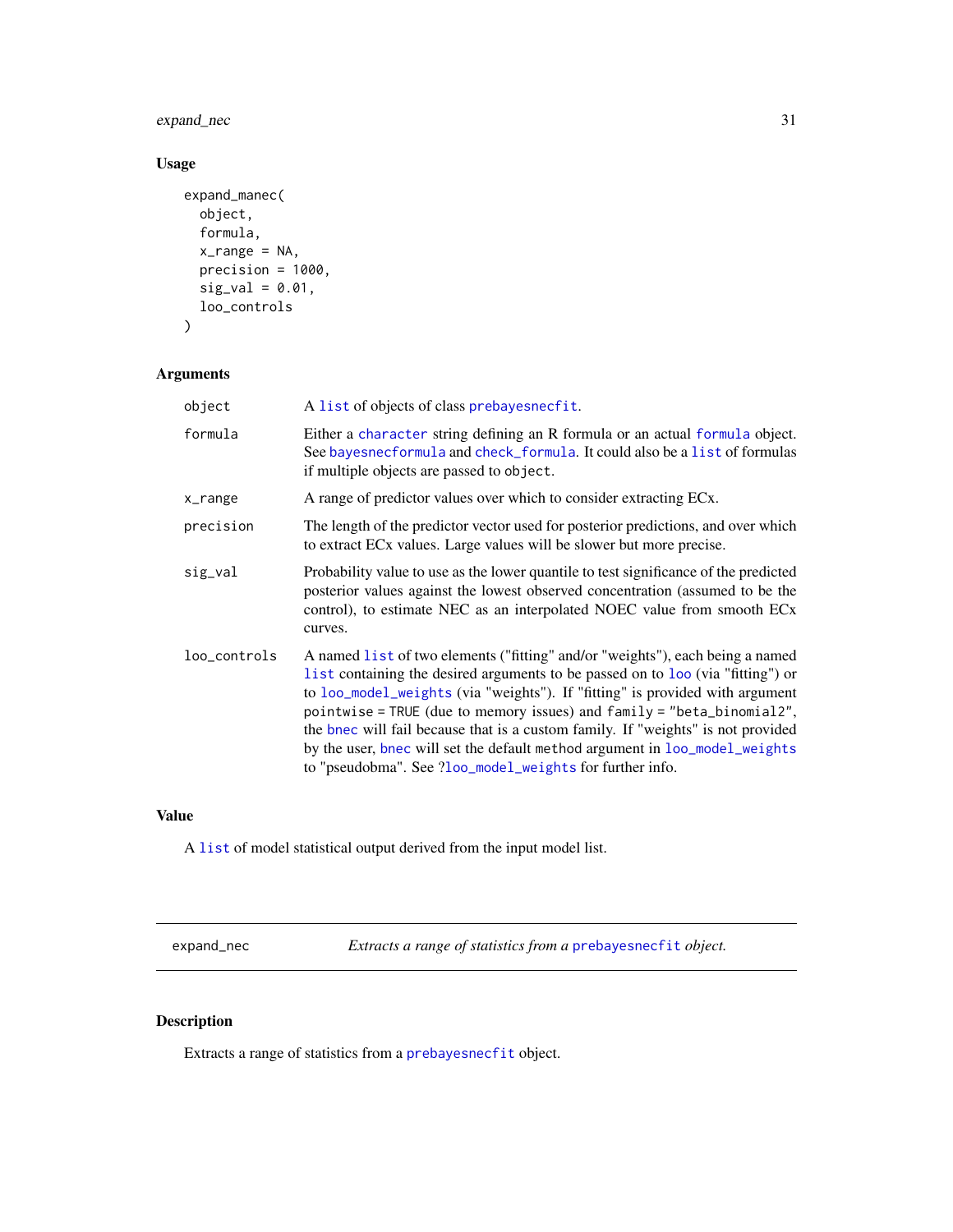### Usage

```
expand_nec(
  object,
  formula,
  x_range = NA,
  precision = 1000,
  sig_val = 0.01,loo_controls,
  ...
\mathcal{L}
```
### Arguments

| object       | An object of class prebayes necfit.                                                                                                                                                                                                                                                                                                                                                                                                                                                                                                                       |
|--------------|-----------------------------------------------------------------------------------------------------------------------------------------------------------------------------------------------------------------------------------------------------------------------------------------------------------------------------------------------------------------------------------------------------------------------------------------------------------------------------------------------------------------------------------------------------------|
| formula      | Either a character string defining an R formula or an actual formula object.<br>See bayesnecformula and check_formula.                                                                                                                                                                                                                                                                                                                                                                                                                                    |
| x_range      | A range of predictor values over which to consider extracting ECx.                                                                                                                                                                                                                                                                                                                                                                                                                                                                                        |
| precision    | The length of the predictor vector used for posterior predictions, and over which<br>to extract EC <sub>x</sub> values. Large values will be slower but more precise.                                                                                                                                                                                                                                                                                                                                                                                     |
| sig_val      | Probability value to use as the lower quantile to test significance of the predicted<br>posterior values against the lowest observed concentration (assumed to be the<br>control), to estimate NEC as an interpolated NOEC value from smooth ECx<br>curves.                                                                                                                                                                                                                                                                                               |
| loo_controls | A named list of two elements ("fitting" and/or "weights"), each being a named<br>list containing the desired arguments to be passed on to loo (via "fitting") or<br>to loo_model_weights (via "weights"). If "fitting" is provided with argument<br>pointwise = TRUE (due to memory issues) and family = "beta_binomial2",<br>the bnec will fail because that is a custom family. If "weights" is not provided<br>by the user, bnec will set the default method argument in loo_model_weights<br>to "pseudobma". See ?loo_model_weights for further info. |
| $\cdots$     | Further arguments to internal function.                                                                                                                                                                                                                                                                                                                                                                                                                                                                                                                   |

### Value

A [list](#page-0-0) of model statistical output derived from the input model object.

formula.bayesmanecfit *formula.bayesmanecfit*

### Description

formula.bayesmanecfit

<span id="page-31-0"></span>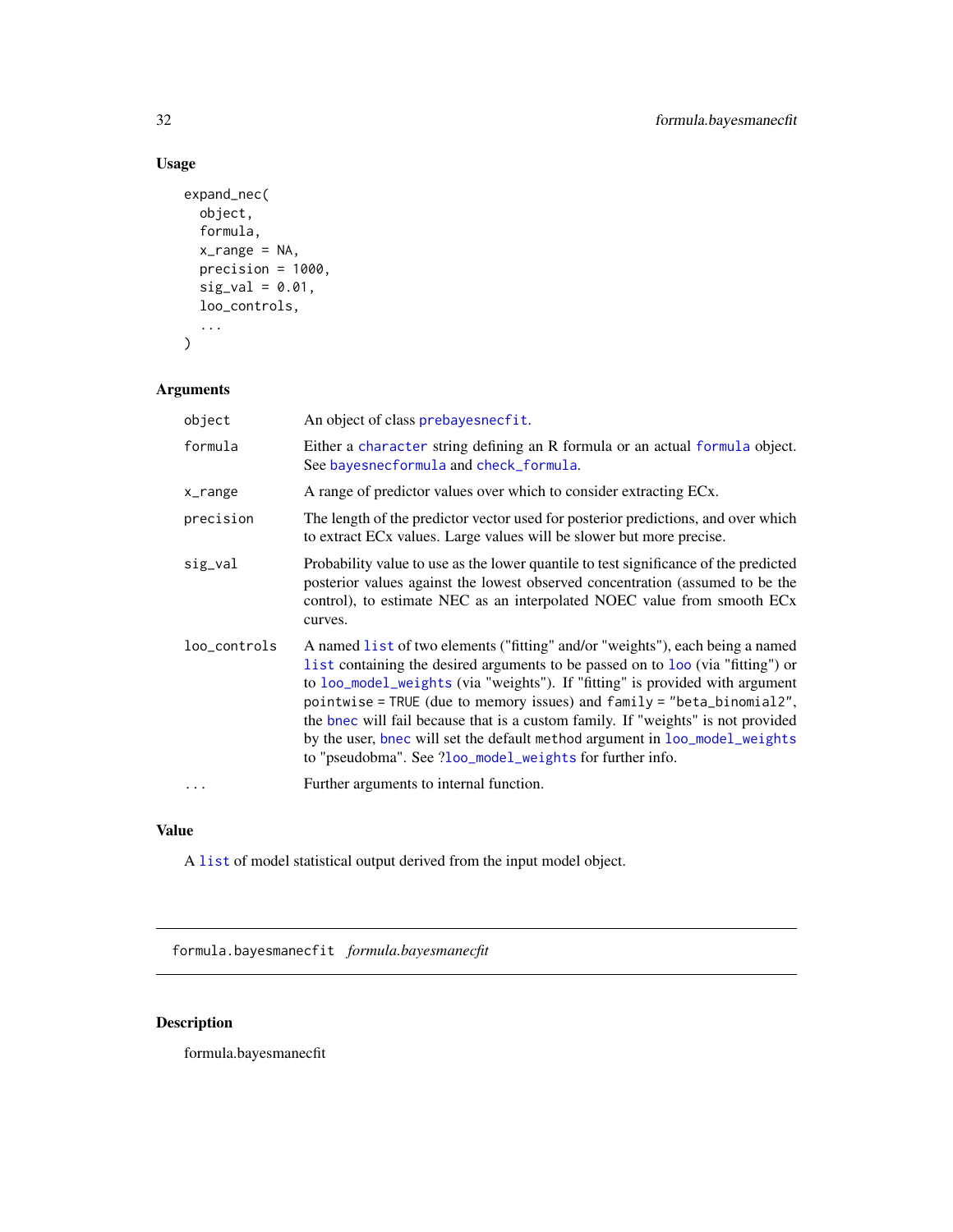### <span id="page-32-0"></span>formula.bayesnecfit 33

### Usage

```
## S3 method for class 'bayesmanecfit'
formula(x, ..., model)
```
### Arguments

|                         | An object of class bayes manner fit as returned by bnec.                  |
|-------------------------|---------------------------------------------------------------------------|
| $\cdot$ $\cdot$ $\cdot$ | Further arguments passed to or from other methods.                        |
| model                   | A character string indicating which model or suite of models to pull out. |

### Value

An object of class [formula](#page-0-0).

formula.bayesnecfit *formula.bayesnecfit*

### Description

formula.bayesnecfit

### Usage

```
## S3 method for class 'bayesnecfit'
formula(x, ...)
```
### Arguments

| $\mathsf{x}$            | An object of class bayes necessity as returned by bnec. |
|-------------------------|---------------------------------------------------------|
| $\cdot$ $\cdot$ $\cdot$ | Further arguments passed to or from other methods.      |

### Value

An object of class [formula](#page-0-0).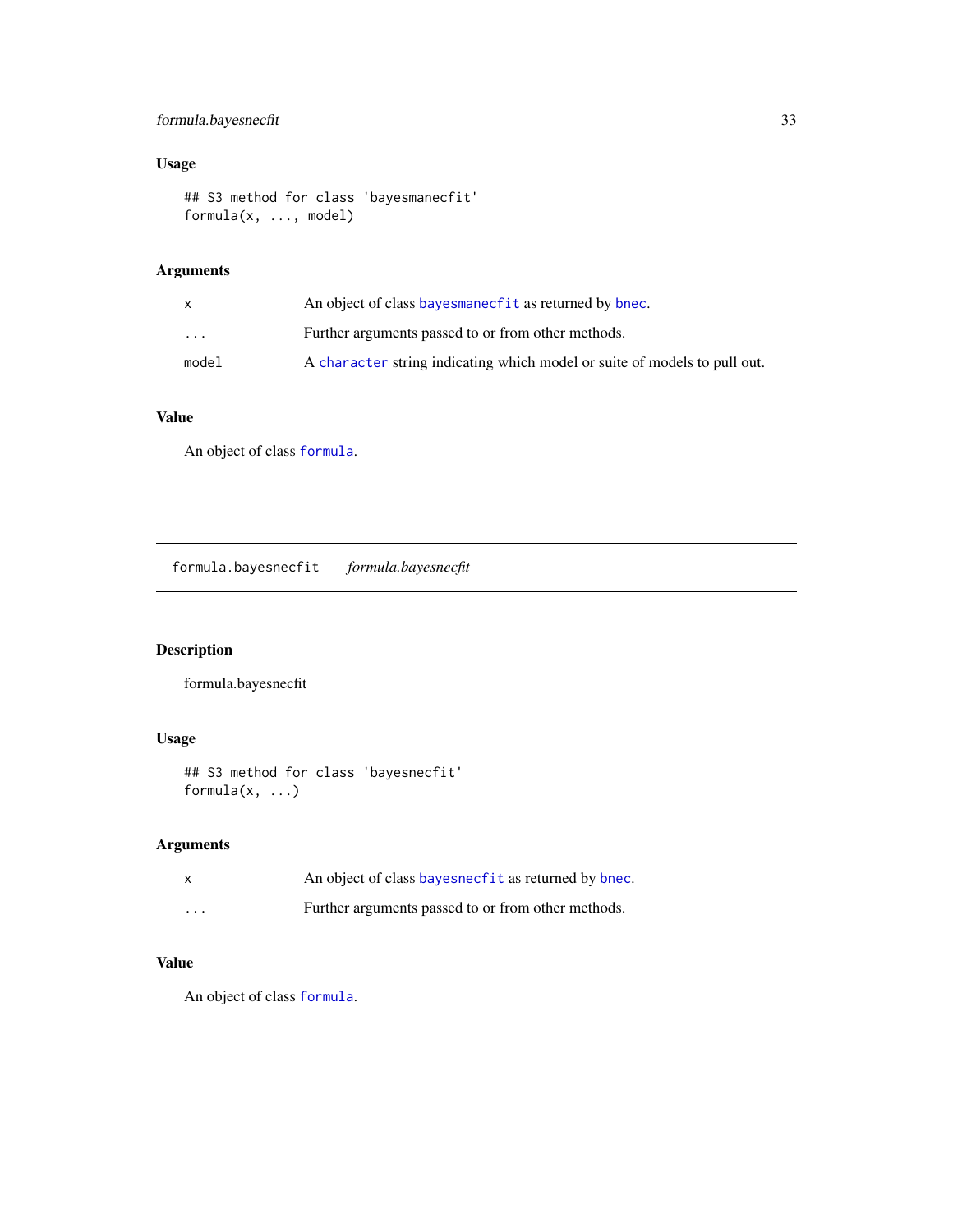<span id="page-33-1"></span><span id="page-33-0"></span>

Creates the data.frame for plotting with [autoplot](#page-0-0).

### Usage

```
ggbnec_data(
  x,
 add_nec = TRUE,
 add\_ecx = FALSE,force_x = FALSE,xform = NA,
  ...
)
```
### Arguments

| $\mathsf{x}$ | An object of class bayes necfit or bayes mannergit, as returned by function<br>bnec.                                                                                                                                |
|--------------|---------------------------------------------------------------------------------------------------------------------------------------------------------------------------------------------------------------------|
| add_nec      | Should NEC values be added to the plot? Defaults to TRUE.                                                                                                                                                           |
| add_ecx      | Should EC <sub>x</sub> values be added to the plot? Defaults to FALSE.                                                                                                                                              |
| force x      | A logical value indicating if the argument xform should be forced on the pre-<br>dictor values. This is useful when the user transforms the predictor beforehand<br>(e.g. when using a non-standard base function). |
| xform        | A function to apply to the returned estimated concentration values.                                                                                                                                                 |
| .            | Additional arguments to be passed to ecx. By default, function ecx returns<br>EC <sub>10</sub> .                                                                                                                    |

### Value

A [data.frame](#page-0-0).

### Examples

```
library(bayesnec)
options(mc.cores = 2)
data(manec_example)
ggbnec_data(manec_example)
ggbnec_data(manec_example, add_ecx = TRUE, ecx_val = 50)
```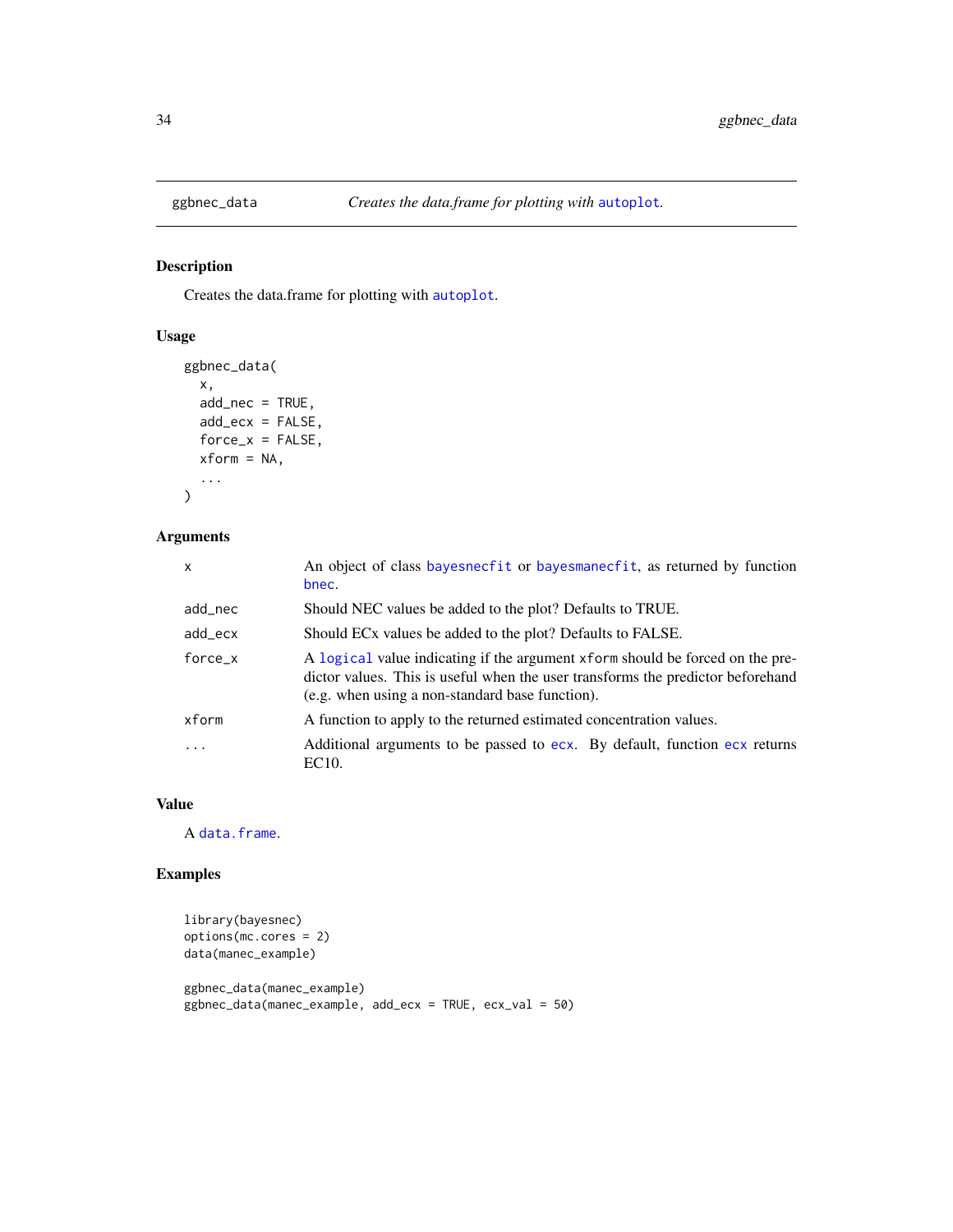<span id="page-34-0"></span>

Herbicide phytotoxicity dataset from Jones & Kerswell (2003).

#### Format

An object of class data.frame with 580 rows and 3 columns.

#### Details

The response data (Fv/Fm) Chlorophyll fluorescence measurements of symbiotic dinoflagellates still in the host tissue of the coral (in hospite or in vivo) were measured using a DIVING-PAM chlorophyll fluorometer (Walz) on vertical planes of tissue 2 to 3 cm above the base of the corals, using either a 6 mm (Acropora formosa) or 2 mm (Seriatopora hystrix) fibre-optic probe. Parameters measured were the maximum potential quantum yield (Fv/Fm).

Additional information on each of the herbicides included is available from the original publication Jones & Kerswell (2003).

The columns are as follows:

herbicide The herbicide (chr).

concentration The treatment concentration in  $\mu$ g / L (dbl).

fvfm Maximum effective quantum yield (dbl).

### **References**

Jones RJ, Kerswell AP (2003) Phytotoxicity of Photosystem II (PSII) herbicides to coral. Marine Ecology Progress Series, 261: 149-159. doi: 10.3354/meps261149.

#### Examples

head(herbicide)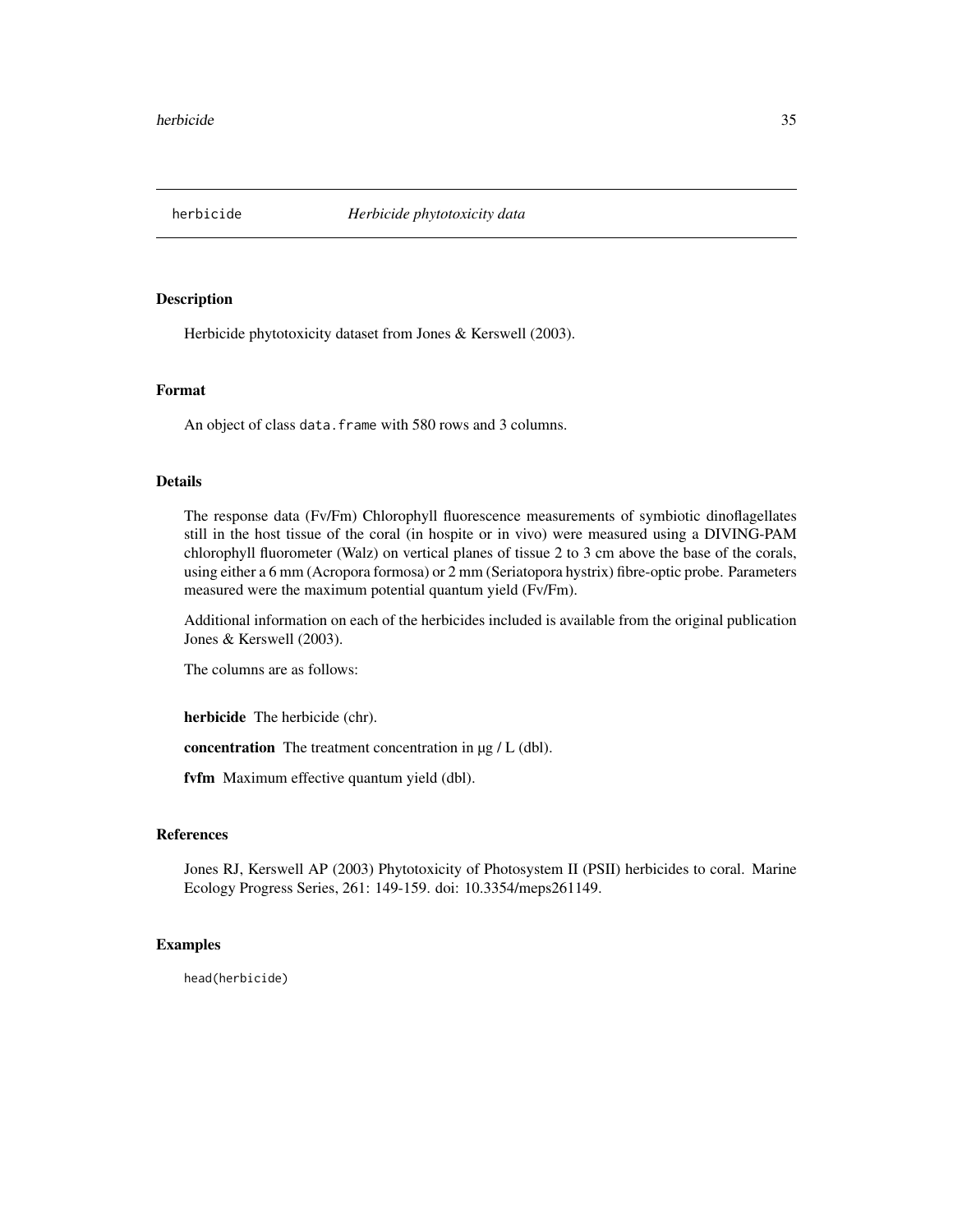<span id="page-35-0"></span>

Checks if argument is a manecsummary object

### Usage

is\_manecsummary(x)

### Arguments

x An R object

### Value

A [logical](#page-0-0)

is\_necsummary *Checks if argument is a* necsummary *object*

### Description

Checks if argument is a necsummary object

### Usage

is\_necsummary(x)

### Arguments

x An R object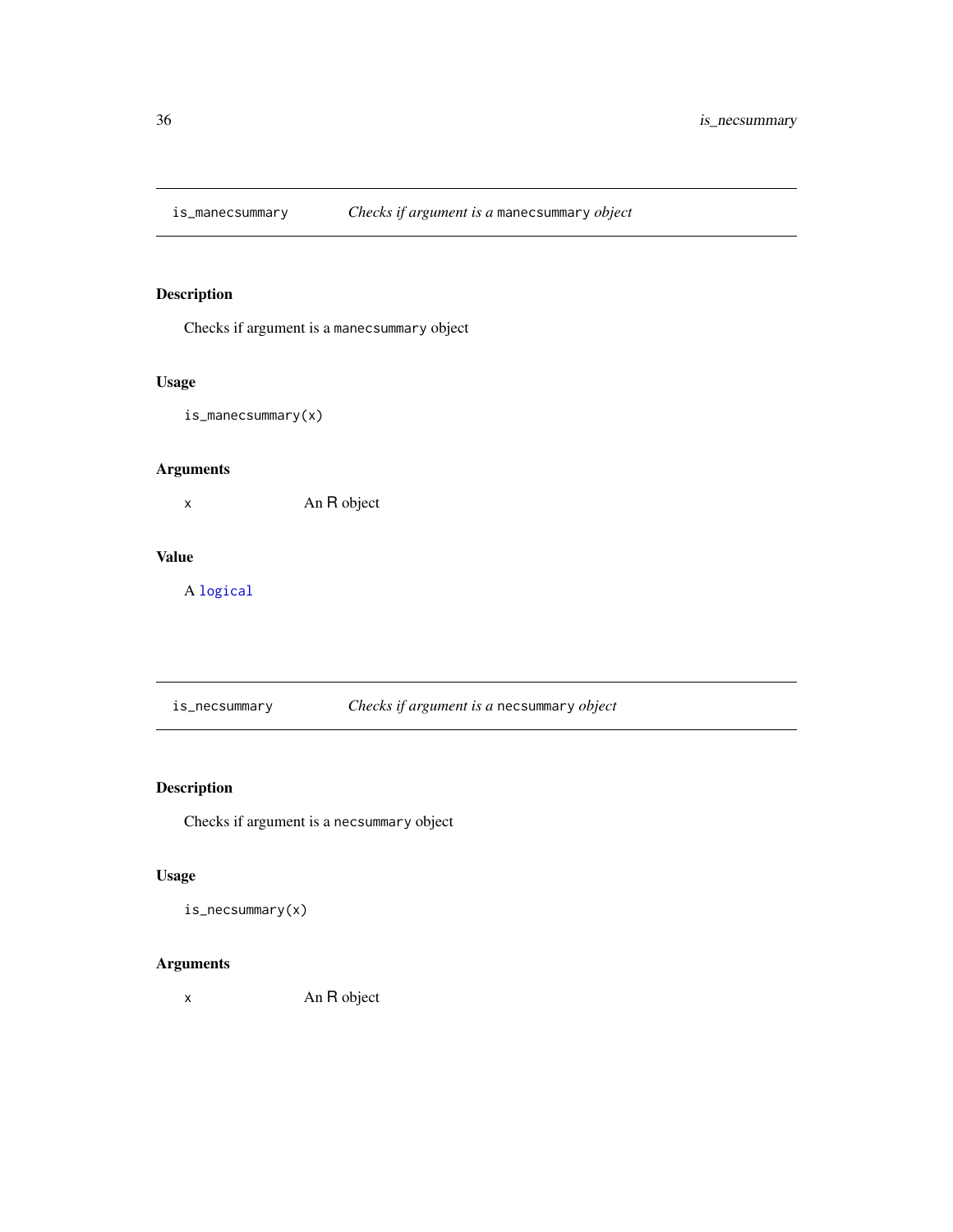<span id="page-36-0"></span>log\_lik\_beta\_binomial2

*log\_lik\_beta\_binomial2*

#### Description

Beta-binomial wrapper LL

#### Usage

log\_lik\_beta\_binomial2(i, prep)

#### Arguments

|      | observation <i>i</i> . |
|------|------------------------|
| prep | data with posterior.   |

### Value

Log likelihood of the beta binomial distribution

<span id="page-36-1"></span>make\_brmsformula *Expose the final* [brmsformula](#page-0-0)

### Description

Checks the input formula according to [bayesnec](#page-2-1) requirements and expose the final [brmsformula](#page-0-0) which is to be fitted via package brms.

#### Usage

make\_brmsformula(formula, data)

#### Arguments

| formula | Either a character string defining an R formula or an actual formula object.<br>See details. |
|---------|----------------------------------------------------------------------------------------------|
| data    | A data. frame containing the variables specified in formula.                                 |

### Value

A named [list](#page-0-0), with each element containing the final [brmsformula](#page-0-0) to be passed to [brm](#page-0-0).

### See Also

[bayesnecformula](#page-11-1), [check\\_formula](#page-21-1)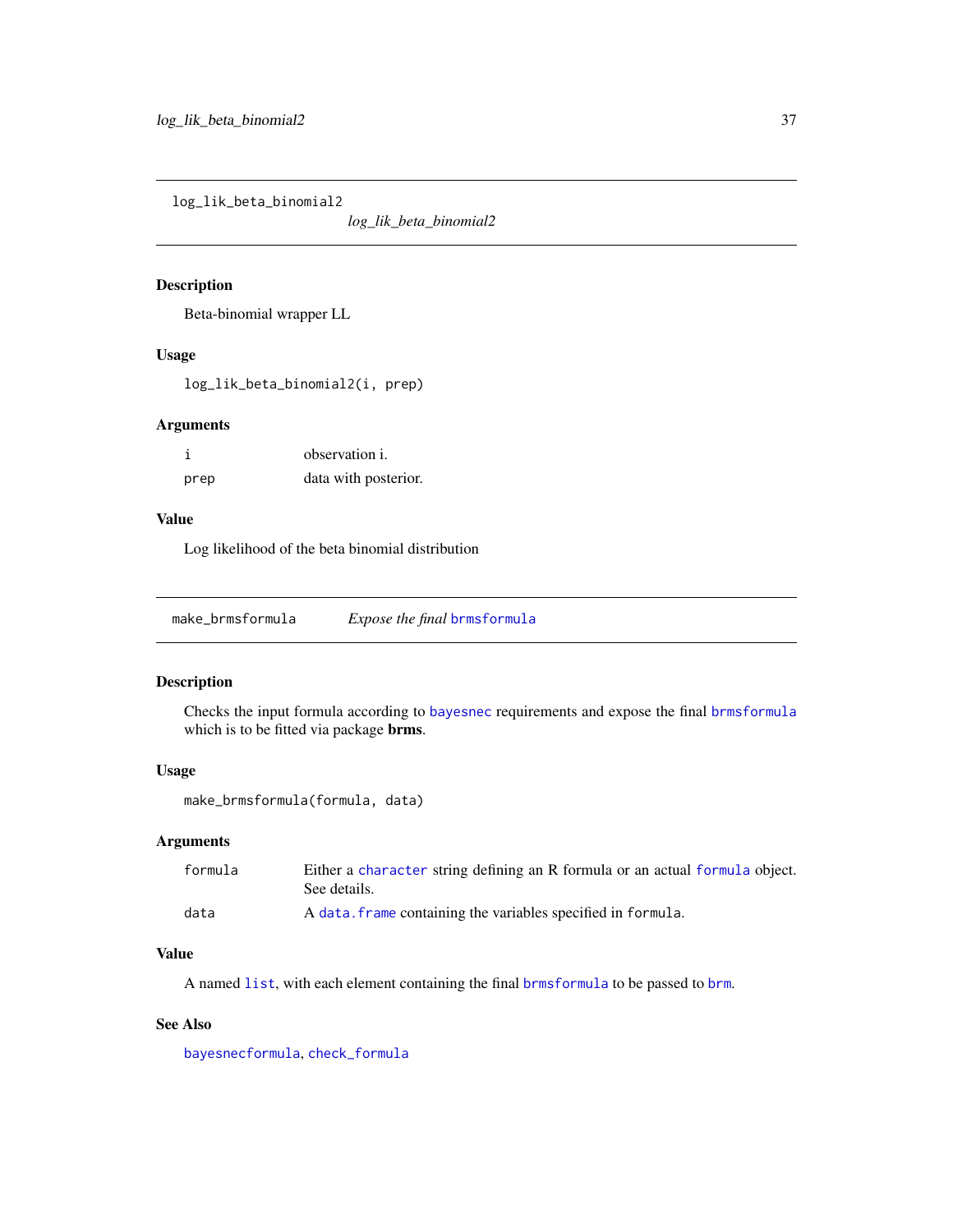#### Examples

```
library(bayesnec)
nec3param <- function(beta, nec, top, x) {
  top * exp(-exp(beta) * (x - nec) *ifelse(x - nec < 0, 0, 1))}
data <- data.frame(x = seq(1, 20, length.out = 10), tr = 100, wght = c(1, 2),
                    group_1 = sample(c("a", "b"), 10, replace = TRUE),group_2 = sample(c("c", "d"), 10, replace = TRUE))data$y <- nec3param(beta = -0.2, nec = 4, top = 100, data$x)
# make one single model
f_1 <- "y | trials(tr) ~ crf(sqrt(x), \ \text{``nec3param''''})make_brmsformula(f_1, data)
# make an entire class of models
f_2 \leftarrow y \sim \text{crf}(x, "ecx") + \text{ogl}(group_1) + \text{pgl}(group_2)make_brmsformula(f_2, data)
```
manecsummary-class *Class* manecsummary *of models fitted with the* brms *package*

#### <span id="page-37-1"></span>Description

Multiple models fitted with the [bayesnec](#page-2-1) package are summarised as a manecsummary object, which contains the name of the non-linear models fitted, the family distribution used to fit all the models, the total post-warm-up sample size, a table containing the model weights, the method to calculate the weights, whether this model is an ECx-type model (see details below), and the ECx summary values should the user decide to calculate them.

### Details

See methods(class = "manecsummary") for an overview of available methods.

#### **Slots**

models A [character](#page-0-0) string indicating the name of the fitted non-linear models.

family A [list](#page-0-0) indicating the family distribution and link function used to fit all the models.

sample\_size The total post-warm-up sample size.

mod\_weights A table containing the model weights.

mod\_weights\_method The method to calculate the weights.

ecx\_mods A [logical](#page-0-0) indicating which models are ECx-type models.

nec\_vals The model-averaged NEC values. Note that if model stack contains ECx-type models, these will be via NSEC proxies.

<span id="page-37-0"></span>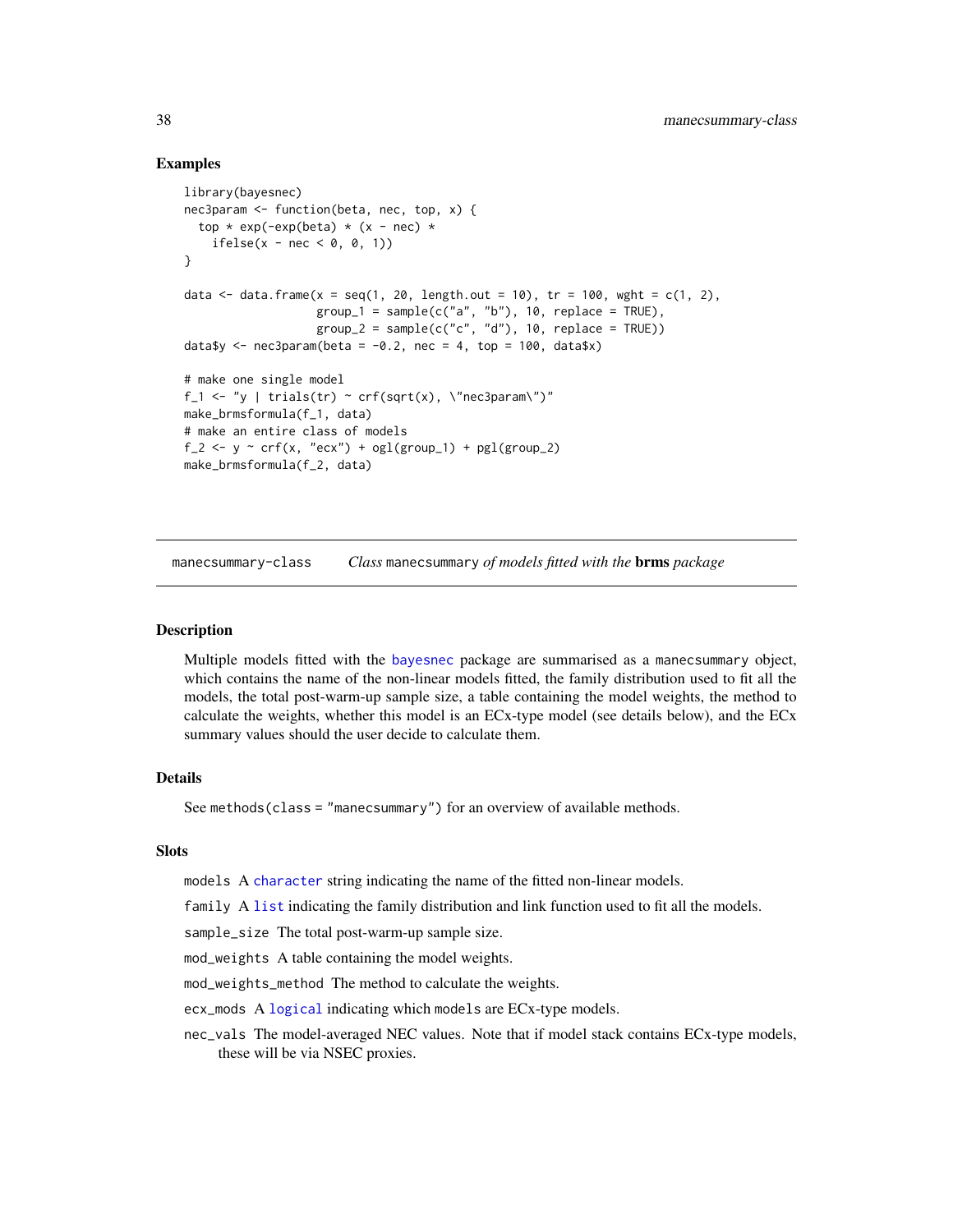### <span id="page-38-0"></span>manec\_example 39

- ecs A [list](#page-0-0) containing the ECx values should the user decide to calculate them (see the nonexported bayesnec:::summary.bayesnecfit help file for details). Different from the singlemodel case of class [bayesnecfit](#page-10-1), these ECx estimates will be based on the model weights.
- rhat\_issues A [list](#page-0-0) detailing whether each fitted model exhibited convergence issues based on the Rhat evaluation.

#### See Also

[bayesnec](#page-2-1), [bnec](#page-14-1), [bayesnecfit](#page-10-1), [bayesmanecfit](#page-9-1), [necsummary](#page-43-1)

manec\_example *Example bayesmanecfit object*

#### Description

Example bayesmanecfit object

#### Format

An object of class [bayesmanecfit](#page-9-1). This was created to reduce run time in examples and tests, and to give the user an example to toy with. This was fitted to [bayesnec](#page-2-1) built-in mock dataset (see ?[nec\\_data](#page-43-2)), using models "nec4param" and "ecx4param". The number of chains were set to 2 and number of iterations were 50 only to make sure that package size was below 5 Mb. See help files for function [bnec](#page-14-1) and class [bayesmanecfit](#page-9-1) for details.

#### Source

Code used to generate these models can be downloaded from [https://github.com/open-AIMS/](https://github.com/open-AIMS/bayesnec/blob/master/data-raw/manec_example.R) [bayesnec/blob/master/data-raw/manec\\_example.R](https://github.com/open-AIMS/bayesnec/blob/master/data-raw/manec_example.R)

model.frame.bayesmanecfit

*model.frame.bayesmanecfit*

#### **Description**

model.frame.bayesmanecfit

#### Usage

## S3 method for class 'bayesmanecfit' model.frame(formula, ..., model)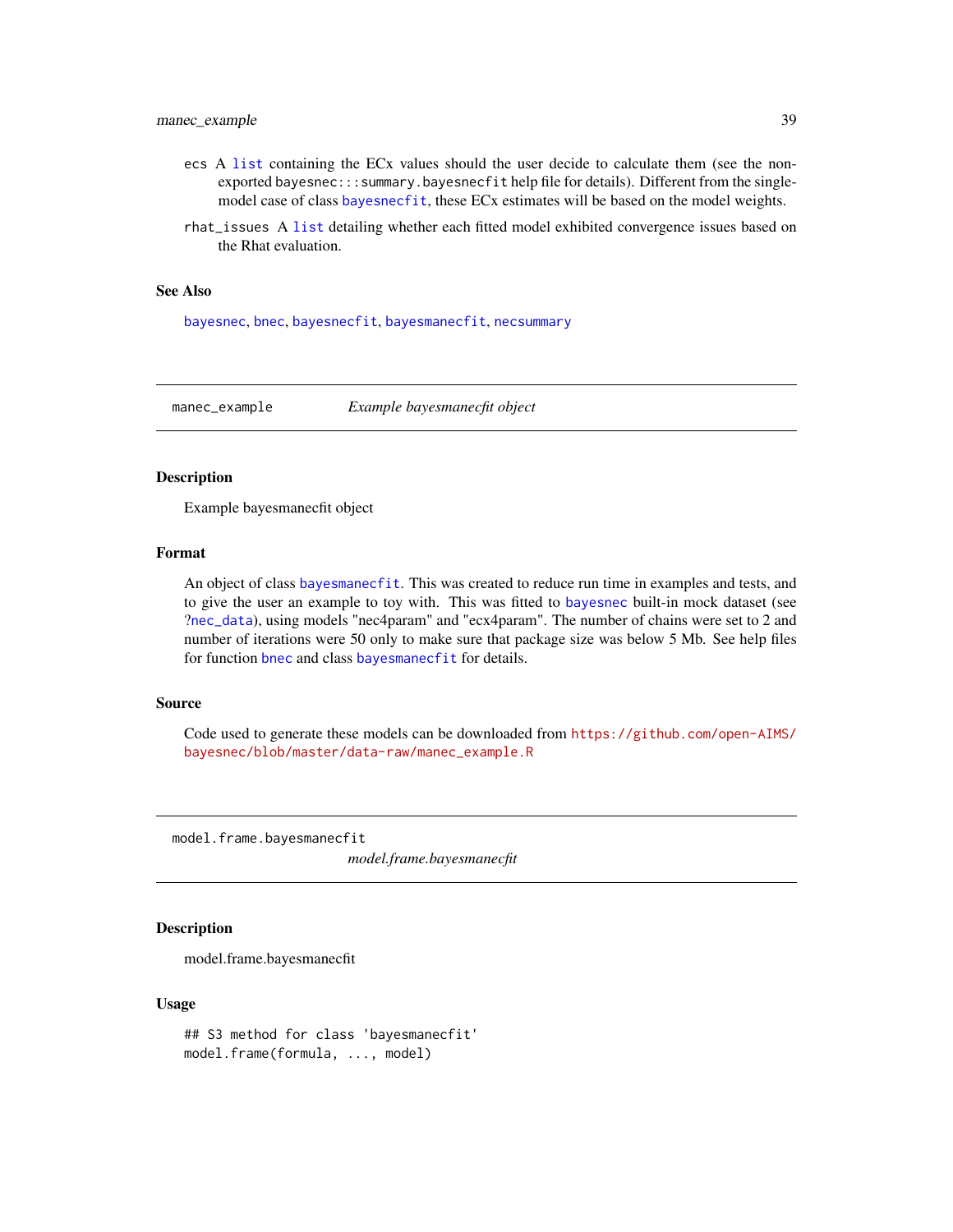#### <span id="page-39-0"></span>Arguments

| formula | An object of class bayesmane cfit as returned by bnec.                    |
|---------|---------------------------------------------------------------------------|
| $\cdot$ | Further arguments passed to or from other methods.                        |
| model   | A character string indicating which model or suite of models to pull out. |

### Value

A [data.frame](#page-0-0) containing the data used to fit the model chosen from the existing [bayesmanecfit](#page-9-1) set.

model.frame.bayesnecfit

*model.frame.bayesnecfit*

#### Description

model.frame.bayesnecfit

#### Usage

## S3 method for class 'bayesnecfit' model.frame(formula, ...)

### Arguments

| formula  | An object of class bayes necessity as returned by bnec. |
|----------|---------------------------------------------------------|
| $\cdots$ | Further arguments passed to or from other methods.      |

#### Value

A [data.frame](#page-0-0) containing the data used to fit the model.

model.frame.bayesnecformula

*Extracting the model frame from a* [bayesnecformula](#page-11-1)

### Description

Recovers evaluated data. frame given input data and a formula of class [bayesnecformula](#page-11-1).

#### Usage

## S3 method for class 'bayesnecformula' model.frame(formula, data, ...)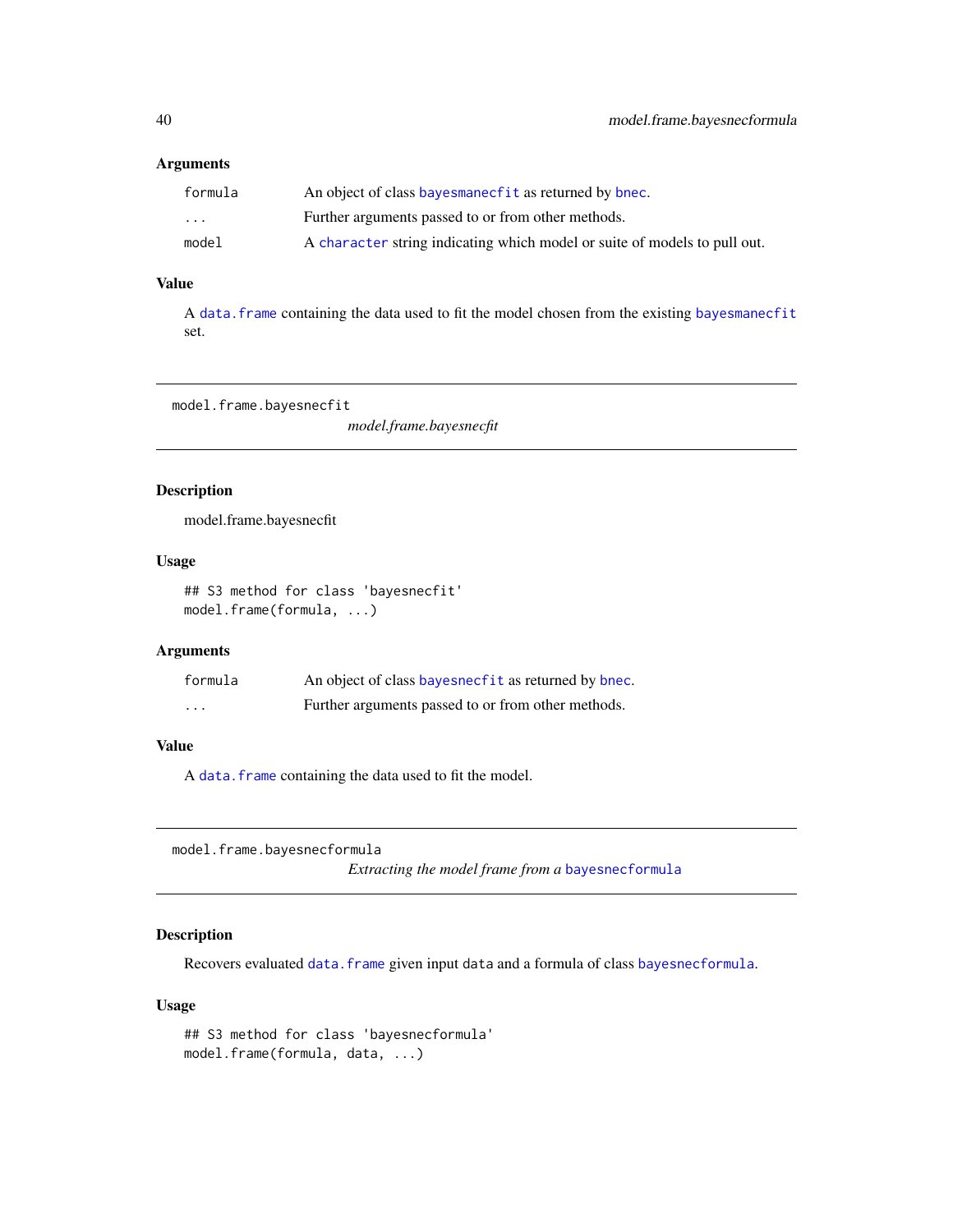#### <span id="page-40-0"></span>models and the set of the set of the set of the set of the set of the set of the set of the set of the set of the set of the set of the set of the set of the set of the set of the set of the set of the set of the set of th

#### **Arguments**

| formula | A formula of class bayes necformula.                         |
|---------|--------------------------------------------------------------|
| data    | A data, frame containing the variables specified in formula. |
| $\cdot$ | Additional arguments to be passed to check formula.          |

### Details

If the formula contains transformations to variables x and y, these are evaluated and returned as part of the [data.frame](#page-0-0).

#### Value

A [data.frame](#page-0-0) with additional attributes detailing the population-level variables (attribute "bnec\_pop") (response y, predictor x, and, if binomial a formula, trials) and, if applicable, the group-level variables (attribute "bnec\_group").

#### Examples

```
library(bayesnec)
nec3param <- function(beta, nec, top, x) {
  top * exp(-exp(beta) * (x - nec) *ifelse(x - nec < 0, 0, 1))}
data <- data.frame(x = seq(1, 20, length.out = 10), tr = 100, wght = c(1, 2),
                    group_1 = sample(c("a", "b"), 10, replace = TRUE),group_2 = sample(c("c", "d"), 10, replace = TRUE))data$y <- nec3param(beta = -0.2, nec = 4, top = 100, data$x)
f_1 <- y \sim \text{crf}(x, \text{ "nec3param")}f_2 <- "y | trials(tr) ~ crf(sqrt(x), \ \text{``nec3param'')}"
f_3 \leftarrow y | trials(tr) ~ crf(x, "nec3param") + ogl(group_1) + pgl(group_2)
f_4 \leftarrow y | trials(tr) ~ crf(x, "nec3param") + (nec + top | group_1)
m_1 <- model.frame(bnf(f_1), data)
attr(m_1, "bnec_pop")
model.frame(bnf(f_2), data)
m_3 <- model frame(bnf(f_3), data)attr(m_3, "bnec_group")
model.frame(bnf(f_4), data)
```
<span id="page-40-1"></span>

models *models*

#### Description

Lists the fitted or available models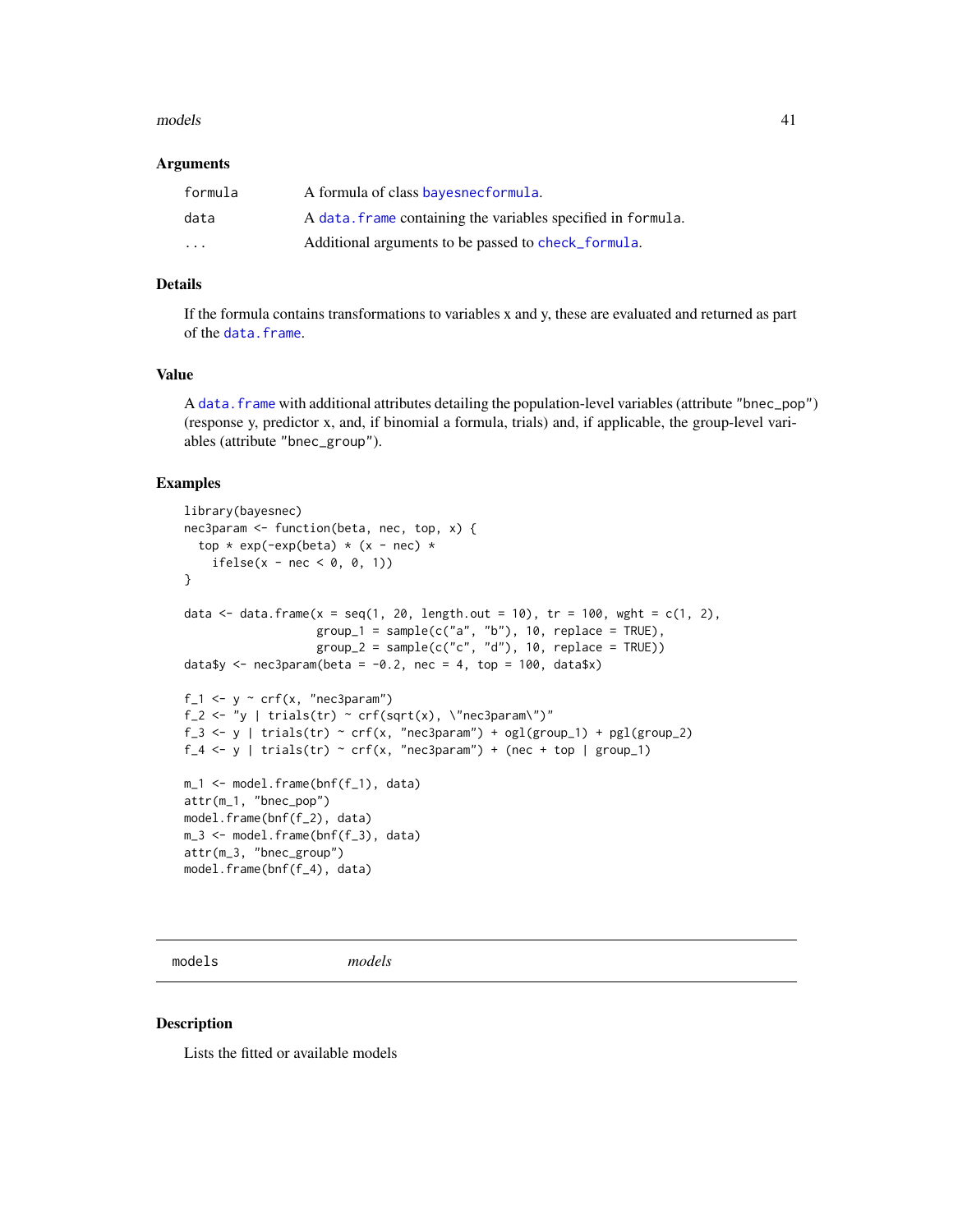#### Usage

models(object)

#### **Arguments**

object An object of class [bayesnecfit](#page-10-1) or [bayesmanecfit](#page-9-1) as returned by [bnec](#page-14-1), a [character](#page-0-0) vector indicating the type of model set for which to list the available models, or a [numeric](#page-0-0) vector indicating the natural range of values which the models should be able to handle (see details). If missing all available models and their groups are listed.

#### Details

The available models are "nec3param", "nec4param", "nechorme", "nechorme4", "necsigm", "neclin", "neclinhorme", "nechormepwr", "nechorme4pwr", "nechormepwr01", "ecxlin", "ecxexp", "ecxsigm", "ecx4param", "ecxwb1", "ecxwb2", "ecxwb1p3", "ecxwb2p3", "ecxll5", "ecxll4", "ecxll3", "ecxhormebc4", and "ecxhormebc5".

To see the model formula and parameters for a specific model use the function [show\\_params](#page-55-1).

To see all the models in an available set (e.g. "all", "nec" or ecx") use the function [models](#page-40-1) specifying the group name.

To see the model names, model formula and parameters fitted in an existing [bayesnecfit](#page-10-1) or [bayesmanecfit](#page-9-1) model object use the function [models](#page-40-1) specifying the fitted object.

To see what models are available for a given type of data use the function [models](#page-40-1) passing a [numeric](#page-0-0) vector indicating the range of possible data types. Models that have an exponential decay (most models with parameter "beta") with no "bot" parameter are zero-bounded and are not suitable for the Gaussian family, or any family modelled using a logit or log link function. Models with a linear decay (containing the string "lin" in their name) are not suitable for modelling families that are zero bounded (Gamma, Poisson, Negative binomial) using an identity link. Models with a linear decay or hormesis linear increase (all models with parameter "slope") are not suitable for modelling families that are 0, 1 bounded (binomial, beta, betabinomial2). These restrictions do not need to be controlled by the user and a call to [bnec](#page-14-1) with models = "all" will simply exclude inappropriate models.

#### Value

A [list](#page-0-0) of the available or fitted models.

#### Examples

```
library(bayesnec)
# default to all models and model groups
models()
# single model
show_params("nec3param")
# group of models
models("all")
# models that are suitable for 0,1 bounded data
models(c(\emptyset,1))
```
<span id="page-41-0"></span>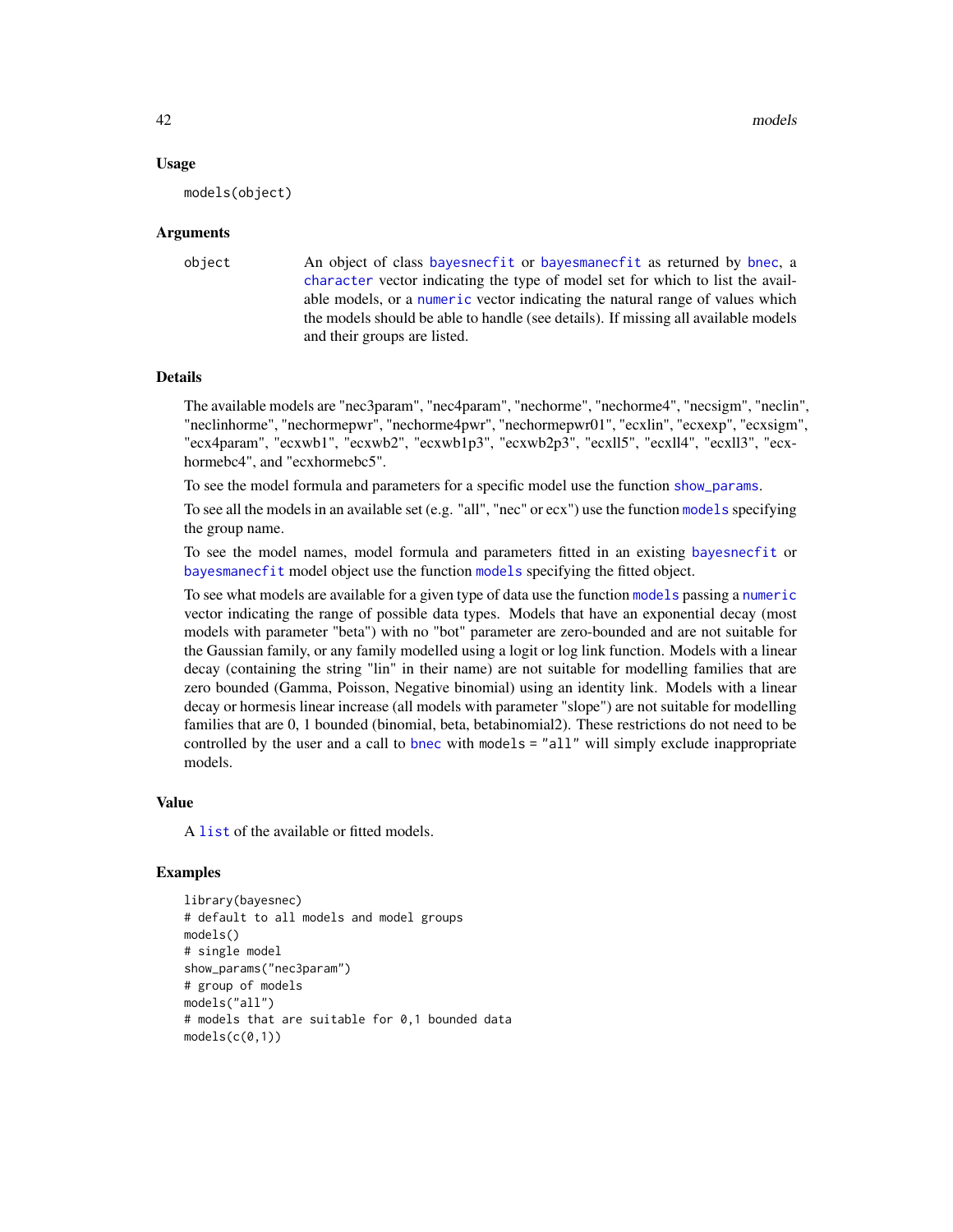<span id="page-42-0"></span>

nec *Extracts the predicted NEC value as desired from an object of class* [bayesnecfit](#page-10-1) *or* [bayesmanecfit](#page-9-1)*.*

### Description

Extracts the predicted NEC value as desired from an object of class [bayesnecfit](#page-10-1) or [bayesmanecfit](#page-9-1).

#### Usage

```
nec(object, posterior = FALSE, xform = NA, prob_values = c(0.5, 0.025, 0.975))
```
#### Arguments

| object    | An object of class bayes neef it or bayes manner fit returned by bnec.                                                                                                       |  |  |
|-----------|------------------------------------------------------------------------------------------------------------------------------------------------------------------------------|--|--|
| posterior | A logical value indicating if the full posterior sample of calculated NEC values<br>should be returned instead of just the median and 95% credible intervals.                |  |  |
| xform     | A function to apply to the returned estimated concentration values.                                                                                                          |  |  |
| prob_vals | A vector indicating the probability values over which to return the estimated<br>NEC value. Defaults to 0.5 (median) and 0.025 and 0.975 (95 percent credible<br>intervals). |  |  |

#### Value

A vector containing the estimated NEC value, including upper and lower 95% credible interval bounds (or other interval as specified by prob\_vals).

#### See Also

[bnec](#page-14-1)

### Examples

```
library(bayesnec)
data(manec_example)
nec(manec_example)
```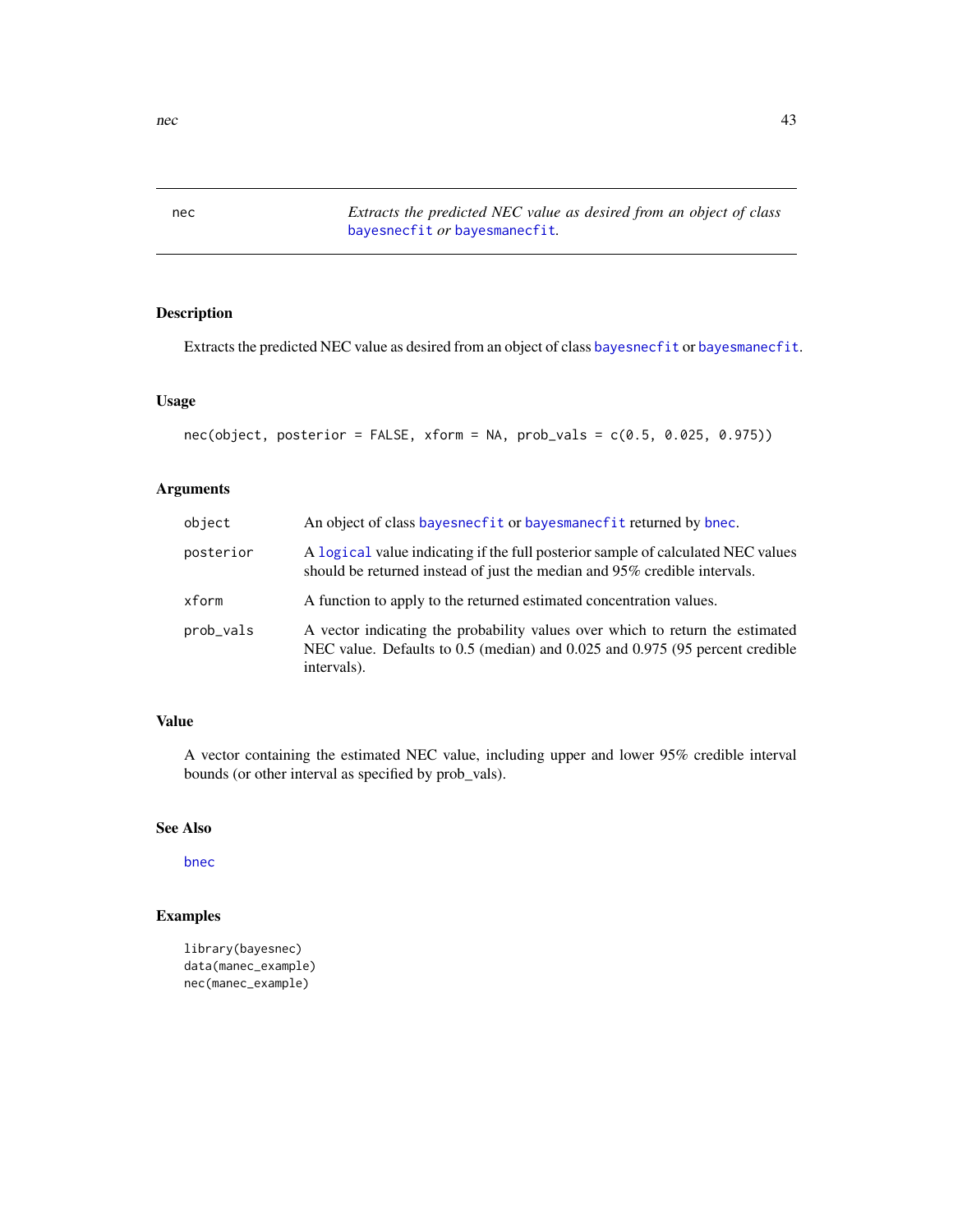<span id="page-43-1"></span><span id="page-43-0"></span>

Single models fitted with the [bayesnec](#page-2-1) package are summarised as a necsummary object, which contains the original [brmsfit](#page-0-0) object summary, the name of the non-linear model fitted, whether this model is an ECx-type model (see details below), and the ECx summary values should the user decide to calculate them.

#### Details

See methods(class = "necsummary") for an overview of available methods.

#### Slots

brmssummary The standard summary for the fitted Bayesian model of class [brmsfit](#page-0-0).

model A [character](#page-0-0) string indicating the name of the fitted non-linear model.

is\_ecx A [logical](#page-0-0) indicating whether model is an ECx-type model.

ecs A [list](#page-0-0) containing the ECx values should the user decide to calculate them (see the nonexported bayesnec:::summary.bayesnecfit help file for details).

#### See Also

[bayesnec](#page-2-1), [bnec](#page-14-1), [bayesnecfit](#page-10-1), [bayesmanecfit](#page-9-1), [manecsummary](#page-37-1)

<span id="page-43-2"></span>nec\_data *Example data of non-linear decay*

#### Description

A simulated dataset containing a series of response measurements as a function of a concentration axis. Data simulated by Diego Barneche.

### Format

A data frame with 100 rows and 2 variables:

- x: Concentration (predictor) axis.
- y: Response.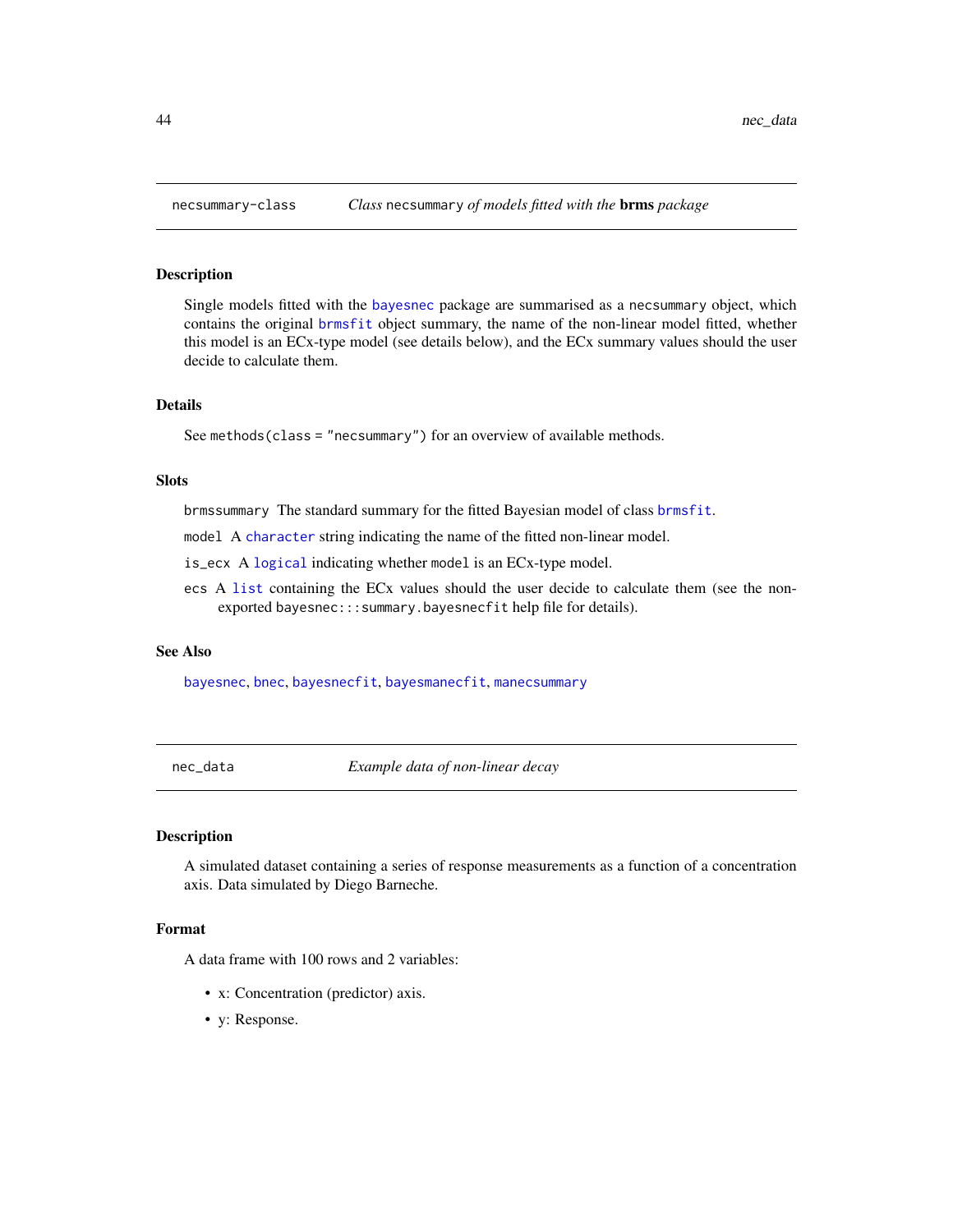<span id="page-44-0"></span>nsec 45

nsec *Extracts the predicted NSEC value as desired from an object of class* [bayesnecfit](#page-10-1) *or* [bayesmanecfit](#page-9-1)*.*

### Description

Extracts the predicted NSEC value as desired from an object of class [bayesnecfit](#page-10-1) or [bayesmanecfit](#page-9-1).

#### Usage

```
nsec(
  object,
  sig_val = 0.01,precision = 1000,
 posterior = FALSE,
  x_range = NA,
  hormesis_def = "control",
  xform = NA,
 prob_vals = c(0.5, 0.025, 0.975)
)
```
#### Arguments

| object       | An object of class bayes necfit or bayes mannecfit returned by bnec.                                                                                                                                                                                         |
|--------------|--------------------------------------------------------------------------------------------------------------------------------------------------------------------------------------------------------------------------------------------------------------|
| sig_val      | Probability value to use as the lower quantile to test significance of the predicted<br>posterior values. against the lowest observed concentration (assumed to be the<br>control), to estimate NEC as an interpolated NOEC value from smooth ECx<br>curves. |
| precision    | The number of unique x values over which to find NSEC - large values will<br>make the NSEC estimate more precise.                                                                                                                                            |
| posterior    | A logical value indicating if the full posterior sample of calculated NSEC<br>values should be returned instead of just the median and 95 credible intervals.                                                                                                |
| x_range      | A range of x values over which to consider extracting NSEC.                                                                                                                                                                                                  |
| hormesis_def | A character vector, taking values of "max" or "control". See Details.                                                                                                                                                                                        |
| xform        | A function to apply to the returned estimated concentration values.                                                                                                                                                                                          |
| prob_vals    | A vector indicating the probability values over which to return the estimated<br>NSEC value. Defaults to 0.5 (median) and 0.025 and 0.975 (95 percent credible<br>intervals).                                                                                |

#### Details

For hormesis\_def, if "max", then NSEC values are calculated as a decline from the maximum estimates (i.e. the peak at nec); if "control", then ECx values are calculated relative to the control, which is assumed to be the lowest observed concentration.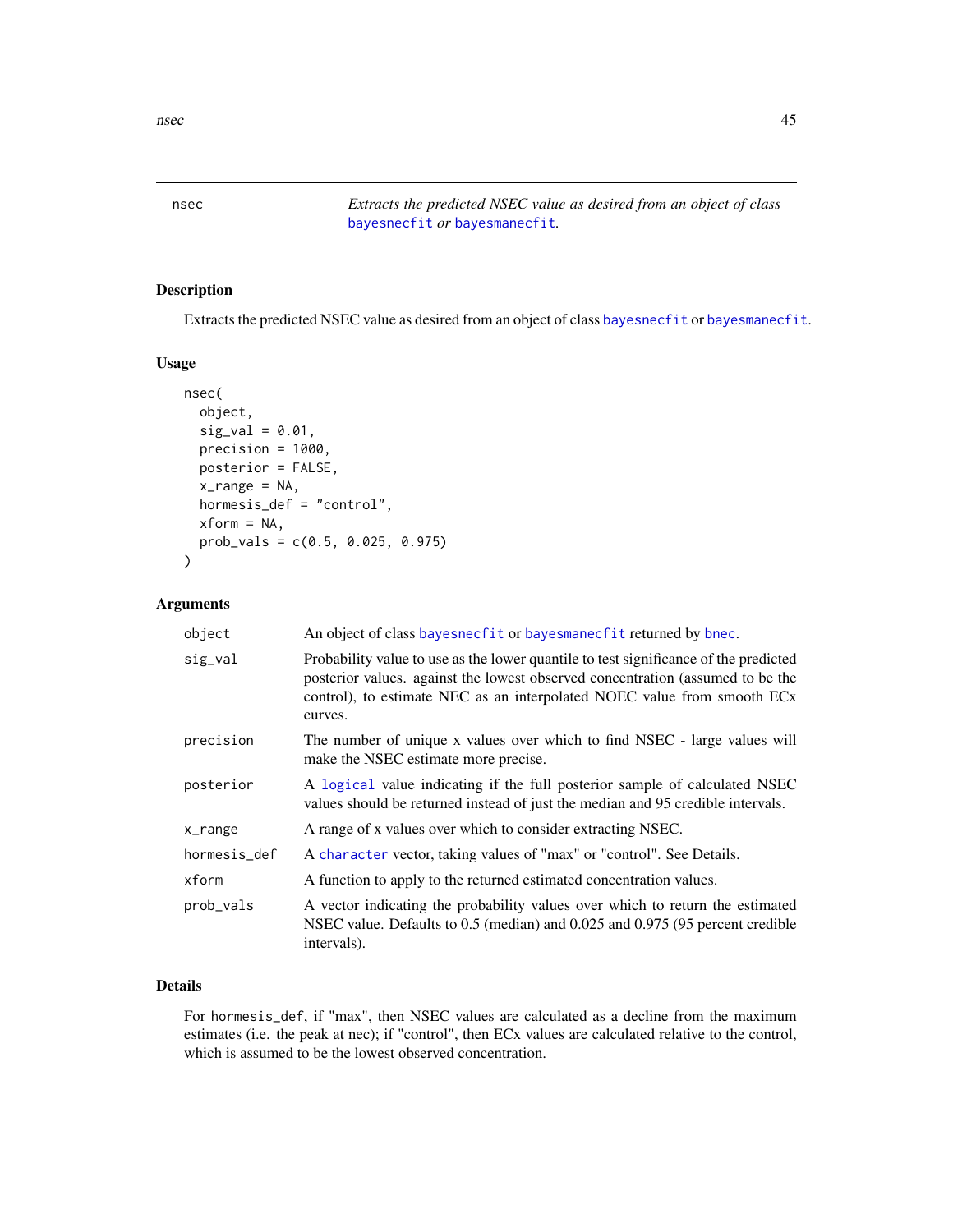### Value

A vector containing the estimated NSEC value, including upper and lower 95% credible interval bounds.

#### See Also

[bnec](#page-14-1)

### Examples

library(bayesnec)

data(manec\_example) nsec(manec\_example)

plot.bayesmanecfit *plot.bayesmanecfit*

### Description

Generates a plot of a fitted [bayesmanecfit](#page-9-1) object, as returned by [bnec](#page-14-1).

#### Usage

```
## S3 method for class 'bayesmanecfit'
plot(
  x,
  ...,
 CI = TRUE,add_nec = TRUE,
 position_legend = "topright",
  add\_ec10 = FALSE,xform = NA,
  lxform = NA,
  force_x = FALSE,jitter_x = FALSE,
  jitter_y = FALSE,ylab = "Response",
  xlab = "Predictor",
 xticks = NA,
  all_models = FALSE
)
```
<span id="page-45-0"></span>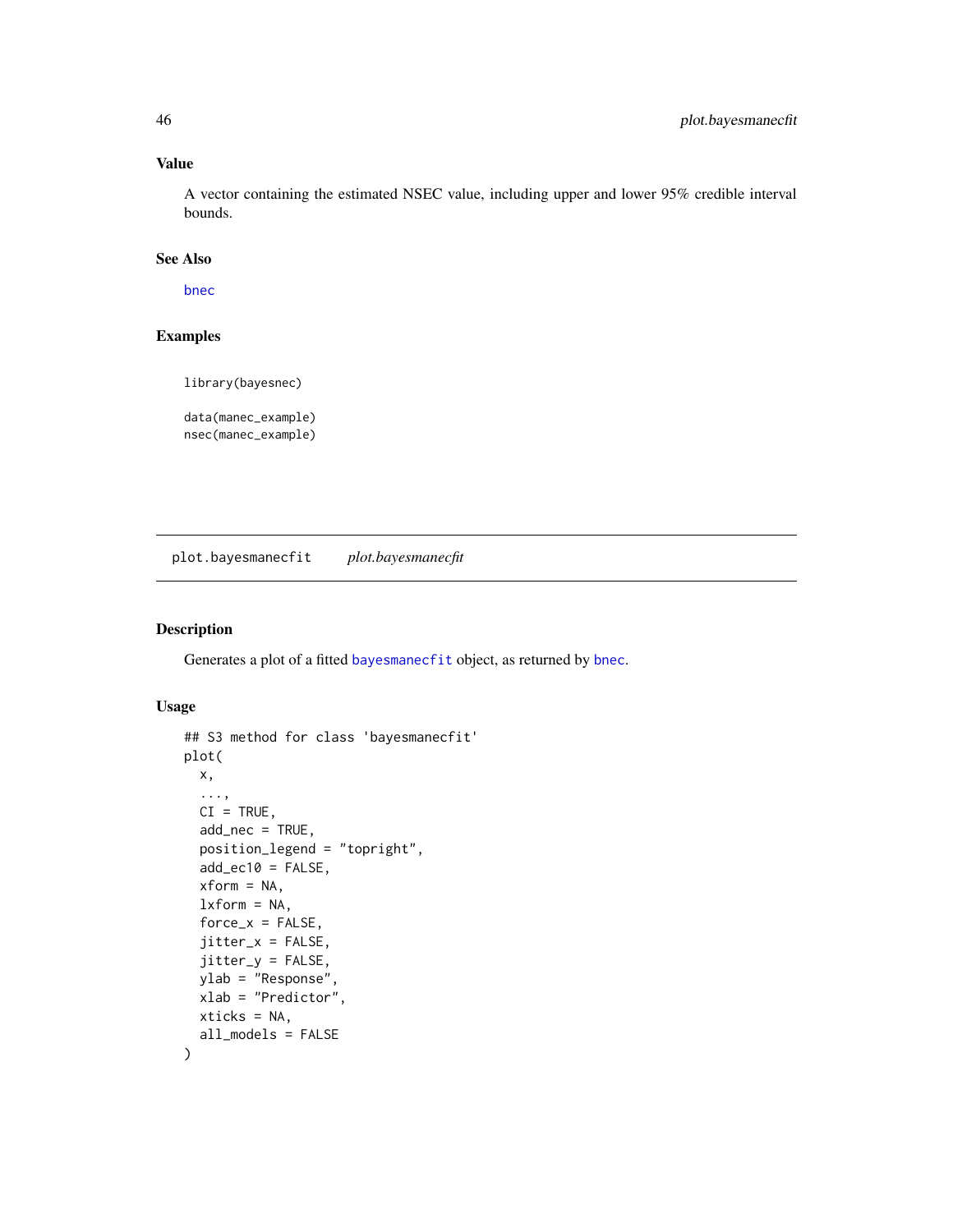### <span id="page-46-0"></span>Arguments

| X               | An object of class bayes necfit as returned by bnec.                                                                                                                                                                |  |  |  |
|-----------------|---------------------------------------------------------------------------------------------------------------------------------------------------------------------------------------------------------------------|--|--|--|
| $\cdots$        | Additional arguments to plot.                                                                                                                                                                                       |  |  |  |
| CI              | A logical value indicating if credibility intervals on the model fit should be<br>plotted, calculated as the upper and lower bounds of the individual predicted<br>values from all posterior samples.               |  |  |  |
| add_nec         | A logical value indicating if the estimated NEC value and 95% credible inter-<br>vals should be added to the plot.                                                                                                  |  |  |  |
| position_legend |                                                                                                                                                                                                                     |  |  |  |
|                 | A numeric vector indicating the location of the NEC or EC10 legend, as per a<br>call to legend.                                                                                                                     |  |  |  |
| add_ec10        | A logical value indicating if an estimated EC10 value and 95% credible inter-<br>vals should be added to the plot.                                                                                                  |  |  |  |
| xform           | A function to be applied as a transformation of the x data.                                                                                                                                                         |  |  |  |
| <b>lxform</b>   | A function to be applied as a transformation only to axis labels and the annotated<br>NEC / EC10 values.                                                                                                            |  |  |  |
| force_x         | A logical value indicating if the argument xform should be forced on the pre-<br>dictor values. This is useful when the user transforms the predictor beforehand<br>(e.g. when using a non-standard base function). |  |  |  |
| jitter_x        | A logical value indicating if the x data points on the plot should be jittered.                                                                                                                                     |  |  |  |
| jitter_y        | A logical value indicating if the y data points on the plot should be jittered.                                                                                                                                     |  |  |  |
| ylab            | A character vector to use for the y-axis label.                                                                                                                                                                     |  |  |  |
| xlab            | A character vector to use for the x-axis label.                                                                                                                                                                     |  |  |  |
| xticks          | A numeric vector indicate where to place the tick marks of the x-axis.                                                                                                                                              |  |  |  |
| all_models      | A logical value indicating if all models in the model set should be plotted<br>simultaneously, or if a model average plot should be returned.                                                                       |  |  |  |

### Value

a plot of the fitted model

plot.bayesnecfit *plot.bayesnecfit*

## Description

Generates a plot of a fitted [bayesnecfit](#page-10-1) model, as returned by [bnec](#page-14-1).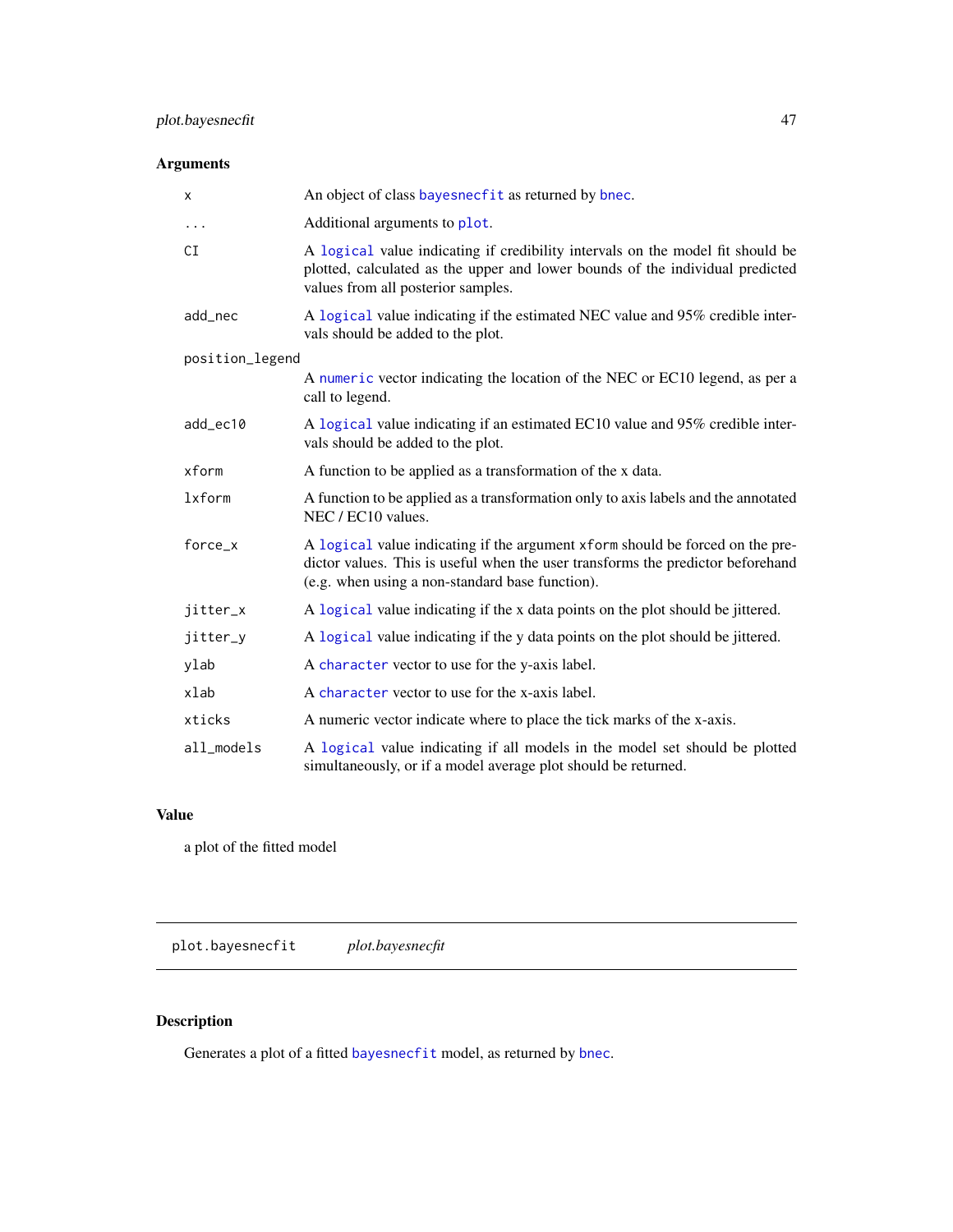### Usage

```
## S3 method for class 'bayesnecfit'
plot(
 x,
  ...,
 CI = TRUE,add\_nec = TRUE,position_legend = "topright",
 add\_ec10 = FALSE,xform = NA,
 lxform = NA,force_x = FALSE,jitter_x = FALSE,jitter_y = FALSE,
 ylab = "Response",
 xlab = "Predictor",
 xticks = NA
\mathcal{L}
```
### Arguments

| X               | An object of class bayes necfit as returned by bnec.                                                                                                                                                                |  |  |
|-----------------|---------------------------------------------------------------------------------------------------------------------------------------------------------------------------------------------------------------------|--|--|
| .               | Additional arguments to plot.                                                                                                                                                                                       |  |  |
| СI              | A logical value indicating if credibility intervals on the model fit should be<br>plotted, calculated as the upper and lower bounds of the individual predicted<br>values from all posterior samples.               |  |  |
| add_nec         | A logical value indicating if the estimated NEC value and 95% credible inter-<br>vals should be added to the plot.                                                                                                  |  |  |
| position_legend |                                                                                                                                                                                                                     |  |  |
|                 | A numeric vector indicating the location of the NEC or EC10 legend, as per a<br>call to legend.                                                                                                                     |  |  |
| add_ec10        | A logical value indicating if an estimated EC10 value and 95% credible inter-<br>vals should be added to the plot.                                                                                                  |  |  |
| xform           | A function to be applied as a transformation of the x data.                                                                                                                                                         |  |  |
| lxform          | A function to be applied as a transformation only to axis labels and the annotated<br>NEC / EC10 values.                                                                                                            |  |  |
| force x         | A logical value indicating if the argument xform should be forced on the pre-<br>dictor values. This is useful when the user transforms the predictor beforehand<br>(e.g. when using a non-standard base function). |  |  |
| jitter_x        | A logical value indicating if the x data points on the plot should be jittered.                                                                                                                                     |  |  |
| jitter_y        | A logical value indicating if the y data points on the plot should be jittered.                                                                                                                                     |  |  |
| ylab            | A character vector to use for the y-axis label.                                                                                                                                                                     |  |  |
| xlab            | A character vector to use for the x-axis label.                                                                                                                                                                     |  |  |
| xticks          | A numeric vector indicate where to place the tick marks of the x-axis.                                                                                                                                              |  |  |

<span id="page-47-0"></span>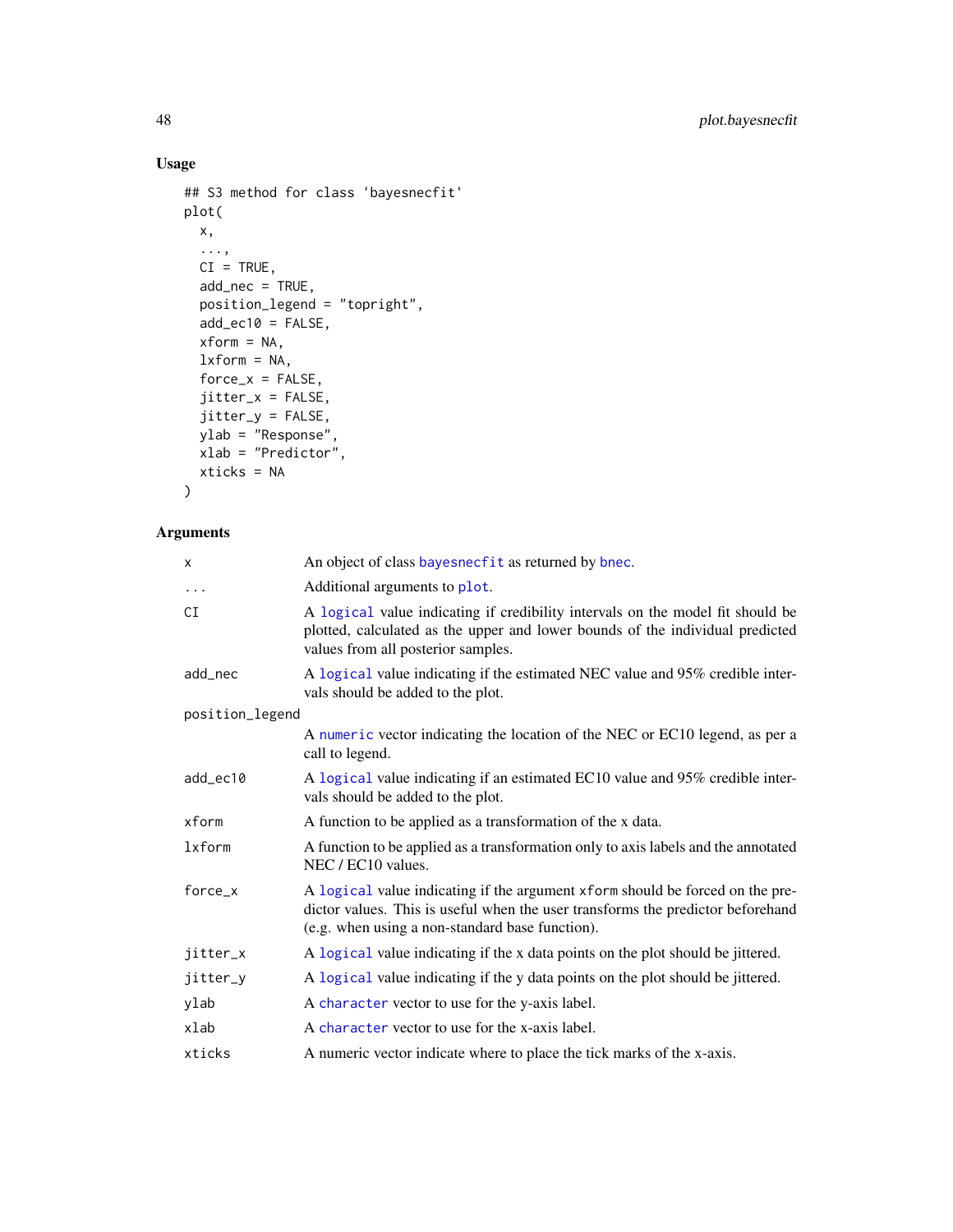### <span id="page-48-0"></span>Value

a plot of the fitted model

posterior\_epred\_beta\_binomial2 *posterior\_epred\_beta\_binomial2*

### Description

Beta-binomial wrapper posterior\_epred method

#### Usage

posterior\_epred\_beta\_binomial2(prep)

### Arguments

prep data with posterior.

#### Value

A [numeric](#page-0-0) value or vector containing predicted random values of the beta binomial distribution

posterior\_predict\_beta\_binomial2 *posterior\_predict\_beta\_binomial2*

### Description

Beta-binomial wrapper posterior\_predict method

#### Usage

```
posterior_predict_beta_binomial2(i, prep, ...)
```
#### Arguments

|      | observation <i>i</i> . |  |
|------|------------------------|--|
| prep | data with posterior.   |  |
|      | unused.                |  |

### Value

A [numeric](#page-0-0) value or vector containing predicted probability values of the beta binomial distribution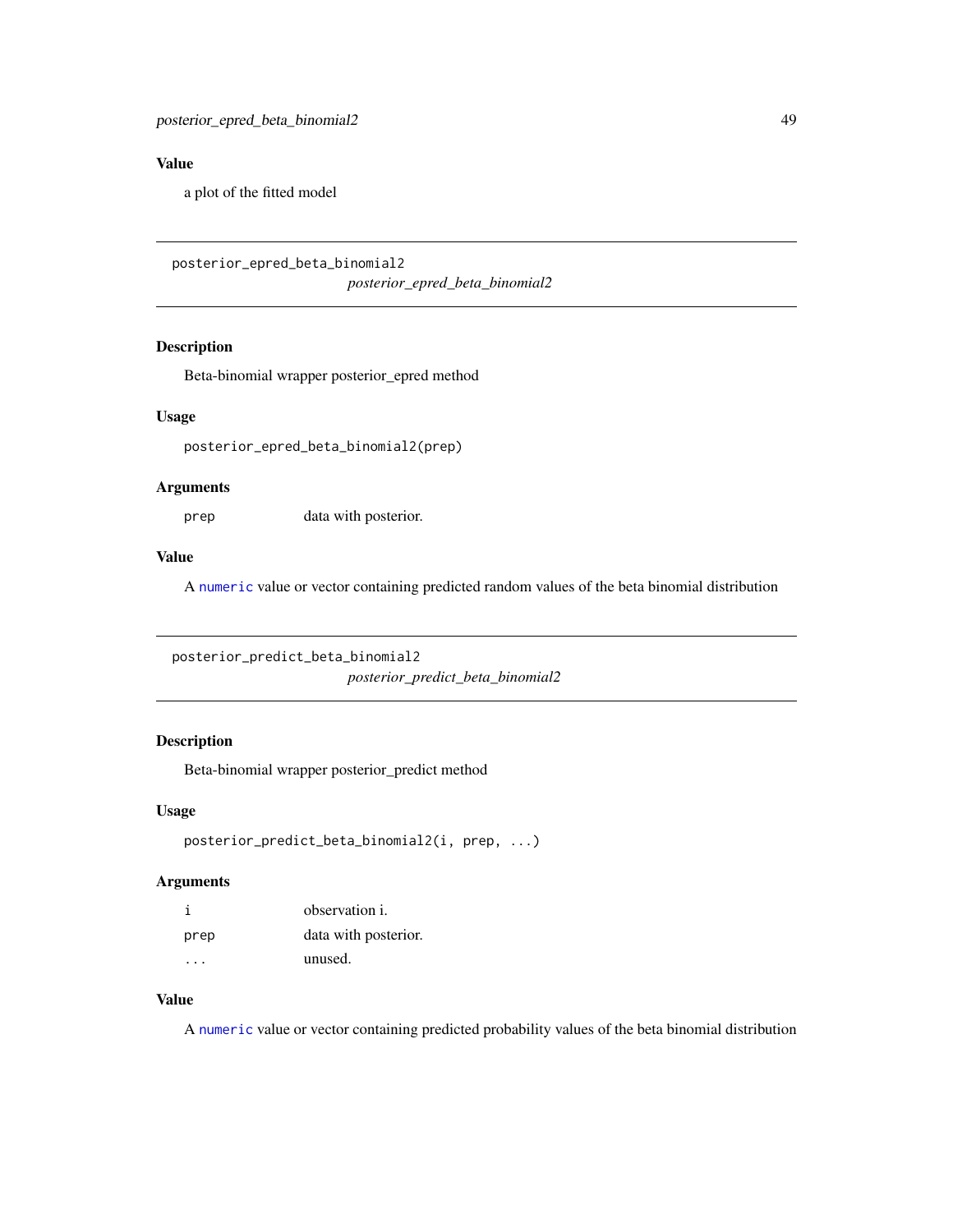<span id="page-49-0"></span>prebayesnecfit-class *Class* prebayesnecfit *of models fitted with the* brms *package*

#### <span id="page-49-1"></span>Description

This is an intermediate class that was created to make both [bayesnecfit](#page-10-1) and [bayesmanecfit](#page-9-1) objects lighter to handle. It contains the original [brmsfit](#page-0-0) fitted object, name of non-linear model that was fitted, the list of initialisation values applied, and the validated [bayesnecformula](#page-11-1).

#### Details

See methods(class = "prebayesnecfit") for an overview of available methods.

#### Slots

fit The fitted Bayesian model of class [brmsfit](#page-0-0).

model A [character](#page-0-0) string indicating the name of the fitted model.

inits A [list](#page-0-0) containing the initialisation values for to fit the model.

bayesnecformula An object of class [bayesnecformula](#page-11-1) and [formula](#page-0-0).

#### See Also

[bayesnec](#page-2-1), [bnec](#page-14-1), [bayesnecfit](#page-10-1), [bayesmanecfit](#page-9-1), [bayesnecformula](#page-11-1)

predict.bayesmanecfit *predict.bayesmanecfit*

#### Description

predict.bayesmanecfit

#### Usage

```
## S3 method for class 'bayesmanecfit'
predict(object, ..., precision = 100, x_range = NA)
```
#### Arguments

| object    | An object of class bayesmane cfit as returned by bnec.                                           |  |  |  |
|-----------|--------------------------------------------------------------------------------------------------|--|--|--|
| .         | Unused.                                                                                          |  |  |  |
| precision | A numeric vector of length 1 indicating the number of x values over which to<br>predict values.  |  |  |  |
| x_range   | A numeric vector of length 2 indicating the range of x values over which to<br>make predictions. |  |  |  |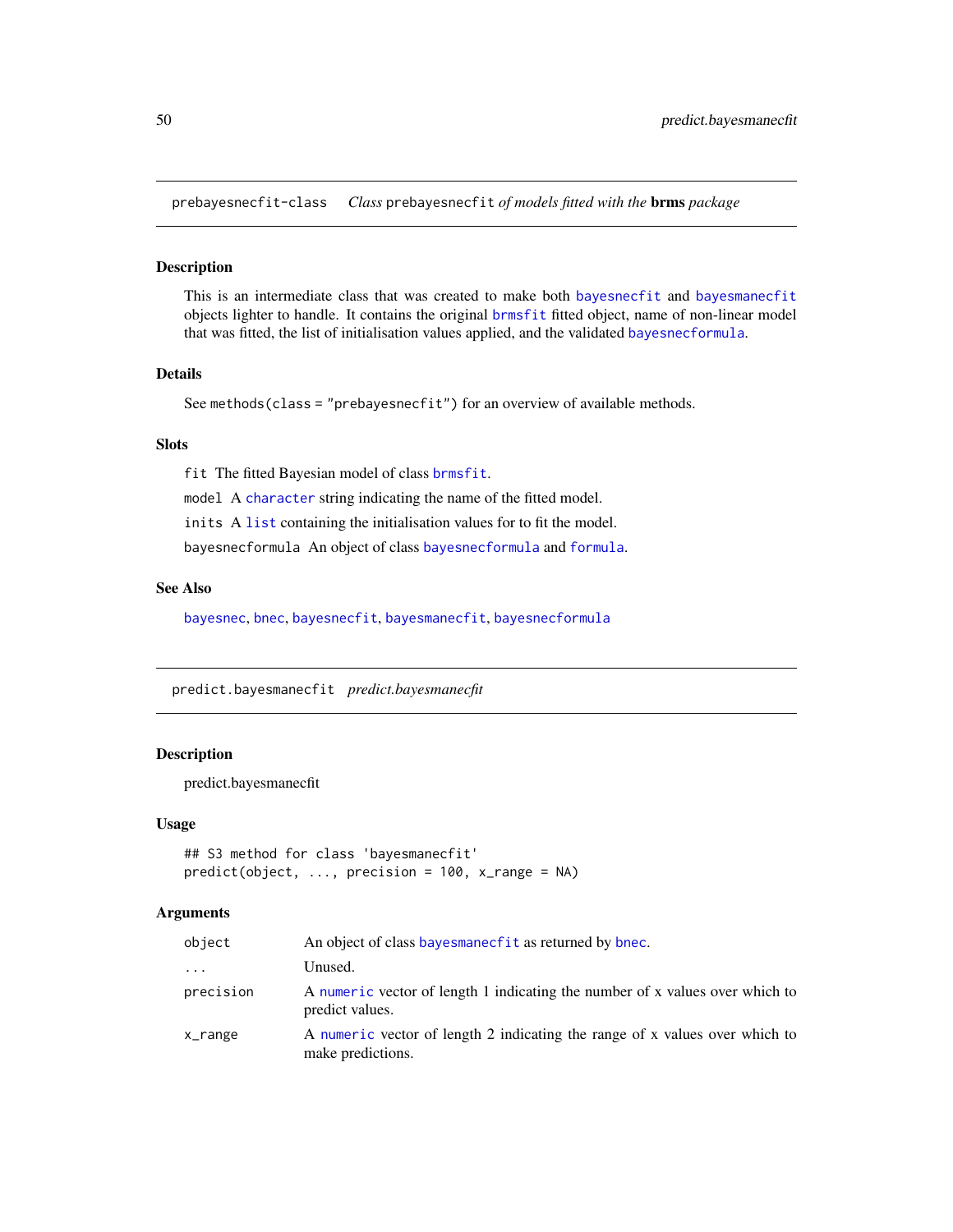### <span id="page-50-0"></span>predict.bayesnecfit 51

### Value

A [list](#page-0-0) containing two elements: a [data.frame](#page-0-0) with predictor x and fitted y values plus lower and upper credible intervals; a [matrix](#page-0-0) of M x N, with M being the number of posterior draws and N being the number of observations in the input data.

predict.bayesnecfit *predict.bayesnecfit*

#### Description

predict.bayesnecfit

#### Usage

```
## S3 method for class 'bayesnecfit'
predict(object, ..., precision = 100, x_range = NA)
```
### Arguments

| object    | An object of class bayes necessity as returned by bnec.                                          |
|-----------|--------------------------------------------------------------------------------------------------|
| .         | Unused.                                                                                          |
| precision | A numeric vector of length 1 indicating the number of x values over which to<br>predict values.  |
| x_range   | A numeric vector of length 2 indicating the range of x values over which to<br>make predictions. |

### Value

A [list](#page-0-0) containing two elements: a data. frame with predictor x and fitted y values plus lower and upper credible intervals; a [matrix](#page-0-0) of M x N, with M being the number of posterior draws and N being the number of observations in the input data.

print.bayesmanecfit *print.bayesmanecfit*

### Description

print.bayesmanecfit

#### Usage

```
## S3 method for class 'bayesmanecfit'
print(x, \ldots)
```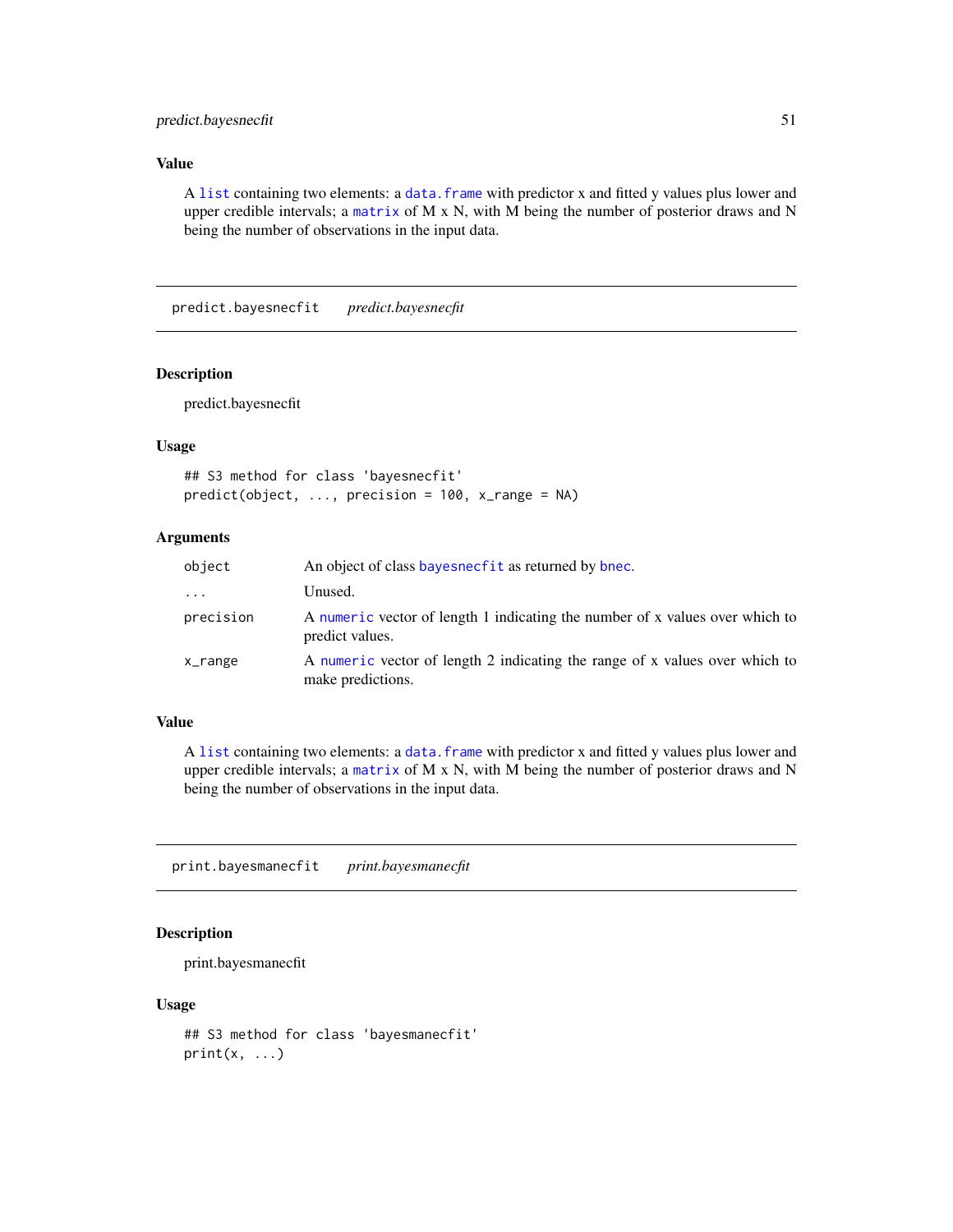#### <span id="page-51-0"></span>Arguments

|   | An object of class bayesmane cfit as returned by bnec. |
|---|--------------------------------------------------------|
| . | Further arguments to function summary.                 |

#### Value

A [list](#page-0-0) containing a summary of the model fit as returned by a [brmsfit](#page-0-0) object for each model.

print.bayesnecfit *print.bayesnecfit*

#### Description

print.bayesnecfit

#### Usage

```
## S3 method for class 'bayesnecfit'
print(x, \ldots)
```
### Arguments

| X        | An object of class bayes necessity as returned by bnec. |
|----------|---------------------------------------------------------|
| $\cdots$ | Further arguments to function summary.                  |

### Value

A [list](#page-0-0) containing a summary of the model fit as returned for a [brmsfit](#page-0-0) object.

print.manecsummary *print.manecsummary*

### Description

print.manecsummary

#### Usage

```
## S3 method for class 'manecsummary'
print(x, \ldots)
```
### Arguments

|   | An object of class manecsummary as returned by summary.bayesmanecfit. |
|---|-----------------------------------------------------------------------|
| . | Unused.                                                               |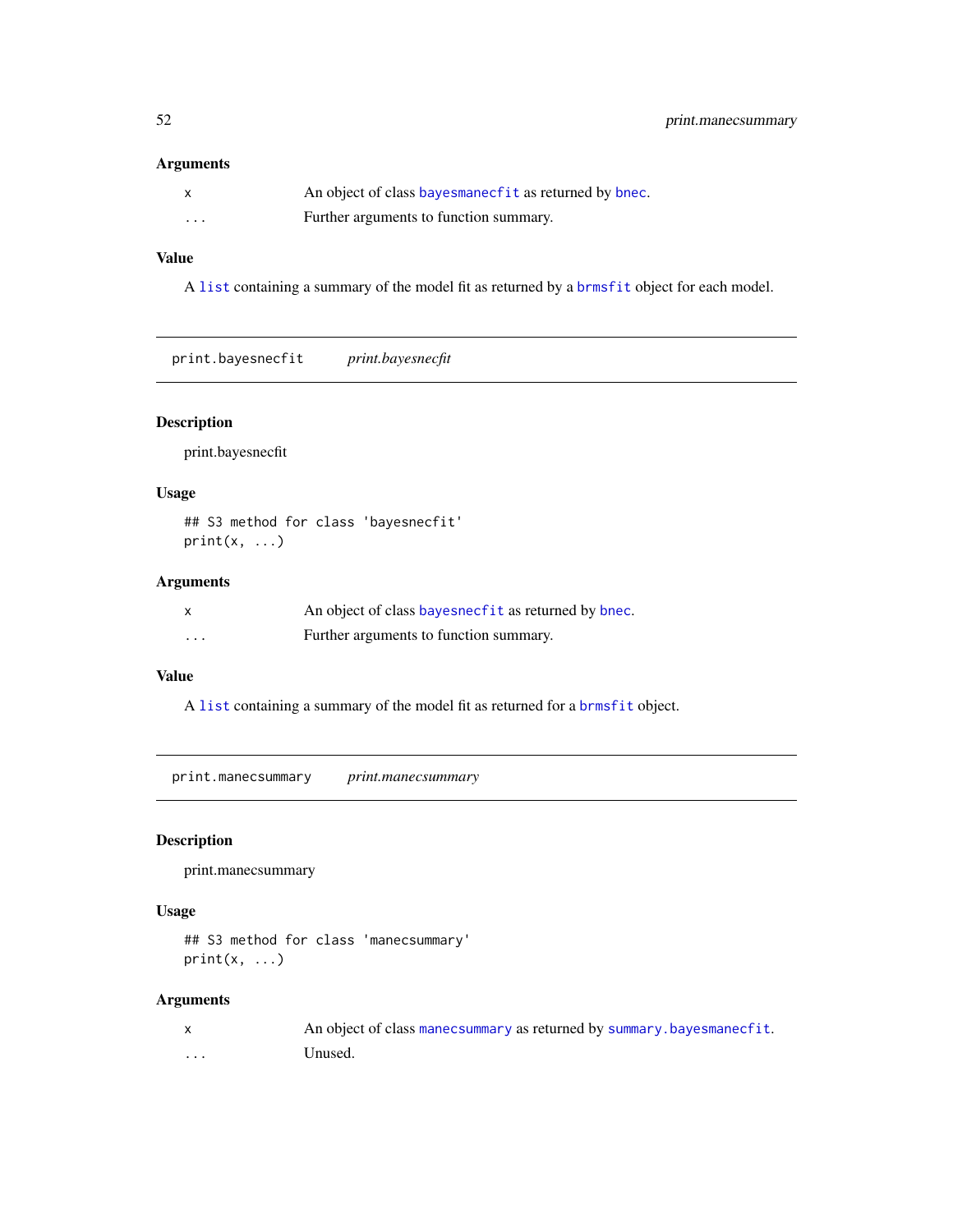### <span id="page-52-0"></span>print.necsummary 53

### Value

A list containing a summary of model features and statistics.

print.necsummary *print.necsummary*

### Description

print.necsummary

#### Usage

## S3 method for class 'necsummary'  $print(x, \ldots)$ 

### Arguments

|          | An object of class necsummary as returned by summary bayes necfit. |
|----------|--------------------------------------------------------------------|
| $\cdots$ | Unused.                                                            |

#### Value

A [list](#page-0-0) containing a summary of model features and statistics.

<span id="page-52-1"></span>

| pull_out | pull_out |  |  |
|----------|----------|--|--|
|          |          |  |  |

### Description

Subsets model(s) from an existing object of class [bayesmanecfit](#page-9-1)

#### Usage

pull\_out(manec, model, loo\_controls, ...)

#### Arguments

| manec        | An object of class bayesmanecfit as returned by bnec.                                                                                                                                                                                                                                                                                                                                                                                                                                                                                                     |
|--------------|-----------------------------------------------------------------------------------------------------------------------------------------------------------------------------------------------------------------------------------------------------------------------------------------------------------------------------------------------------------------------------------------------------------------------------------------------------------------------------------------------------------------------------------------------------------|
| model        | A character string indicating which model or suite of models to pull out.                                                                                                                                                                                                                                                                                                                                                                                                                                                                                 |
| loo_controls | A named list of two elements ("fitting" and/or "weights"), each being a named<br>list containing the desired arguments to be passed on to loo (via "fitting") or<br>to loo_model_weights (via "weights"). If "fitting" is provided with argument<br>pointwise = TRUE (due to memory issues) and family = "beta_binomial2",<br>the bnec will fail because that is a custom family. If "weights" is not provided<br>by the user, bnec will set the default method argument in loo_model_weights<br>to "pseudobma". See ?loo_model_weights for further info. |
| $\cdot$      | Additional arguments to expand nec or expand manec.                                                                                                                                                                                                                                                                                                                                                                                                                                                                                                       |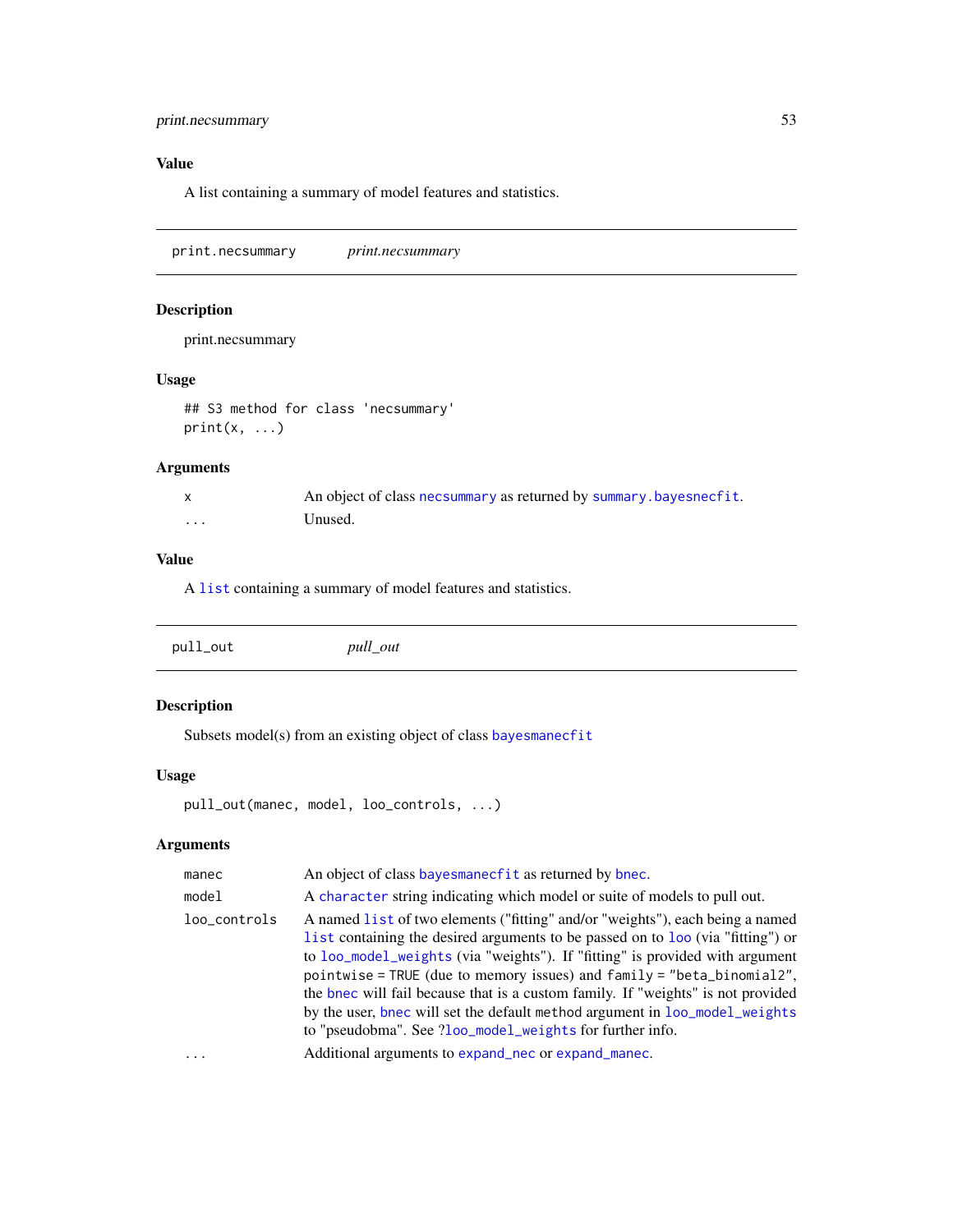### Value

If model is a string representing a single model, an object of class [bayesnecfit](#page-10-1); If model is instead a string depicting a suite of models, and object of class [bayesmanecfit](#page-9-1).

#### See Also

[bnec](#page-14-1), [models](#page-40-1).

#### Examples

```
## Not run:
library(bayesnec)
data(manec_example)
nec4param <- pull_out(manec_example, model = "nec4param")
# use "ecx" to get all ECx-containing models
# (only one ["ecx4param"] in this minimal example)
ecx_models <- pull_out(manec_example, model = "ecx")
```
## End(Not run)

pull\_prior *pull\_prior*

#### Description

Extracts the priors from an object of class [bayesnecfit](#page-10-1) or [bayesmanecfit](#page-9-1).

### Usage

```
pull_prior(object)
```
#### Arguments

object An object of class [bayesnecfit](#page-10-1) or [bayesmanecfit](#page-9-1) returned by [bnec](#page-14-1).

#### Value

A [list](#page-0-0) containing the priors.

#### Examples

```
library(bayesnec)
data(manec_example)
pull_prior(manec_example)
```
<span id="page-53-0"></span>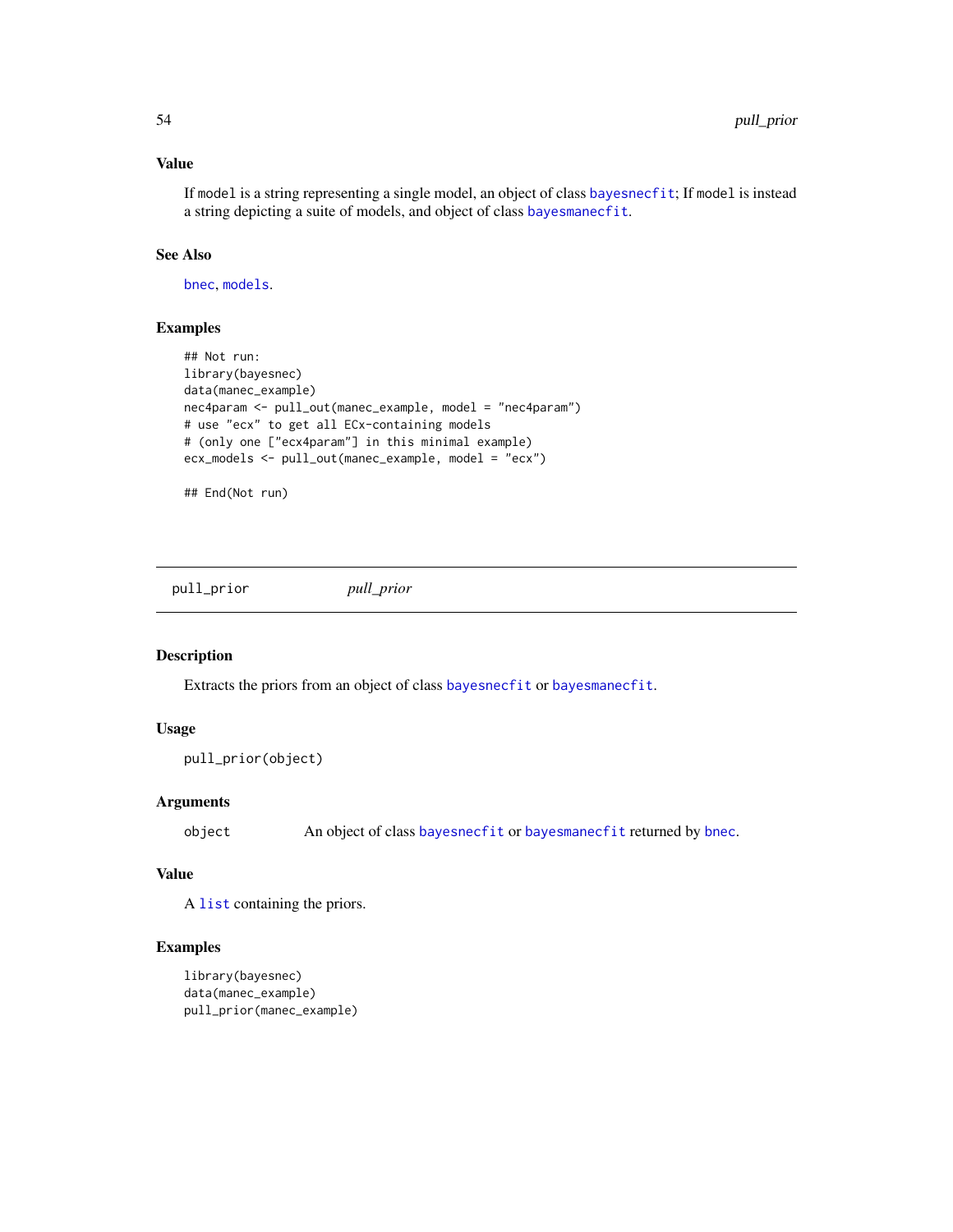<span id="page-54-0"></span>rhat.bayesmanecfit *rhat.bayesmanecfit*

#### Description

rhat.bayesmanecfit

#### Usage

```
## S3 method for class 'bayesmanecfit'
rhat(object, that_cutoff = 1.05, ...)
```
#### Arguments

| object      | An object of class bayesmane cfit as returned by bnec.                           |
|-------------|----------------------------------------------------------------------------------|
| rhat cutoff | A numeric vector indicating the Rhat cut-off used to test for model convergence. |
| .           | Unused.                                                                          |

### Value

A [list](#page-0-0) containing a vector or Rhat values returned for each parameter for a [brmsfit](#page-0-0) object, for each of the fitted models.

rhat.bayesnecfit *rhat.bayesnecfit*

### Description

rhat.bayesnecfit

#### Usage

```
## S3 method for class 'bayesnecfit'
rhat(object, ...)
```
#### Arguments

| object   | An object of class bayes necessity as returned by bnec. |
|----------|---------------------------------------------------------|
| $\cdots$ | Unused.                                                 |

#### Value

A named [numeric](#page-0-0) vector containing Rhat values as returned for a [brmsfit](#page-0-0) object for each of the estimated parameters.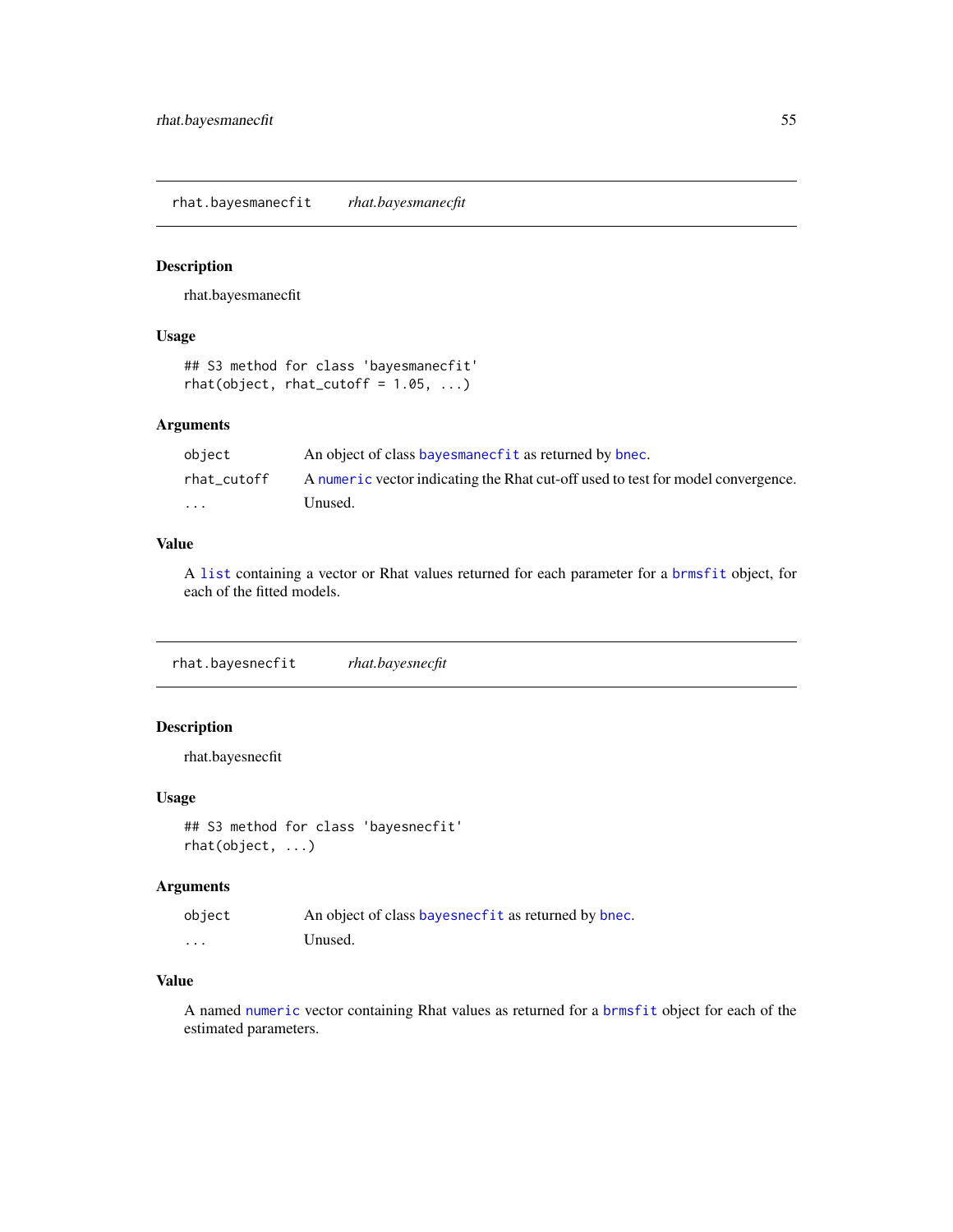<span id="page-55-0"></span>sample\_priors *sample\_priors*

### Description

Creates list or generates a plot of prior samples

#### Usage

```
sample_priors(priors, n_samples = 10000, plot = "ggplot")
```
### Arguments

| priors    | An object of class brmsprior from package brms.                                                                                            |
|-----------|--------------------------------------------------------------------------------------------------------------------------------------------|
| n_samples | The number of prior samples to return.                                                                                                     |
| plot      | NA returns a list of numeric vectors of sampled priors, "ggplot" (default) re-<br>turns a ggplot and "base" returns a histogram in base R. |

#### Value

A [list](#page-0-0) containing the initialisation values.

#### See Also

[bnec](#page-14-1)

<span id="page-55-1"></span>show\_params *show\_params*

### Description

Displays non-linear equation and parameter names

### Usage

show\_params(model = "all")

### Arguments

| model | Removed in version 2.0. Use formula instead. Used to be a character vector |
|-------|----------------------------------------------------------------------------|
|       | indicating the model(s) to fit. See Details for more information.          |

#### Value

An [list](#page-0-0) of [brmsformula](#page-0-0).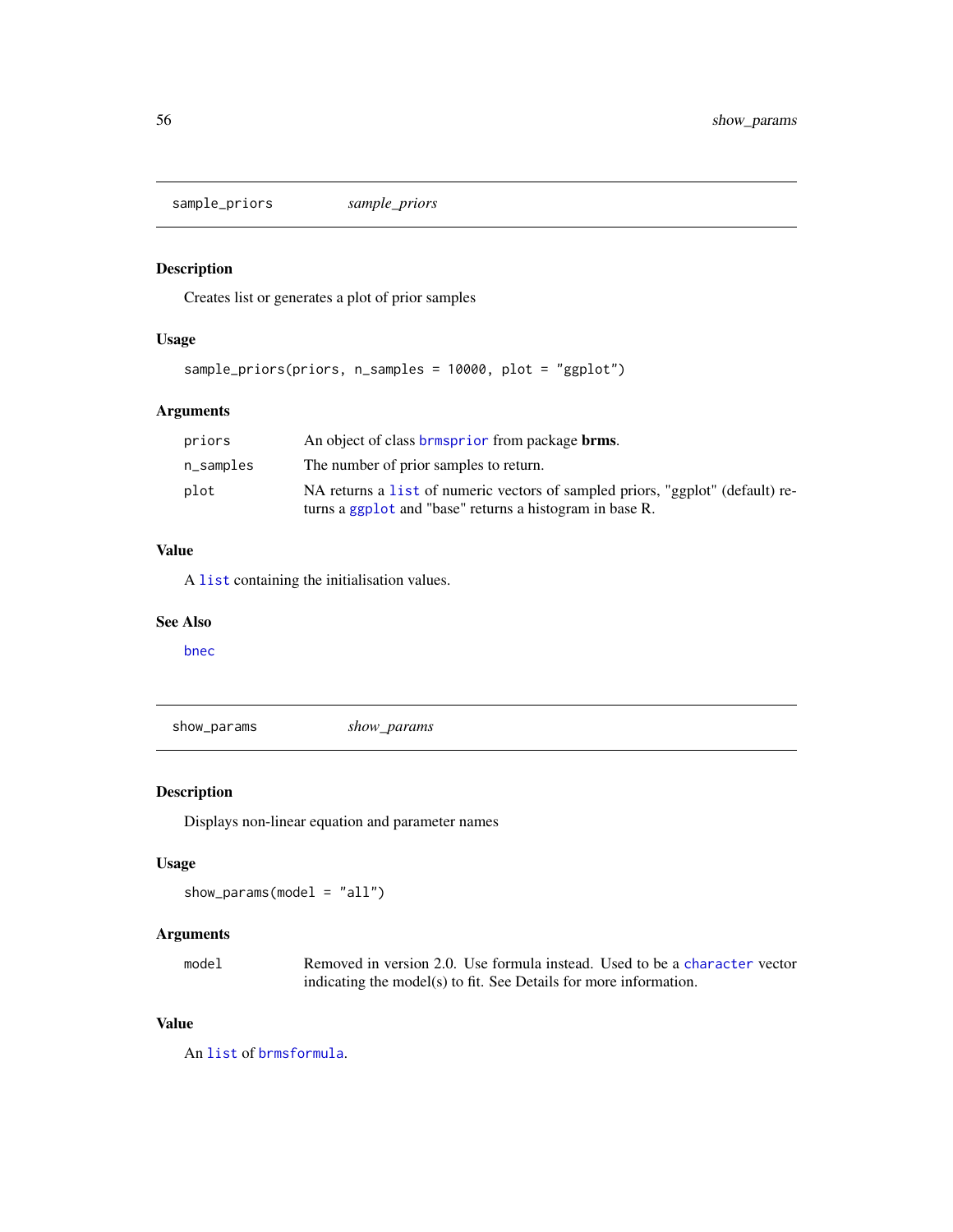### <span id="page-56-0"></span>summary.bayesmanecfit 57

#### Examples

```
library(bayesnec)
# default to all models (i.e. model = "all")
show_params()
# single model
show_params(model = "nec3param")
# group of models
show_params(model = c("nec3param", "ecx"))
```
<span id="page-56-1"></span>summary.bayesmanecfit *summary.bayesmanecfit*

### Description

summary.bayesmanecfit

#### Usage

```
## S3 method for class 'bayesmanecfit'
summary(object, \ldots, ecx = FALSE, ecx_vals = c(10, 50, 90))
```
#### Arguments

| object   | An object of class bayes mannecf it as returned by bnec.                                                                                                |
|----------|---------------------------------------------------------------------------------------------------------------------------------------------------------|
| .        | Unused.                                                                                                                                                 |
| ecx      | Should summary EC <sub>x</sub> values be calculated? Defaults to FALSE.                                                                                 |
| ecx vals | ECx targets (between 1 and 99). Only relevant if $ecx = TRUE$ . If no value is<br>specified by the user, returns calculations for EC10, EC50, and EC90. |

### Value

A [list](#page-0-0) containing a summary of the model fit as returned by a [brmsfit](#page-0-0) object for each model.

<span id="page-56-2"></span>summary.bayesnecfit *summary.bayesnecfit*

#### Description

summary.bayesnecfit

#### Usage

```
## S3 method for class 'bayesnecfit'
summary(object, \ldots, ecx = FALSE, ecx_vals = c(10, 50, 90))
```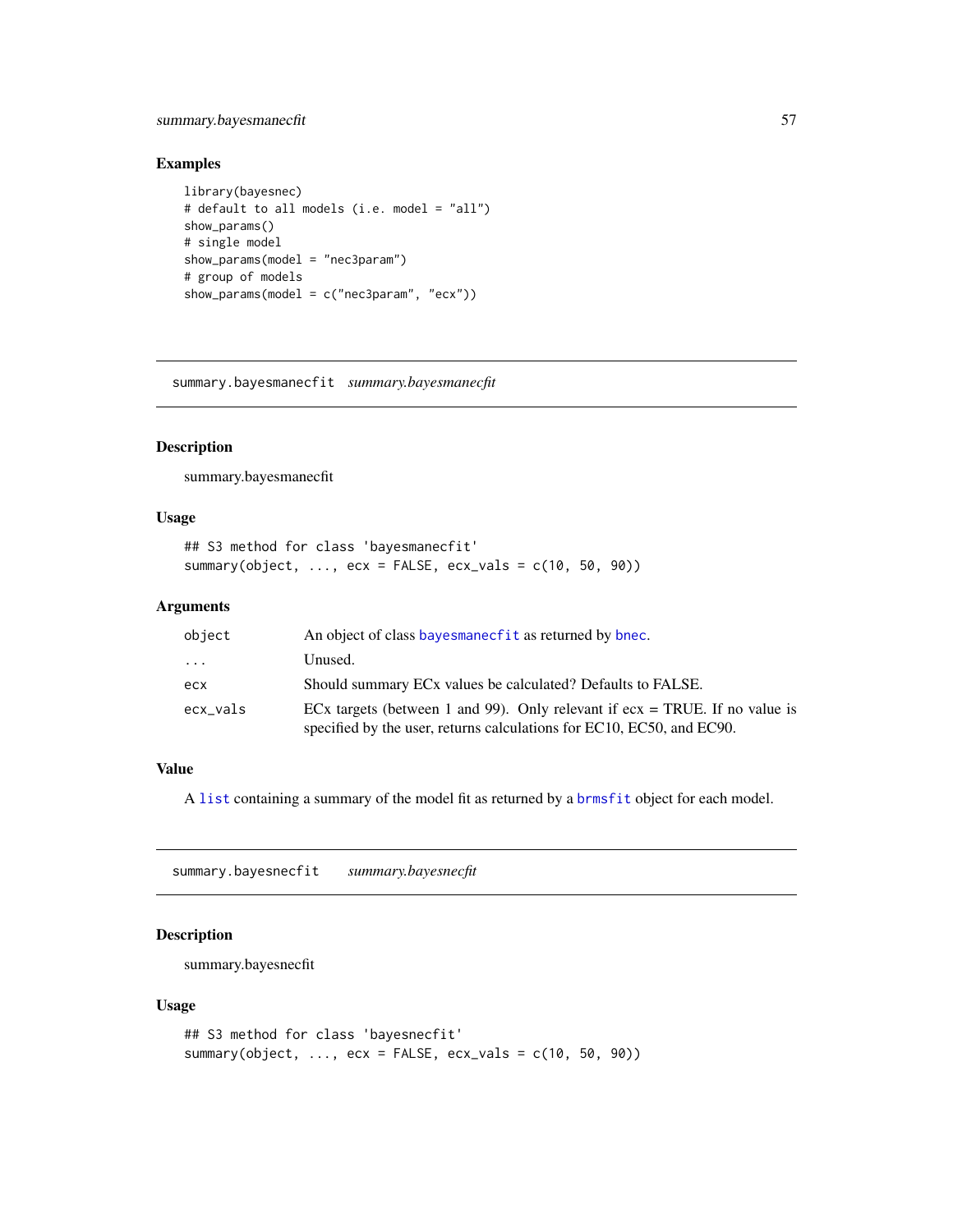#### <span id="page-57-0"></span>Arguments

| object   | An object of class bayes necessity as returned by bnec.                                                                                                 |
|----------|---------------------------------------------------------------------------------------------------------------------------------------------------------|
| $\cdots$ | Unused.                                                                                                                                                 |
| ecx      | Should summary EC <sub>x</sub> values be calculated? Defaults to FALSE.                                                                                 |
| ecx vals | ECx targets (between 1 and 99). Only relevant if $ecx = TRUE$ . If no value is<br>specified by the user, returns calculations for EC10, EC50, and EC90. |

#### Value

A summary of the fitted model as returned for a [brmsfit](#page-0-0) object.

update.bnecfit *Update an object of class* [bnecfit](#page-17-1) *as fitted by function* [bnec](#page-14-1)*.*

### Description

Update an object of class [bnecfit](#page-17-1) as fitted by function [bnec](#page-14-1).

### Usage

```
## S3 method for class 'bnecfit'
update(
  object,
  newdata = NULL,
  recompile = NULL,
  x<sub>range</sub> = NA,
  precision = 1000,
  sig_val = 0.01,loo_controls,
  force_fit = FALSE,
  ...
\mathcal{L}
```
#### Arguments

| object    | An object of class bnecfit as fitted by function bnec.                                                                                                                                                                                               |
|-----------|------------------------------------------------------------------------------------------------------------------------------------------------------------------------------------------------------------------------------------------------------|
| newdata   | Optional data. frame to update the model with new data. Data-dependent de-<br>fault priors will not be updated automatically.                                                                                                                        |
| recompile | A logical, indicating whether the Stan model should be recompiled. If NULL<br>(the default), update tries to figure out internally, if recompilation is necessary.<br>Setting it to FALSE will cause all Stan code changing arguments to be ignored. |
| x_range   | A range of predictor values over which to consider extracting EC <sub>x</sub> .                                                                                                                                                                      |
| precision | The length of the predictor vector used for posterior predictions, and over which<br>to extract ECx values. Large values will be slower but more precise.                                                                                            |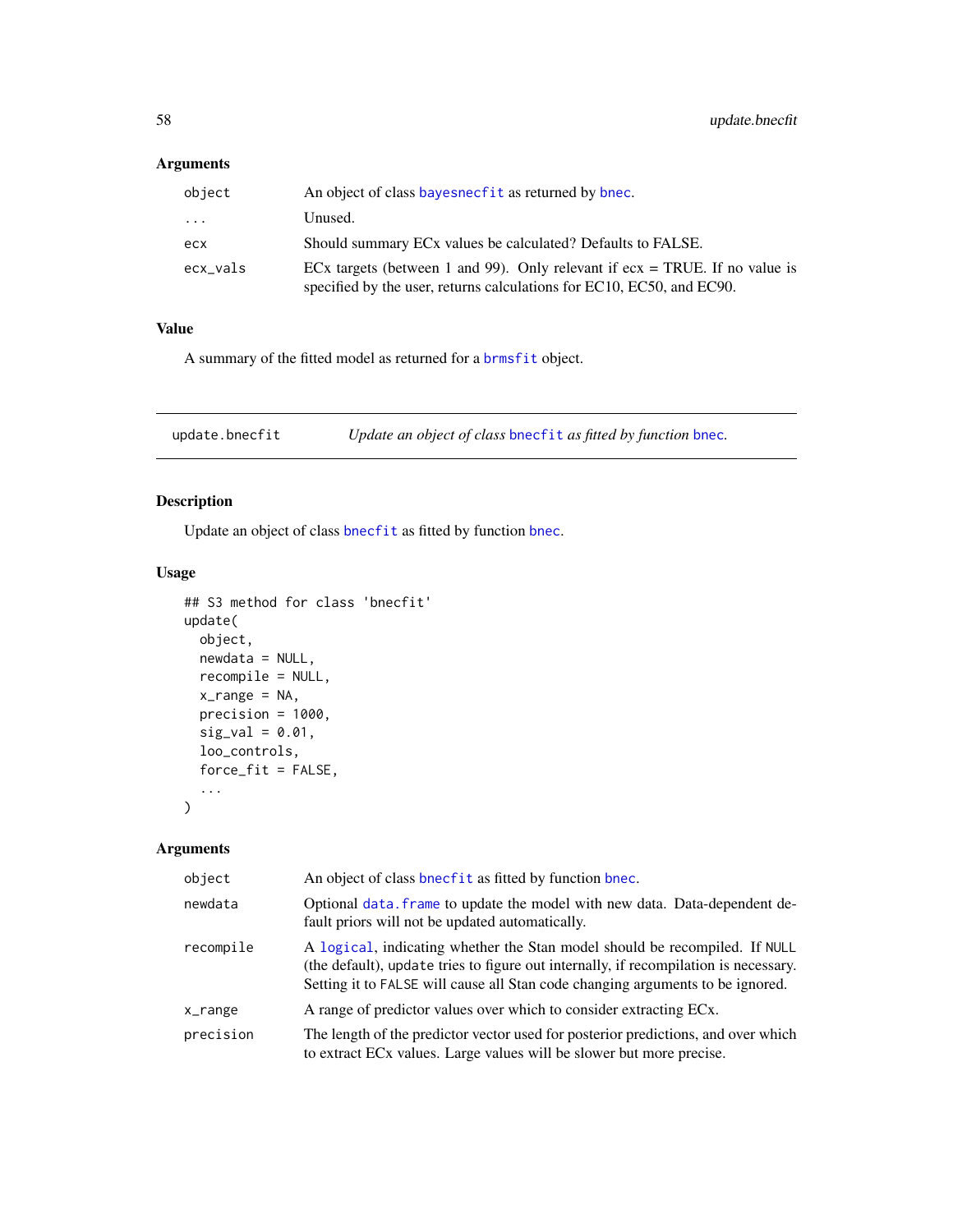### <span id="page-58-0"></span>update.bnecfit 59

| sig_val      | Probability value to use as the lower quantile to test significance of the predicted<br>posterior values against the lowest observed concentration (assumed to be the<br>control), to estimate NEC as an interpolated NOEC value from smooth ECx<br>curves.                                                                                                                                                                                                                                                                                               |
|--------------|-----------------------------------------------------------------------------------------------------------------------------------------------------------------------------------------------------------------------------------------------------------------------------------------------------------------------------------------------------------------------------------------------------------------------------------------------------------------------------------------------------------------------------------------------------------|
| loo_controls | A named list of two elements ("fitting" and/or "weights"), each being a named<br>list containing the desired arguments to be passed on to loo (via "fitting") or<br>to loo_model_weights (via "weights"). If "fitting" is provided with argument<br>pointwise = TRUE (due to memory issues) and family = "beta_binomial2",<br>the bnec will fail because that is a custom family. If "weights" is not provided<br>by the user, bnec will set the default method argument in loo_model_weights<br>to "pseudobma". See ?loo_model_weights for further info. |
| force fit    | Should model truly be updated in case either newdata of a new family is pro-<br>vided?                                                                                                                                                                                                                                                                                                                                                                                                                                                                    |
|              | Further arguments to <b>brm.</b>                                                                                                                                                                                                                                                                                                                                                                                                                                                                                                                          |

#### Value

An object of class [bnecfit](#page-17-1). If one single model is returned, then also an object of class [bayesnecfit](#page-10-1); otherwise, if multiple models are returned, also an object of class [bayesmanecfit](#page-9-1).

#### Examples

```
library(bayesnec)
data(manec_example)
# due to package size issues, `manec_example` does not contain original
# stanfit DSO, so need to recompile here
smaller_manec <- update(manec_example, chains = 1, iter = 50,
                       recompile = TRUE)
# original `manec_example` is fit with a Gaussian
# change to Beta distribution by adding newdata with original `nec_data$y`
# function will throw informative message.
beta_manec <- update(manec_example, newdata = nec_data, recompile = TRUE,
                     chains = 1, iter = 50, family = Beta(link = "identity"),
                     force_fit = TRUE)
```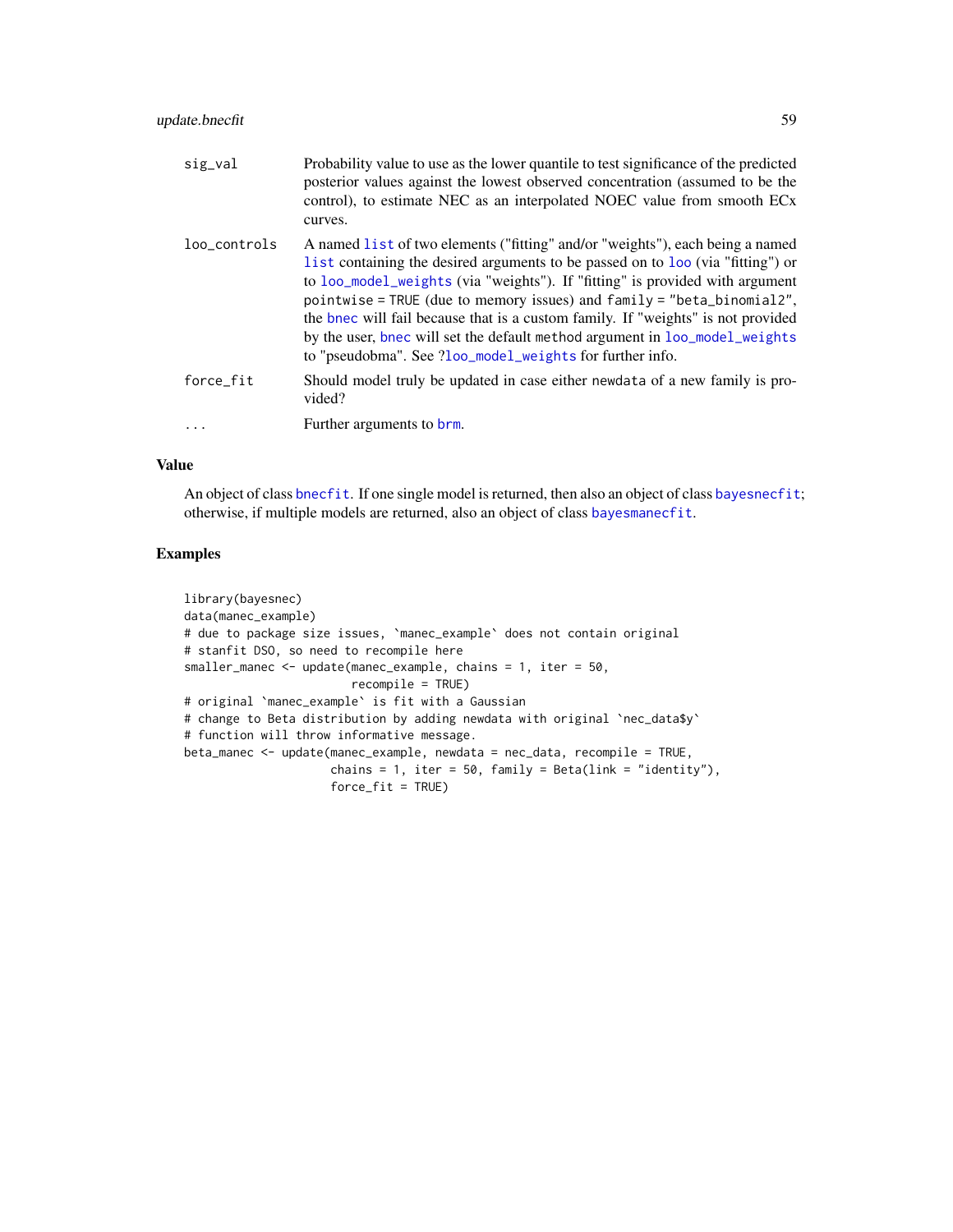# <span id="page-59-0"></span>**Index**

∗ autoplot methods autoplot.bayesmanecfit, [5](#page-4-0) autoplot.bayesnecfit, [7](#page-6-0) ∗ datasets herbicide, [35](#page-34-0) +.bnecfit, [4](#page-3-0) amend, [4,](#page-3-0) *[5](#page-4-0)* autoplot, *[17](#page-16-0)*, *[34](#page-33-0)* autoplot.bayesmanecfit, [5,](#page-4-0) *[8](#page-7-0)* autoplot.bayesnecfit, *[6](#page-5-0)*, [7](#page-6-0) average\_endpoints, [8](#page-7-0) bayesmanecfit, *[4](#page-3-0)[–6](#page-5-0)*, *[8,](#page-7-0) [9](#page-8-0)*, *[11](#page-10-0)*, *[17–](#page-16-0)[21](#page-20-0)*, *[23–](#page-22-0)[27](#page-26-0)*, *[29](#page-28-0)*, *[33,](#page-32-0) [34](#page-33-0)*, *[39,](#page-38-0) [40](#page-39-0)*, *[42–](#page-41-0)[46](#page-45-0)*, *[50](#page-49-0)*, *[52–](#page-51-0)[55](#page-54-0)*, *[57](#page-56-0)*, *[59](#page-58-0)* bayesmanecfit *(*bayesmanecfit-class*)*, [10](#page-9-0) bayesmanecfit-class, [10](#page-9-0) bayesnec, *[5](#page-4-0)*, *[7](#page-6-0)*, *[10](#page-9-0)[–13](#page-12-0)*, *[19](#page-18-0)*, *[22](#page-21-0)*, *[37–](#page-36-0)[39](#page-38-0)*, *[44](#page-43-0)*, *[50](#page-49-0)* bayesnec *(*bayesnec-package*)*, [3](#page-2-0) bayesnec-package, [3](#page-2-0) bayesnecfit, *[7](#page-6-0)[–10](#page-9-0)*, *[17–](#page-16-0)[21](#page-20-0)*, *[23–](#page-22-0)[29](#page-28-0)*, *[33,](#page-32-0) [34](#page-33-0)*, *[39,](#page-38-0) [40](#page-39-0)*, *[42](#page-41-0)[–45](#page-44-0)*, *[47,](#page-46-0) [48](#page-47-0)*, *[50–](#page-49-0)[52](#page-51-0)*, *[54,](#page-53-0) [55](#page-54-0)*, *[58,](#page-57-0) [59](#page-58-0)* bayesnecfit *(*bayesnecfit-class*)*, [11](#page-10-0) bayesnecfit-class, [11](#page-10-0) bayesnecformula, *[11,](#page-10-0) [12](#page-11-0)*, [12,](#page-11-0) *[13](#page-12-0)*, *[16–](#page-15-0)[18](#page-17-0)*, *[22,](#page-21-0) [23](#page-22-0)*, *[31,](#page-30-0) [32](#page-31-0)*, *[37](#page-36-0)*, *[40,](#page-39-0) [41](#page-40-0)*, *[50](#page-49-0)* beta\_binomial2, [14](#page-13-0) beta\_binomial2\_lpmf, [14](#page-13-0) beta\_binomial2\_rng, [15](#page-14-0) binomial, *[28](#page-27-0)* bnec, *[5](#page-4-0)[–7](#page-6-0)*, *[9](#page-8-0)[–11](#page-10-0)*, [15,](#page-14-0) *[16–](#page-15-0)[34](#page-33-0)*, *[39,](#page-38-0) [40](#page-39-0)*, *[42–](#page-41-0)[48](#page-47-0)*, *[50](#page-49-0)[–59](#page-58-0)* bnecfit, *[4](#page-3-0)*, *[19](#page-18-0)*, *[58,](#page-57-0) [59](#page-58-0)* bnecfit *(*bnecfit-class*)*, [18](#page-17-0) bnecfit-class, [18](#page-17-0) bnf *(*bayesnecformula*)*, [12](#page-11-0) brm, *[12,](#page-11-0) [13](#page-12-0)*, *[16,](#page-15-0) [17](#page-16-0)*, *[37](#page-36-0)*, *[59](#page-58-0)* brmsfit, *[10,](#page-9-0) [11](#page-10-0)*, *[28](#page-27-0)*, *[44](#page-43-0)*, *[50](#page-49-0)*, *[52](#page-51-0)*, *[55](#page-54-0)*, *[57,](#page-56-0) [58](#page-57-0)*

brmsformula, *[12,](#page-11-0) [13](#page-12-0)*, *[37](#page-36-0)*, *[56](#page-55-0)* brmsprior, *[5](#page-4-0)*, *[56](#page-55-0)* c.bnecfit, [19](#page-18-0) character, *[5](#page-4-0)*, *[9](#page-8-0)[–12](#page-11-0)*, *[16](#page-15-0)*, *[20](#page-19-0)*, *[24,](#page-23-0) [25](#page-24-0)*, *[27](#page-26-0)*, *[29](#page-28-0)[–33](#page-32-0)*, *[37,](#page-36-0) [38](#page-37-0)*, *[40](#page-39-0)*, *[42](#page-41-0)*, *[44,](#page-43-0) [45](#page-44-0)*, *[47,](#page-46-0) [48](#page-47-0)*, *[50](#page-49-0)*, *[53](#page-52-0)*, *[56](#page-55-0)* check\_chains, [19](#page-18-0) check\_chains.bayesmanecfit, [20](#page-19-0) check\_chains.bayesnecfit, [21](#page-20-0) check\_chains.default, [21](#page-20-0) check\_formula, *[13](#page-12-0)*, *[16](#page-15-0)*, *[18](#page-17-0)*, [22,](#page-21-0) *[31,](#page-30-0) [32](#page-31-0)*, *[37](#page-36-0)*, *[41](#page-40-0)* check\_priors, [23](#page-22-0) compare\_endpoints, [24](#page-23-0) compare\_fitted, [26](#page-25-0) compare\_posterior, [27](#page-26-0) customfamily, *[14](#page-13-0)* data.frame, *[10,](#page-9-0) [11](#page-10-0)*, *[16](#page-15-0)*, *[22](#page-21-0)*, *[28](#page-27-0)*, *[34](#page-33-0)*, *[37](#page-36-0)*, *[40,](#page-39-0) [41](#page-40-0)*, *[51](#page-50-0)*, *[58](#page-57-0)* dispersion, [28](#page-27-0) ecx, [29,](#page-28-0) *[34](#page-33-0)* exp, *[9](#page-8-0)* expand\_manec, [30,](#page-29-0) *[53](#page-52-0)* expand\_nec, [31,](#page-30-0) *[53](#page-52-0)* formula, *[11](#page-10-0)[–13](#page-12-0)*, *[16,](#page-15-0) [17](#page-16-0)*, *[23](#page-22-0)*, *[31](#page-30-0)[–33](#page-32-0)*, *[37](#page-36-0)*, *[50](#page-49-0)* formula.bayesmanecfit, [32](#page-31-0) formula.bayesnecfit, [33](#page-32-0) ggbnec\_data, *[6,](#page-5-0) [7](#page-6-0)*, [34](#page-33-0) ggplot, *[6](#page-5-0)*, *[8](#page-7-0)*, *[56](#page-55-0)* herbicide, [35](#page-34-0) hypothesis, *[17](#page-16-0)* is\_manecsummary, [36](#page-35-0) is\_necsummary, [36](#page-35-0) list, *[5](#page-4-0)*, *[9](#page-8-0)[–11](#page-10-0)*, *[16](#page-15-0)*, *[25](#page-24-0)[–27](#page-26-0)*, *[31,](#page-30-0) [32](#page-31-0)*, *[37](#page-36-0)[–39](#page-38-0)*, *[42](#page-41-0)*, *[44](#page-43-0)*, *[50](#page-49-0)[–57](#page-56-0)*, *[59](#page-58-0)*